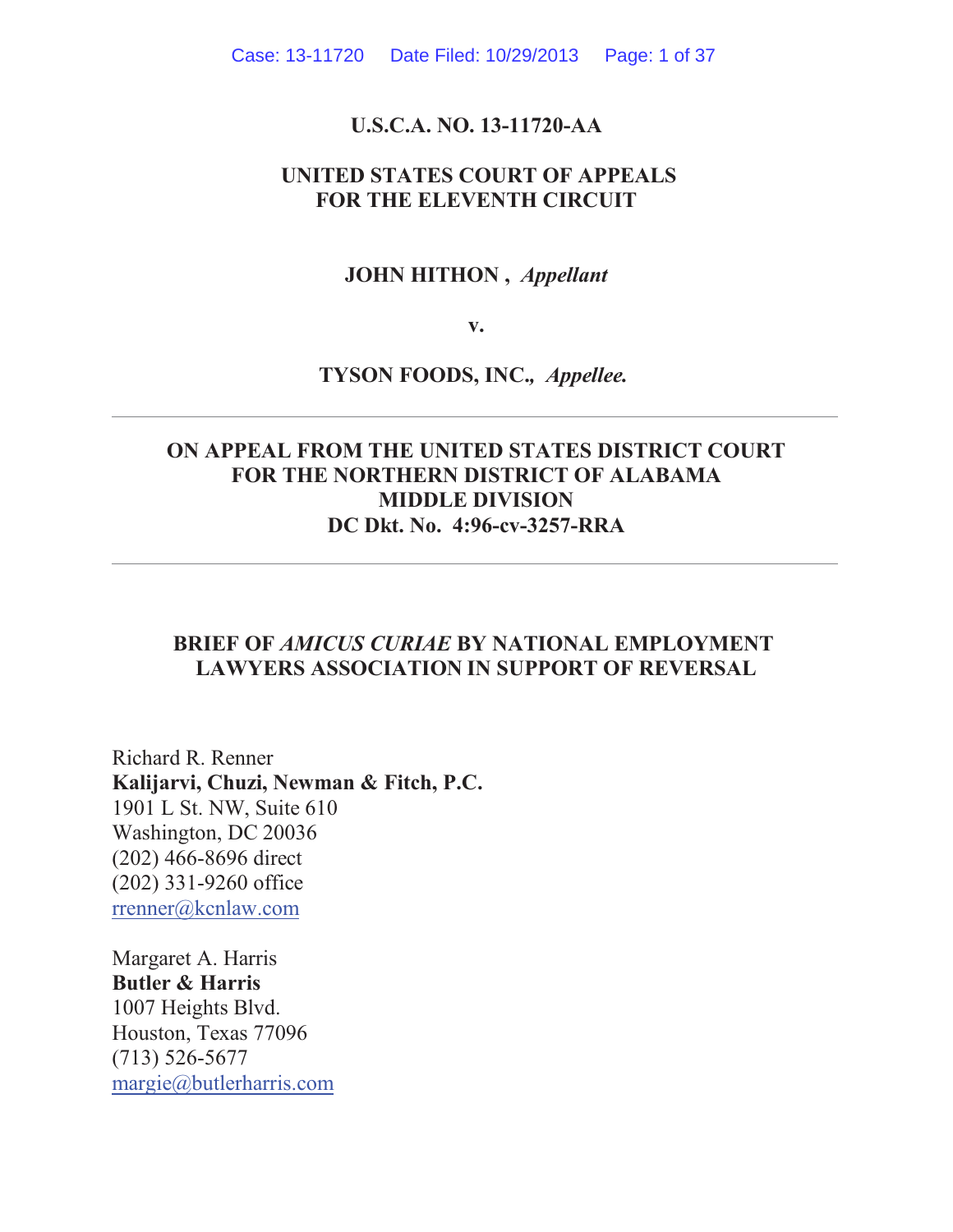#### **Appeal No.: 13-11720-AA**

#### *JOHN HITHON v. TYSON FOODS, INC.*

### **CORPORATE DISCLOSURE STATEMENT AND STATEMENT PURSUANT TO FRAP 29(C)(5)**

Pursuant to Federal Rule of Appellate Procedure 29(c), *Amicus curiae* hereby provide the following disclosure statements:

**National Employment Lawyers Association** is a professional association. It does not have any corporate parent. It does not have any stock, and therefore no publicly held company owns 10% or more of the stock of the association.

Pursuant to Eleventh Circuit Rules 26.1-1, 26.1-2, and 26.1-3, counsel for *amicus* certifies that, in addition to the persons and entities identified in the Certificate of Interested Persons and Corporate Disclosure Statement provided by Appellants/Plaintiffs in their initial brief, the following persons and entities have an interest in the outcome of this case.

Richard R. Renner, attorney for *Amicus Curae*

Margaret A. Harris, attorney for *Amicus Curiae*

National Employment Lawyers Association

Pursuant to Federal Rule of Appellate Procedure 29(c)(5), *amicus* state that no party's counsel authored the brief in whole or in part; no party's counsel contributed money that was intended to fund preparing or submitting the brief; and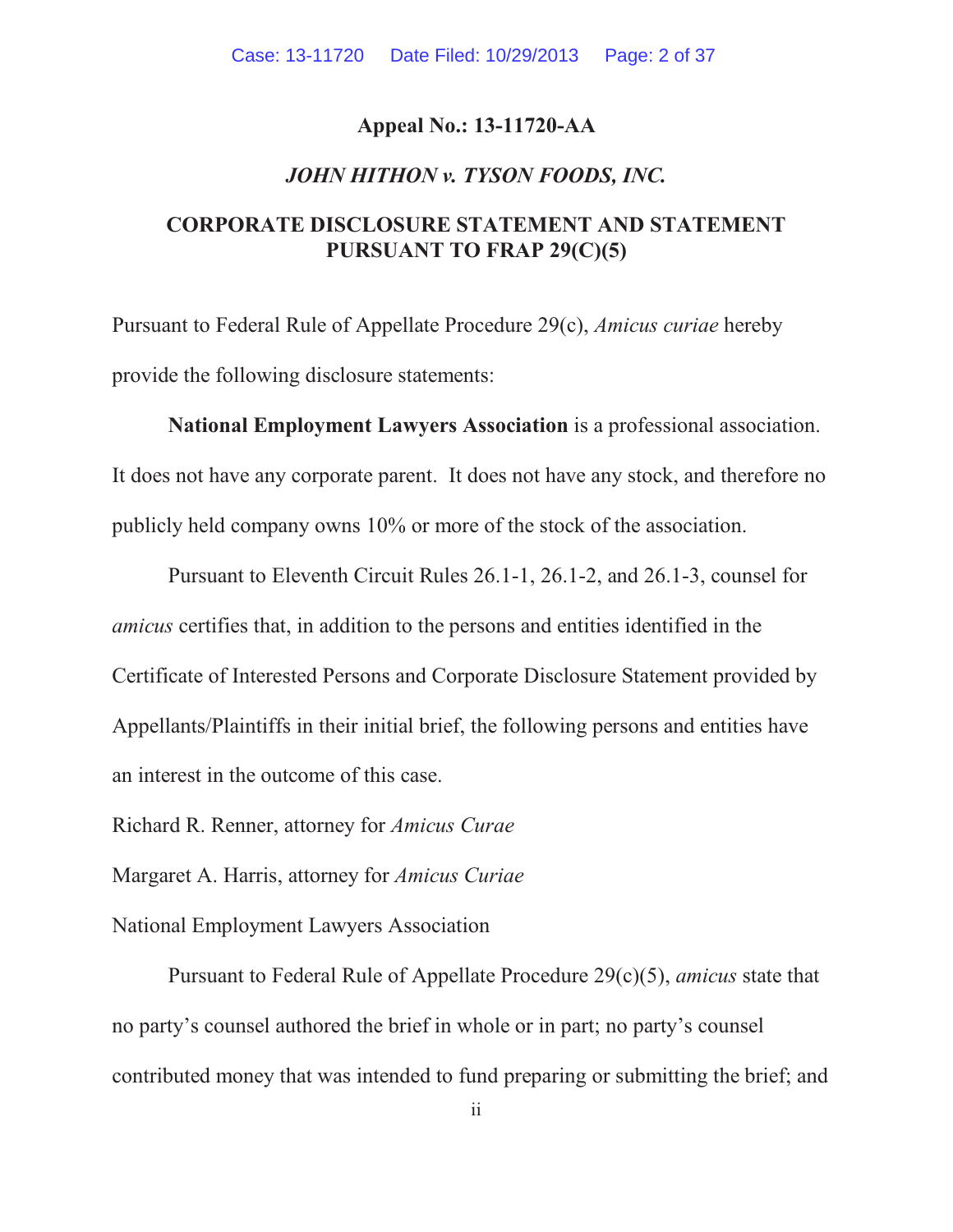no person other than *amicus curiae* or their counsel contributed money that was

intended to fund preparing or submitting the brief.

Respectfully Submitted, By: */s/ Margaret A. Harris* Margaret A. Harris, one of the attorneys for amicus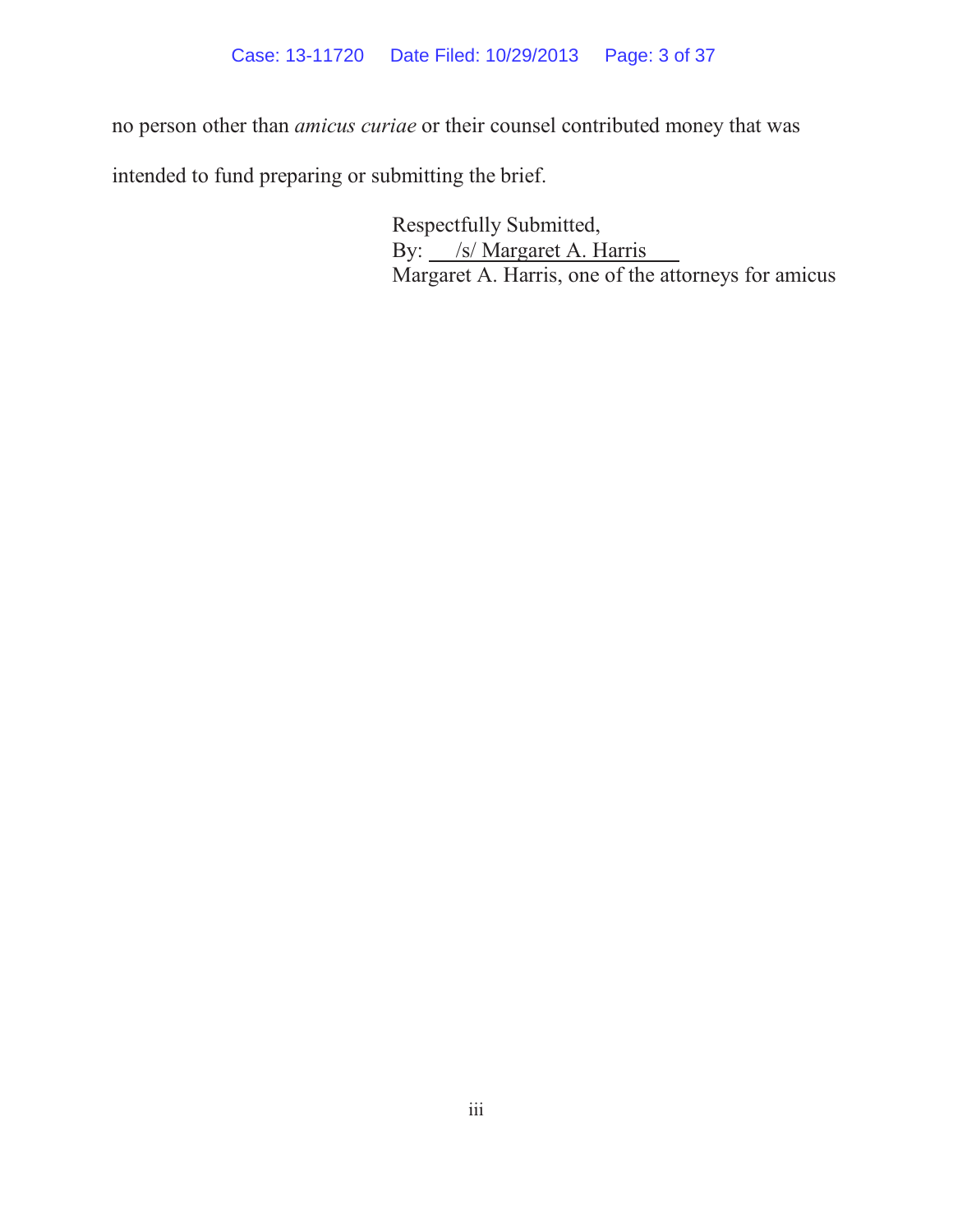# **TABLE OF CONTENTS**

### CORPORATE DISCLOSURE STATEMENT AND STATEMENT

| A.              | The Guiding Standard for Fee Awards is "What is Necessary to         |
|-----------------|----------------------------------------------------------------------|
|                 | Attract Capable Counsel Without Subsidizing the Legal Profession"?.2 |
| <b>B.</b>       | The Supreme Court Holds That the Loadstar Method is Presumptively    |
|                 |                                                                      |
| $\mathcal{C}$ . | The Fees Awarded Are Grossly Disproportionate to Those in Cases      |
|                 |                                                                      |
| D.              | A Failure to Compensate Plaintiffs' Counsel Adequately for           |
|                 | Representing Individuals with Employment Cases Creates a Barrier to  |
|                 |                                                                      |
| Ε.              | The High Rate of Pro Se Case Filings in the District Courts Makes it |
|                 | Critical That Awards Be Sufficient to Attract Capable Counsel 14     |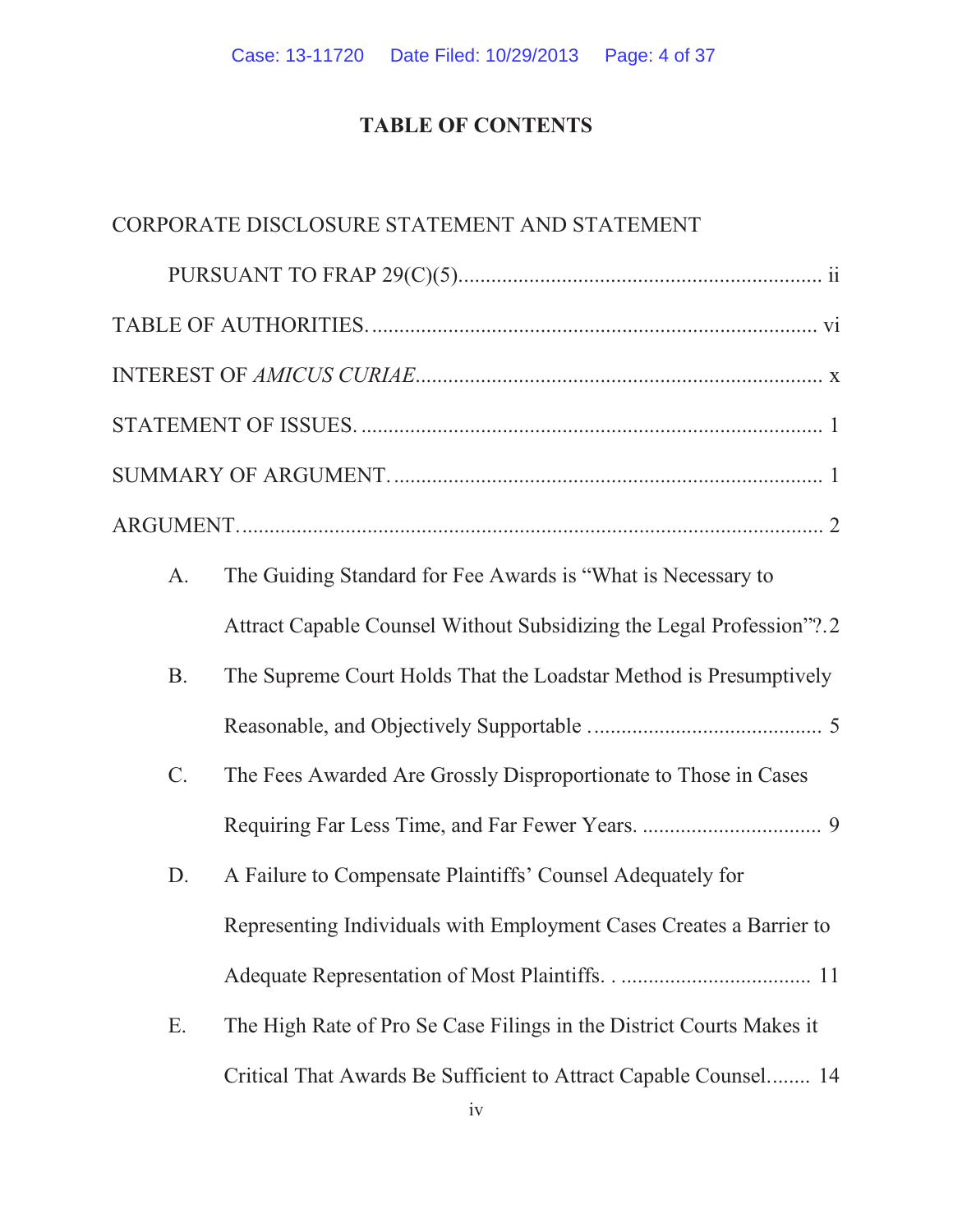# Case: 13-11720 Date Filed: 10/29/2013 Page: 5 of 37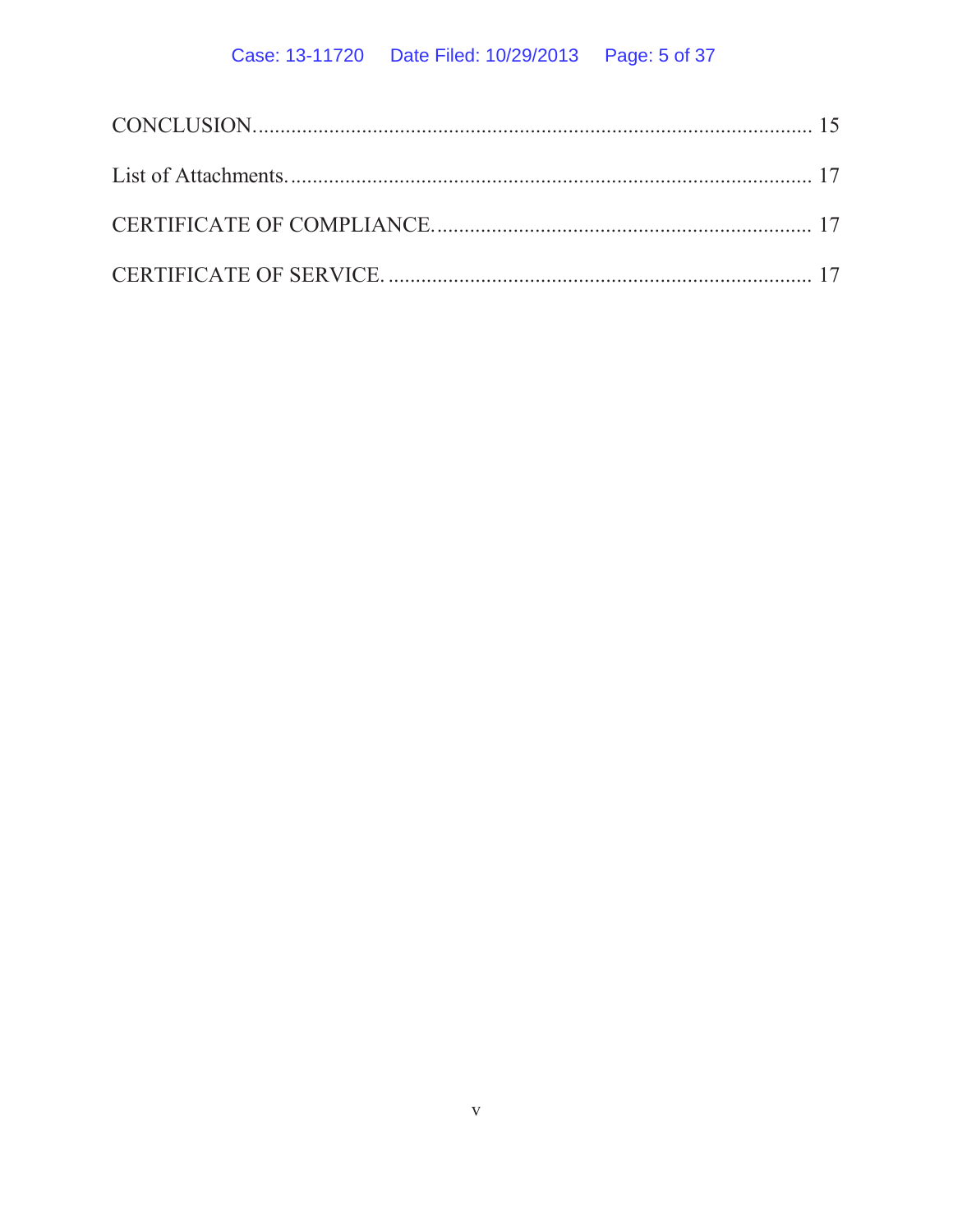### **TABLE OF AUTHORITIES**

## **CASES**

| Hickey v. Columbus Consol. Gov't, 2011 WL 1314762 (M.D. Ga.                     |
|---------------------------------------------------------------------------------|
|                                                                                 |
| Hilburn v. New Jersey Dep't of Corr., 2012 WL 3864951 (D.N.J.                   |
|                                                                                 |
|                                                                                 |
| Lambert v. Fulton County, 151 F.Supp.2d 1364 (N.D. Ga. 2000).  10               |
| Lewallen v. City of Beaumont, 2009 WL 2175637 (E.D. Tx. July 20, 2009) 10       |
|                                                                                 |
| Norman v. Hous. Auth. of City of Montgomery, 836 F.2d 1292 (11th Cir. 1988).  5 |
| Pennsylvania v. Delaware Valley Citizens' Council for Clean Air, 478 U.S. 546   |
|                                                                                 |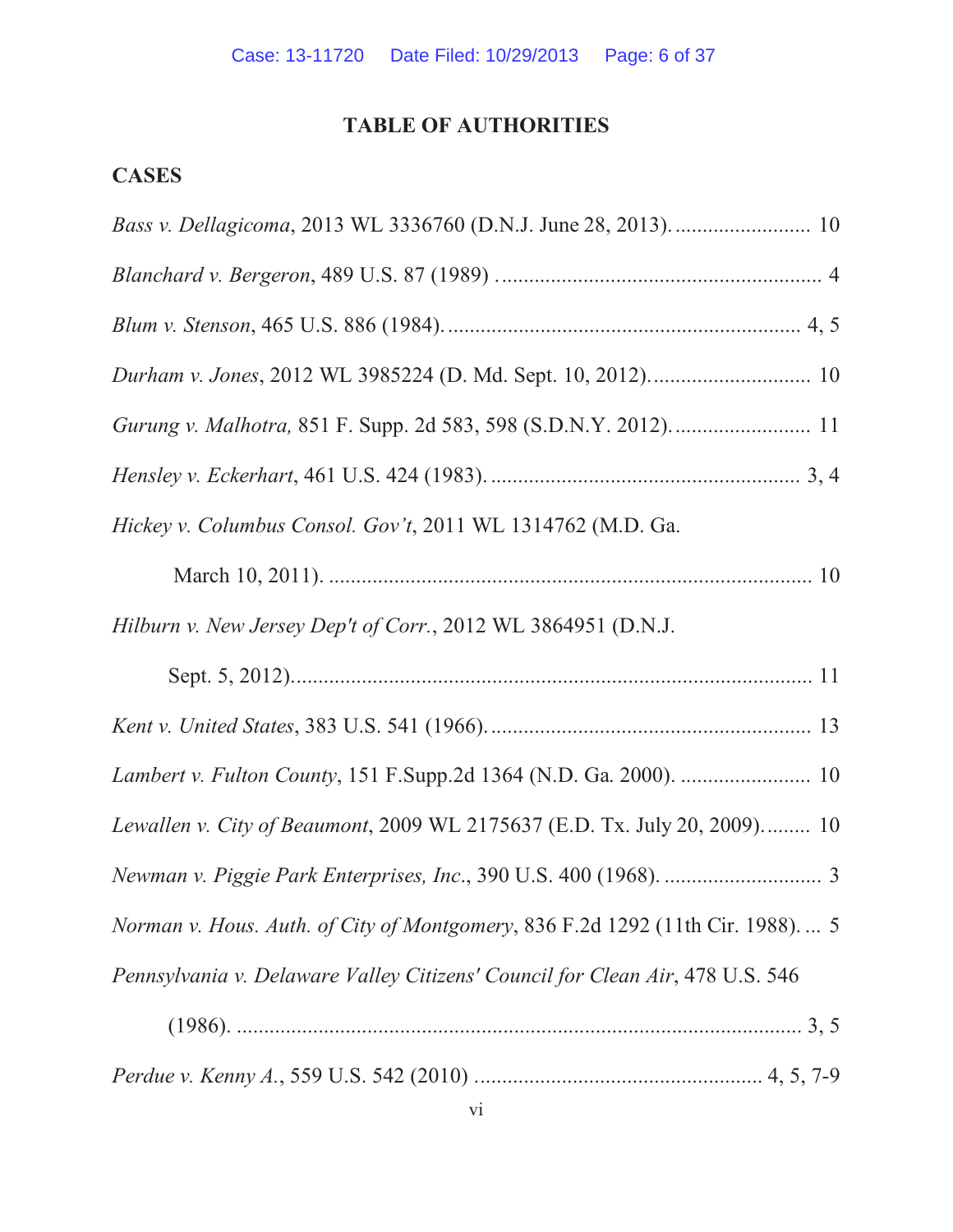| Pruett v. Harris County Bail Bond Bd., 593 F.Supp.2d 944 (S.D.Tex.2008) 11   |
|------------------------------------------------------------------------------|
| Reinforcing Ironworkers Union Local 416, 2013 WL 4506447 (D. Nev.            |
|                                                                              |
|                                                                              |
| Villegas v. Metro. Gov't of Davidson County, 2012 WL 4329235 (M.D. Tenn.     |
|                                                                              |
|                                                                              |
| <b>STATUTES</b>                                                              |
|                                                                              |
| Title VII of the Civil Rights Act of 1964, as amended, 42 U.S.C. Sec. 2000e, |
|                                                                              |
|                                                                              |

# **OTHER AUTHORITY**

| Judicial Conference of the United States, Committee on Court Administration and |
|---------------------------------------------------------------------------------|
| Case Management, Civil Litigation Management Manual (2d ed. 2010),              |
|                                                                                 |
|                                                                                 |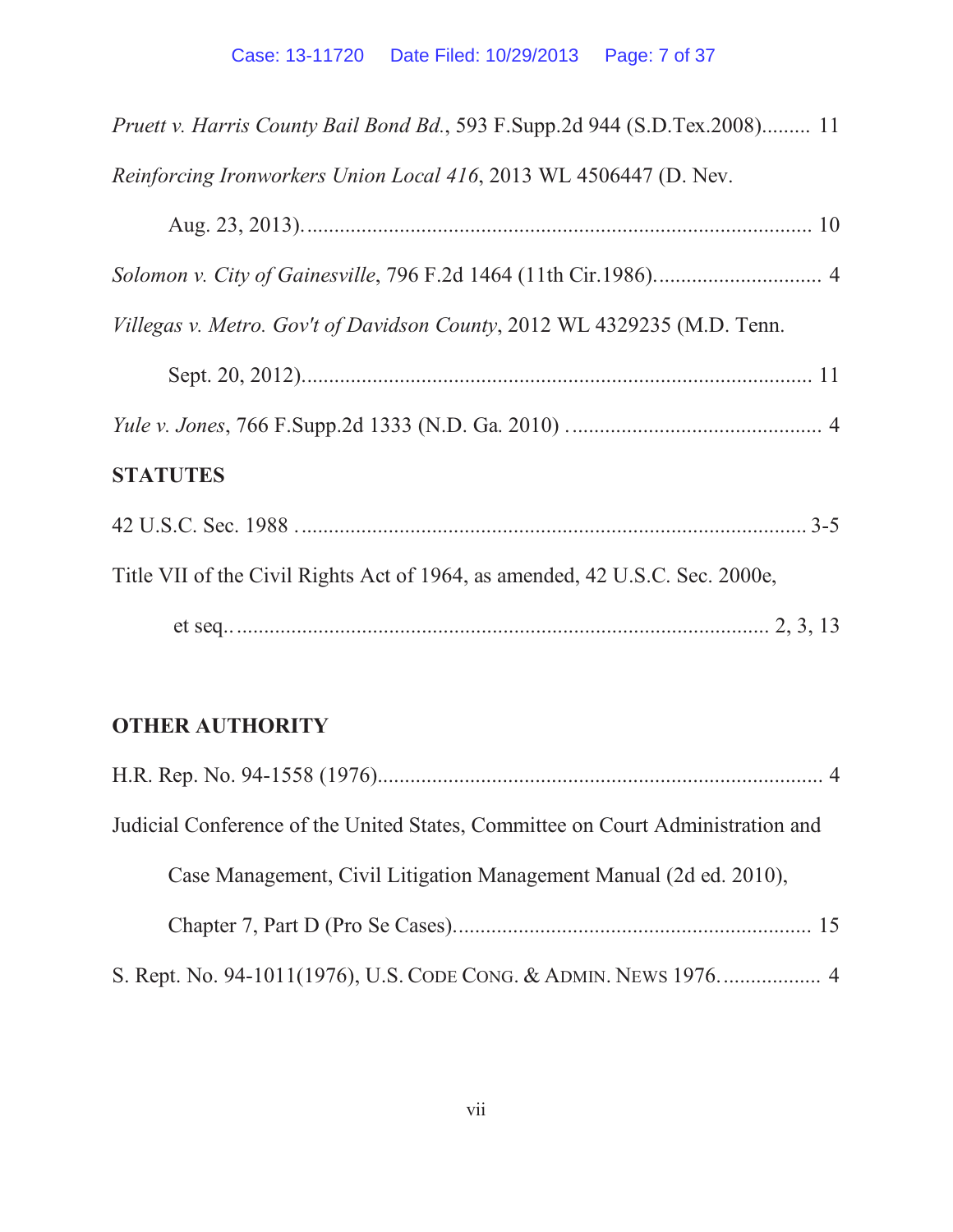#### **INTEREST OF** *AMICUS CURIAE*

The National Employment Lawyers Association ("NELA") is the largest professional membership organization in the country comprised of lawyers who represent workers in labor, employment, and civil rights disputes. Founded in 1985, NELA advances employee rights and serves lawyers who advocate for equality and justice in the American workplace. NELA and its 68 circuit, state, and local affiliates have a membership of over 3,000 attorneys who are committed to working on behalf of those who have been treated illegally in the workplace. To ensure that the rights of working people are protected, NELA has filed numerous *amicus curiae* briefs before the U.S. Supreme Court and other federal appellate courts. NELA's *amicus* briefs address the proper interpretation of federal civil courts. NELA's *amicus* briefs address the proper interpretation of federal civil rights and worker protection laws. NELA also undertakes continuing legal education programs and advocacy on behalf of workers throughout the United States.

Amicus has filed amicus briefs in the U.S. Supreme Court on many occasions, including those filed in *Hosanna-Tabor Evangelical Lutheran Church & Sch. v. E.E.O.C.*, 565 U.S. ----, 132 S. Ct. 694 (2012); *Ledbetter v. Goodyear Tire & Rubber Co., 550 U.S. 618* (2007); *National Railroad Passenger Corp. v. Morgan*, 536 U.S. 101 (2002); *Burlington Northern & Santa Fe Railway Co. v. White*, 126 S. Ct. 1671 (2006); *Pennsylvania State Police v. Suders*, 542 U.S. 129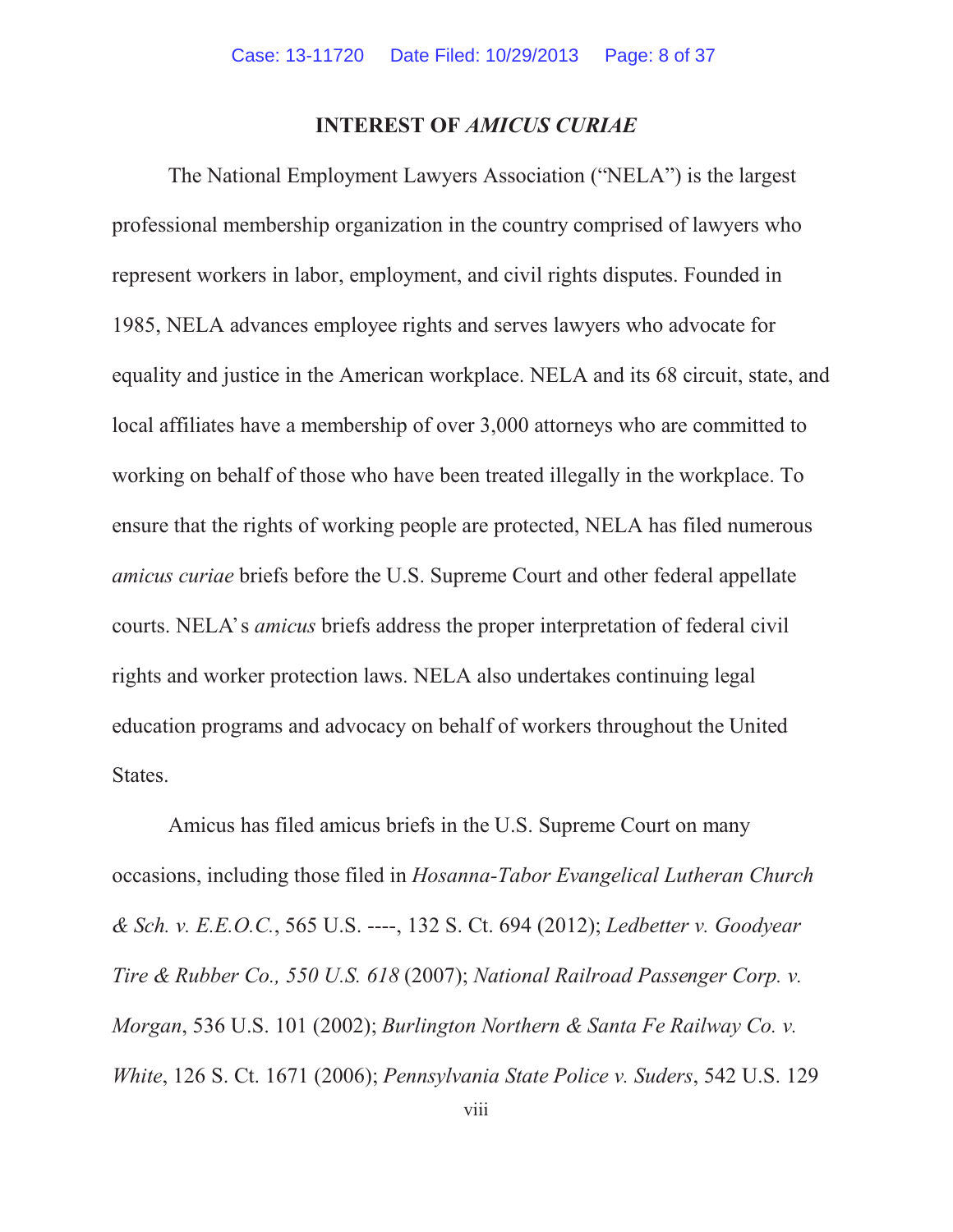(2004); Desert Palace, Inc. v. Costa, 539 U.S. 90 (2003); *Swierkiewicz v. Sorema N.A.*, 534 U.S. 506 (2002); *Reeves v. Sanderson Plumbing Products, Inc.*, 530 U.S. 133 (2000); and *Faragher v. City of Boca Raton*, 524 U.S. 775 (1998). It has also filed amicus briefs in this Court, including those in *Scantland v. Jeffry Knight, Inc.*, 721 F.3d 1308 (11th Cir. 2013) and *Strong v. KIMC Investments, Inc.*, 472 Fed. Appx. 886 (11th Cir. July 3, 2012).

The attorney fees provisions of statutes such as Title VII are essential to ensuring that low-wage workers with relatively small claims can enforce their rights. These provisions allow counsel, especially solo practitioners or small firm attorneys, to take cases they could not afford to do on a contingency basis where the potential recovery is so limited. Attorneys' fees provisions aid clients in obtaining experienced counsel in complex and lengthy litigation. NELA has an interest in this case because of its implications for individuals who seek meaningful access to justice in employment cases.

NELA seeks to participate in this appeal because its members and staff screen large numbers of potential administrative and judicial cases per year. Both potential clients and the potential attorneys they contact know that civil rights litigation requires a multi-year commitment. And, the vast majority of potential clients are unable to pay anything resembling a commercial fee. In making decisions whether to continue representing employees confronting workplace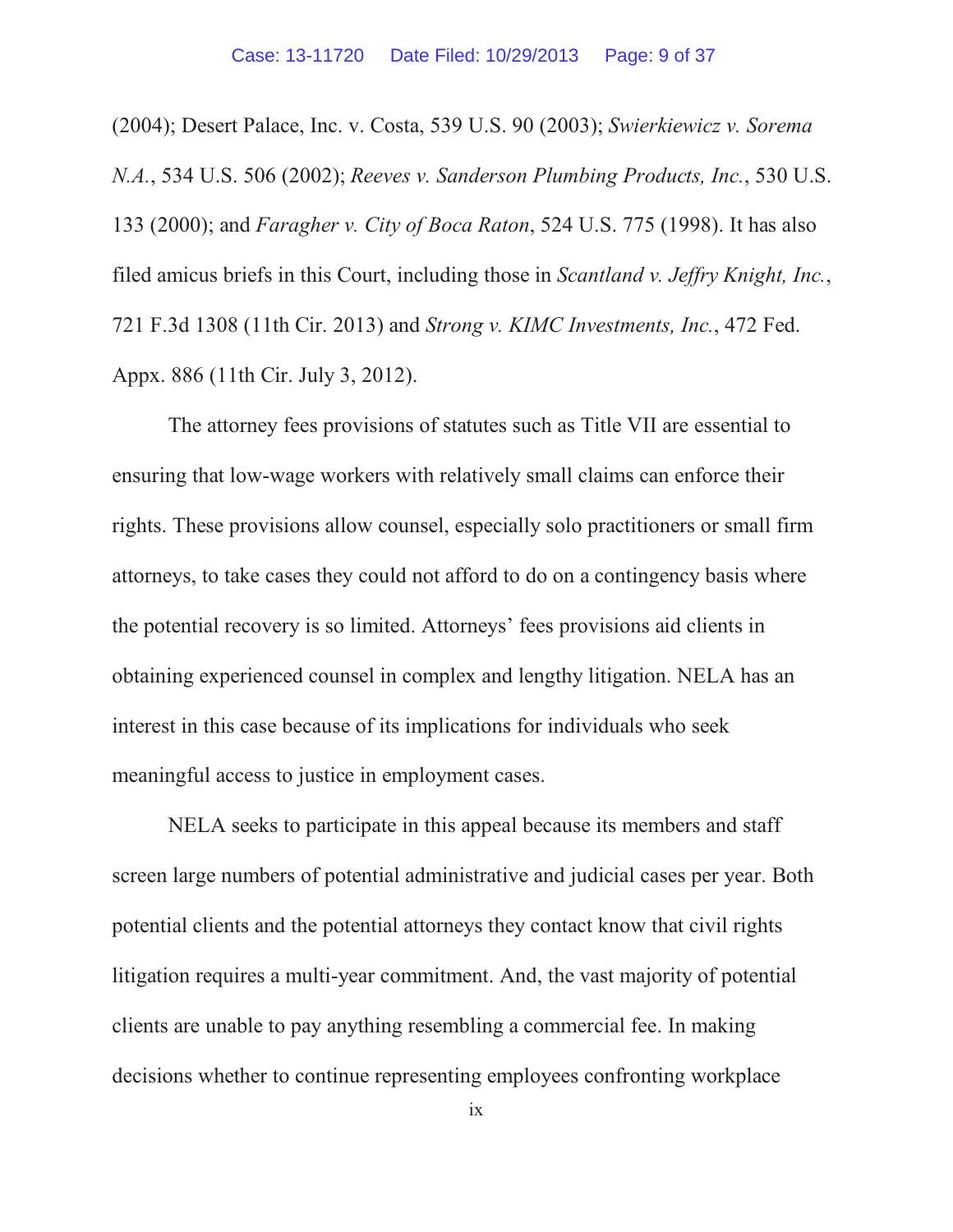#### Case: 13-11720 Date Filed: 10/29/2013 Page: 10 of 37

discrimination or retaliation, and which employees they can represent, plaintiffs' attorneys need a clear understanding of what courts will award if they prevail. A rate that discounts their time to an increasing degree the longer the matter drags on provides a built-in headwind to potential clients seeking counsel, a built-in disincentive for the attorneys Congress sought to encourage, and a built-in subsidy for civil rights violators from plaintiffs' attorneys.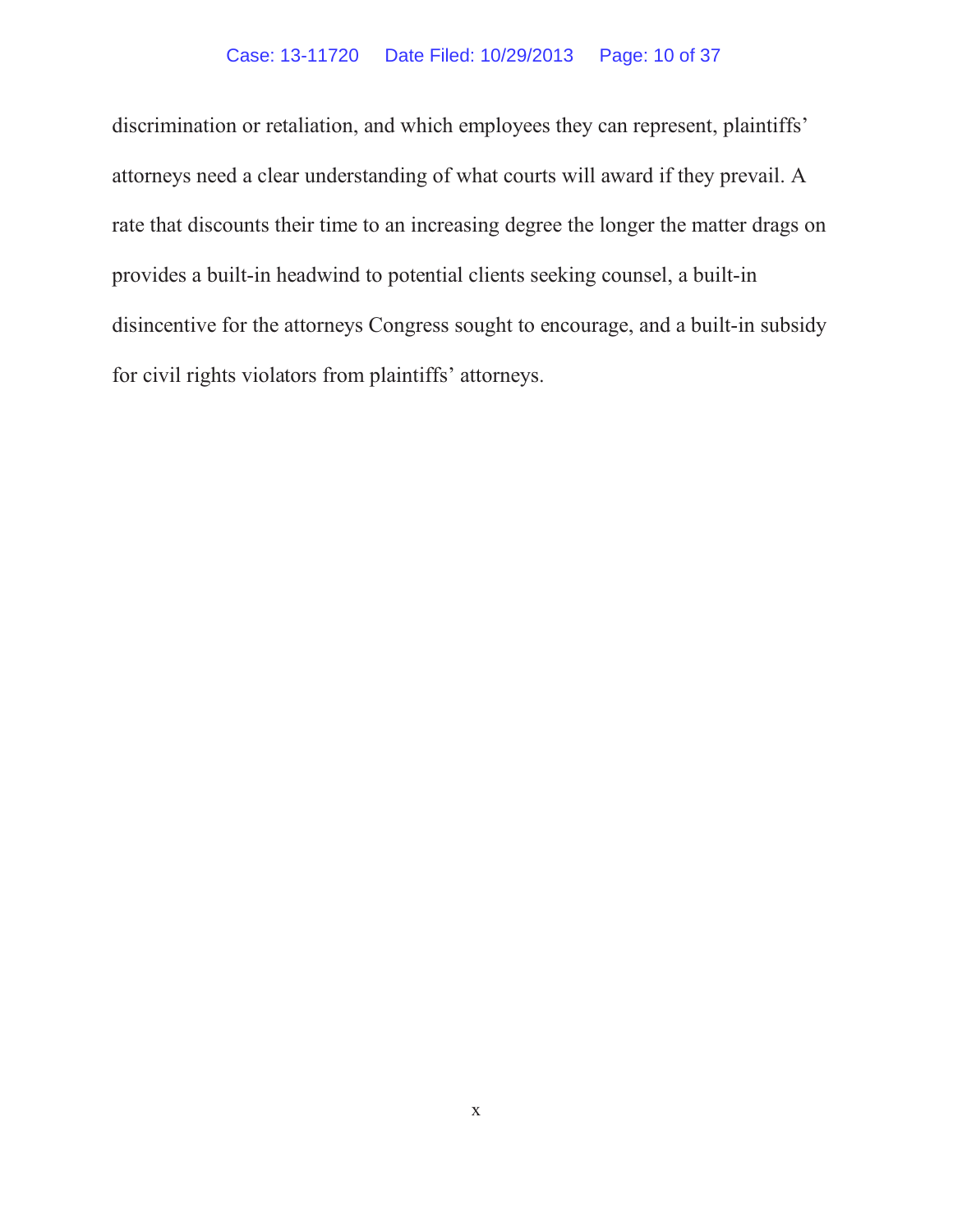#### **STATEMENT OF ISSUES**

1. Whether the district court's decision is contrary to the Congressional mandate that fee awards in civil rights cases be such as to attract capable counsel.

2. Whether the district court violated its obligation under the law to base its decision on a meaningful, objective basis.

3. Whether the district court's decision is facially unjust and constitutes an abuse of discretion.

4. Whether the district court's decision will operate to discourage competent counsel from undertaking the representation of individuals seeking to vindicate their civil rights without the ability to pay those attorneys, and thereby increase the likelihood of significantly multiplying the number of pro se plaintiffs seeking relief in the federal judicial system.

#### **SUMMARY OF ARGUMENT**

In order to attract competent counsel to represent individuals aggrieved by unlawful discrimination in employment – whether it be under Title VII or other civil rights laws – prevailing plaintiffs must be awarded attorneys' fees in an amount that is sufficient to induce capable attorneys to undertake their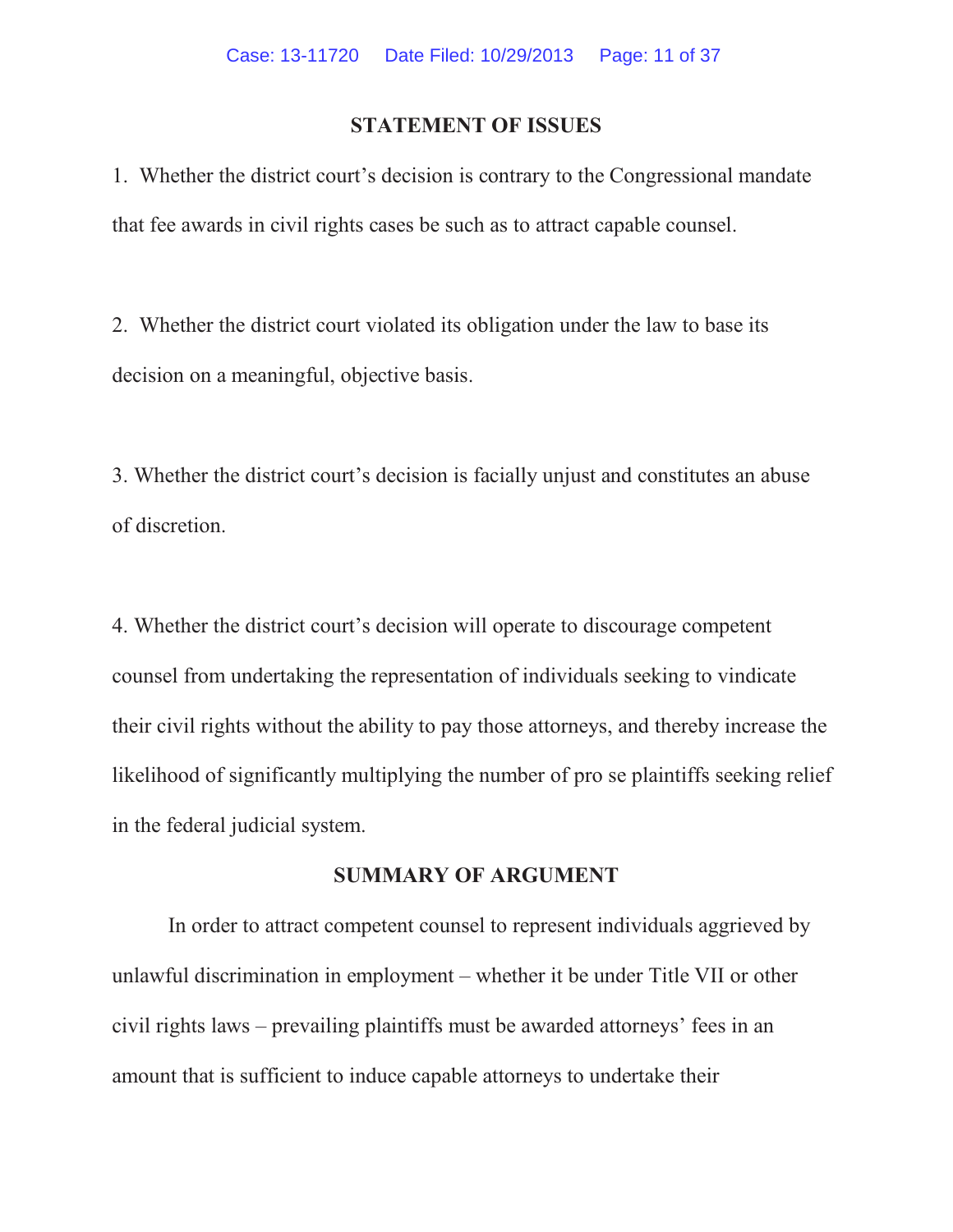#### Case: 13-11720 Date Filed: 10/29/2013 Page: 12 of 37

representation. The district court abused its discretion by reducing the fees requested by 80% and provides no meaningful, objective reason for that decision. The award is vastly disproportionate to the number of hours other courts found both reasonable and compensable in other civil rights cases, which involved much less time to complete.

If allowed to stand, the decision below will make counsel harder to obtain for victims of civil rights violations with meritorious claims, and the difficulties will be greatest for those-even those with claims of great merit-who are poor and cannot afford to pay much as the case goes along. If this court were to affirm, then civil rights enforcement could easily be relegated to those young lawyers who have not yet figured out that the promise of a reasonable fee award means something substantially less than the prevailing market rate times the hours reasonably expended.

#### **ARGUMENT**

### **A. The Guiding Standard for Fee Awards is "What is Necessary to Attract Capable Counsel Without Subsidizing the Legal Profession"?**

Citing to the legislative history of Title VII, the Supreme Court noted in 1968 that "it was evident that enforcement [of Title VII's prohibition against employment discrimination] would prove difficult and that the Nation would have to rely in part upon private litigation as a means of securing broad compliance with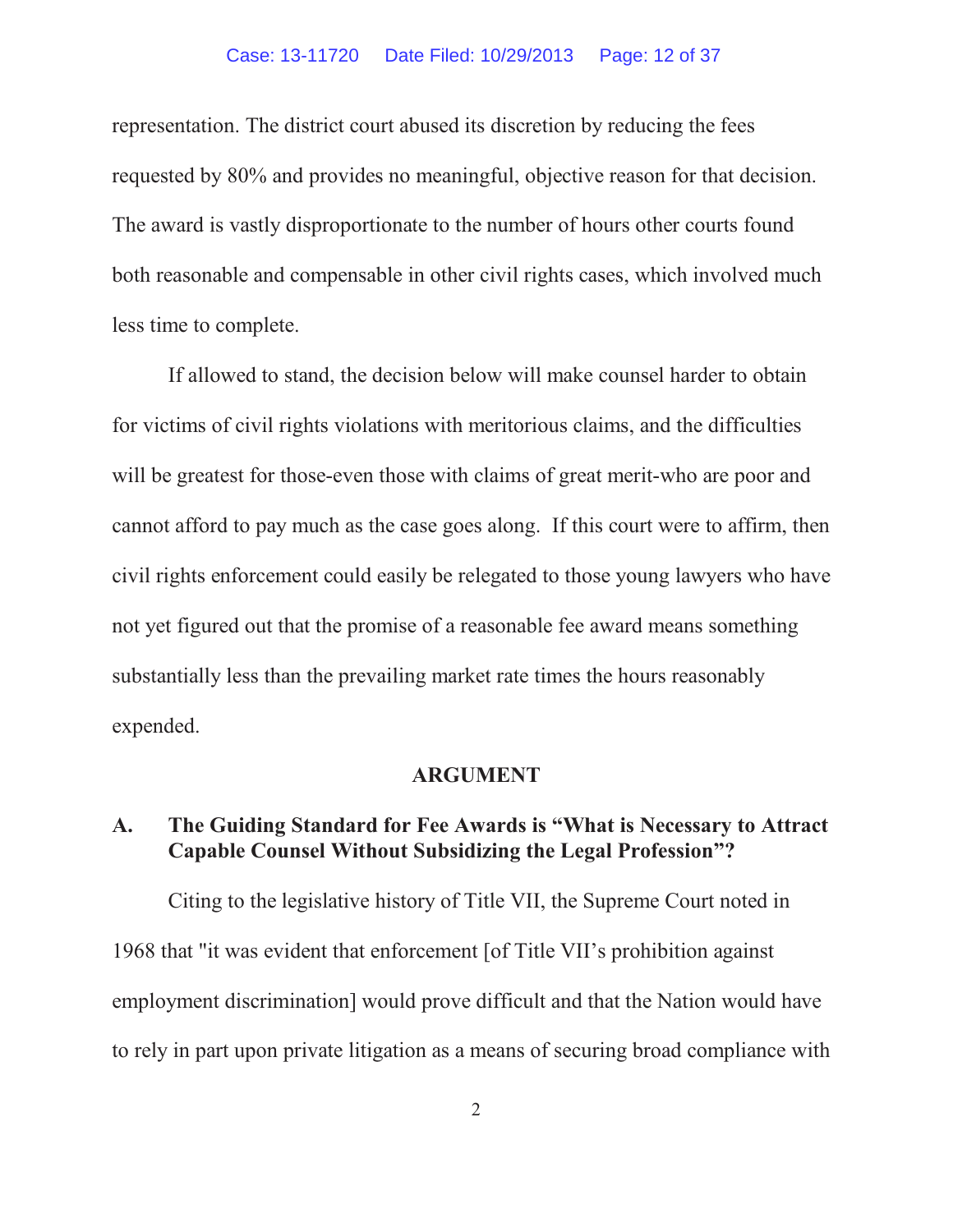the law." *Newman v. Piggie Park Enterprises, Inc*., 390 U.S. 400, 401 (1968). And it was thus necessary to encourage the private bar to undertake these cases. After all, a successful plaintiff achieves a goal that both serves individual justice and vindicates a policy that Congress considered "of the highest priority." *Id*. at 402. To encourage individuals to avail themselves of the remedies established in Title VII and seek judicial relief so as to bring an end to racist practices in the workplace, Congress enacted a provision to allow for an award of counsel fees against the law-breaking parties. *Id*.

The purpose of § 1988 is to ensure effective access to the judicial process for people with civil rights grievances. *Hensley v. Eckerhart*, 461 U.S. 424, 429 (1983). To facilitate those individuals' effective access to the judicial system, it is necessary that they be represented by competent counsel. The primary means by which that goal can be met, of course, is that counsel be compensated sufficiently for their work. The very touchstone of fee awards is to compensate those who prevail in an amount necessary to attract capable counsel. As noted in 1986, "[A] 'reasonable' fee is a fee that is sufficient to induce a capable attorney to undertake the representation of a meritorious civil rights case." *Pennsylvania v. Delaware Valley Citizens' Council for Clean Air*, 478 U.S. 546, 565 (1986). "[I]f plaintiffs ... find it possible to engage a lawyer based on the statutory assurance that he will be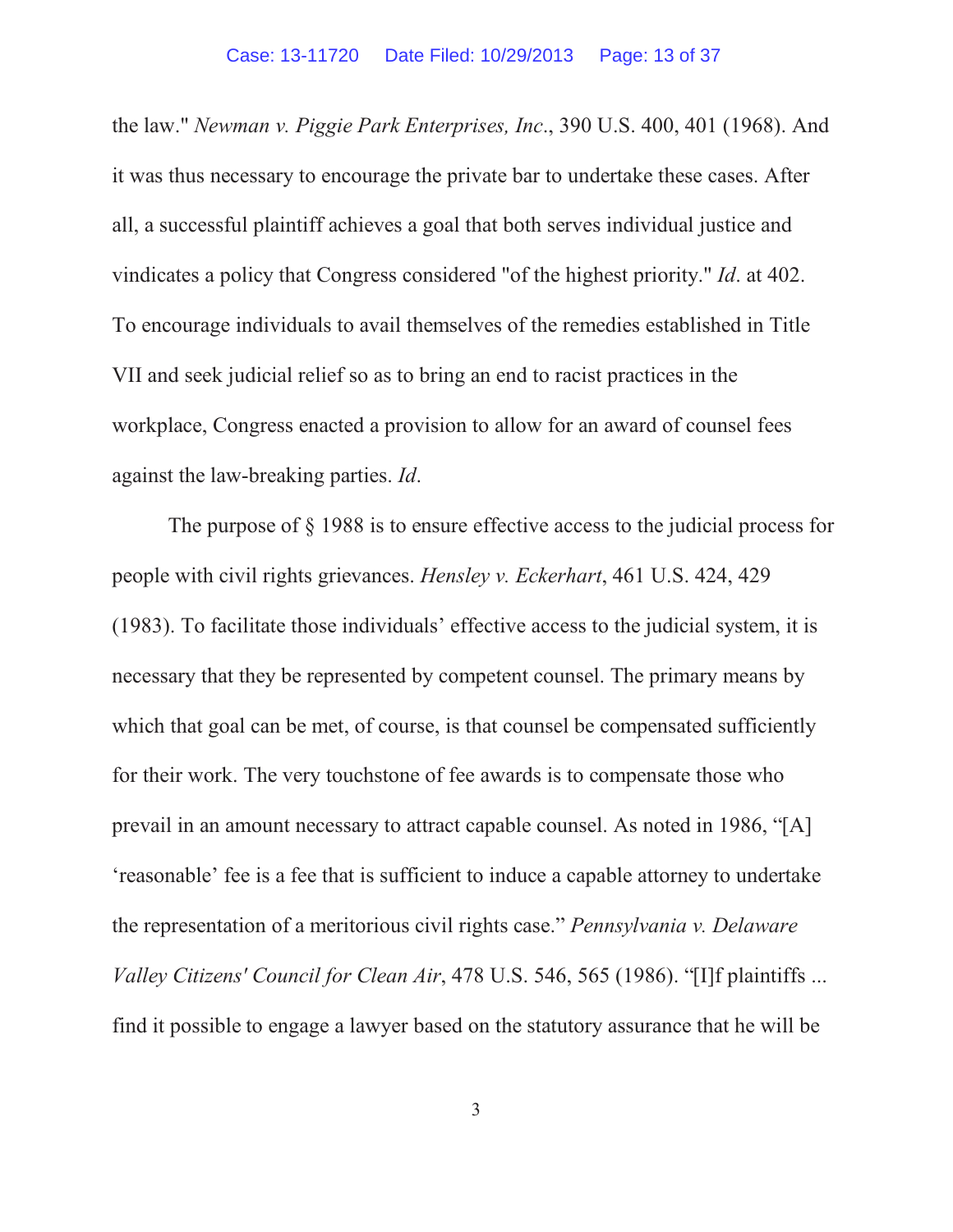paid a 'reasonable fee,' the purpose behind the fee-shifting statute has been satisfied. *Perdue v. Kenny A.*, 559 U.S. 542, 552 (2010) (citations omitted).

While the statute itself does not provide a specific definition of what constitutes a "reasonable" fee, opinions by the Supreme Court, as well as the legislative history of the statute, provide that guidance. In *Blum v. Stenson*, for example, the Court rejected an argument that attorney's fees for nonprofit legal service organizations should be based on cost. 465 U.S. 886, 895 (1984). It noted that the amount to be awarded under § 1988 should be governed by the same standards that prevail "in other types of equally complex Federal litigation, such as antitrust cases...." *Id*. at 893-894 (*citing* S. Rept. No. 94-1011, p. 6 (1976), U.S. CODE CONG. & ADMIN. NEWS 1976, pp. 5908, 5913); *see also* H.R. Rep. No. 94- 1558, p. 8 (1976).

While the district court does have discretion in determining the amount to award as a reasonable fee, that discretion is not limitless – and "the prevailing party 'should ordinarily recover an attorney's fee unless special circumstances would render such an award unjust.'" *Blanchard v. Bergeron*, 489 U.S. 87, 89 n.1 (1989) (*citing Hensley v. Eckerhart*, 461 U.S. 424, 429 (1983)). *See also Yule v. Jones*, 766 F.Supp.2d 1333 (N.D. Ga. 2010) (*citing Solomon v. City of Gainesville*, 796 F.2d 1464, 1466 (11th Cir.1986)).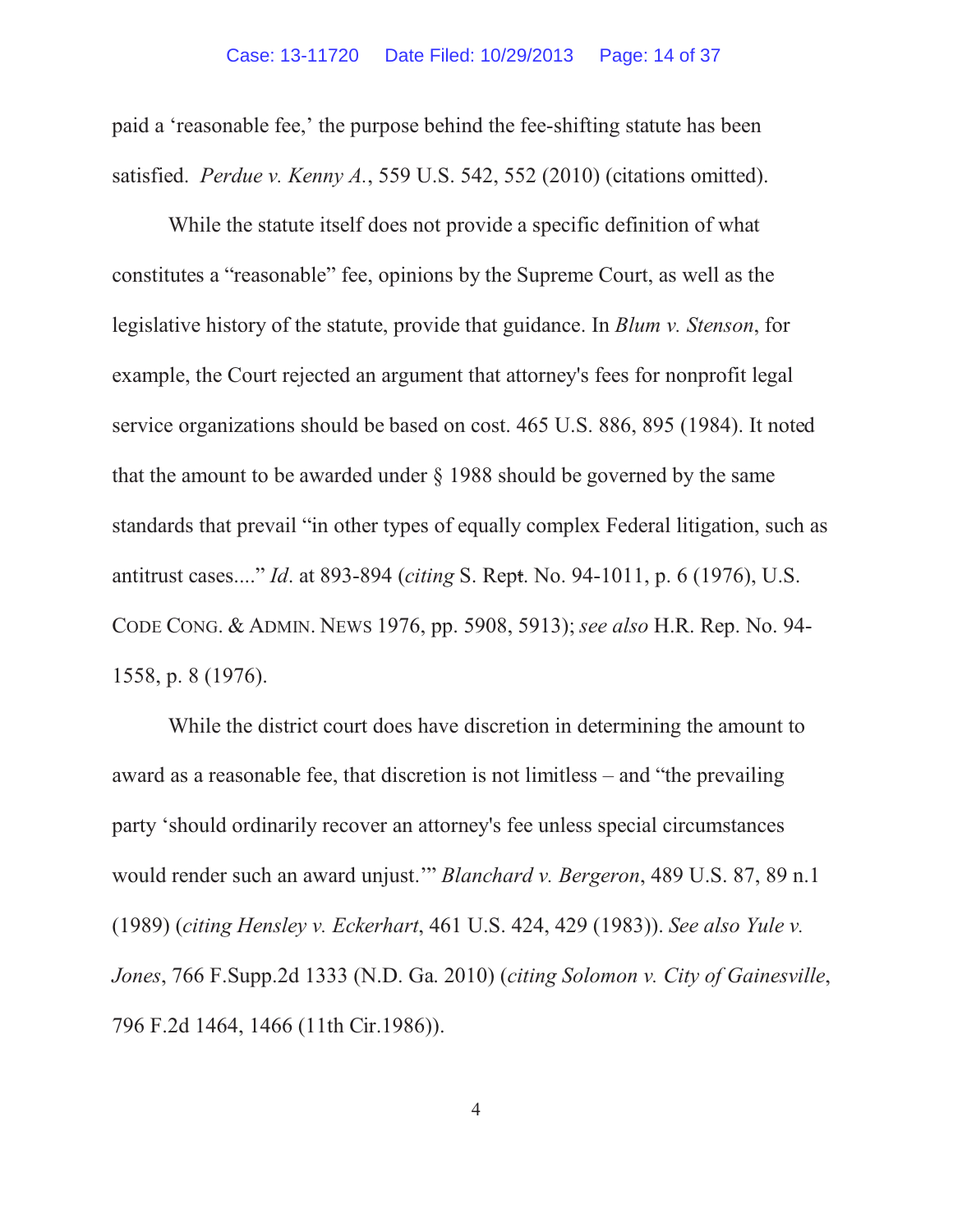### **B. The Supreme Court Holds That the Loadstar Method is Presumptively Reasonable, and Objectively Supportable**

The Supreme Court has long advised that the lodestar – the "product of reasonable hours times a reasonable rate" – "is presumed to be the reasonable fee contemplated by [42 U.S.C.] § 1988." *Blum*, 465 U.S. at 897. There is, in fact, "[a] strong presumption that the lodestar figure ... represents a 'reasonable' fee," which "is wholly consistent with the rationale behind the usual fee-shifting statute." *Delaware Valley*, 478 U.S. at 565.

Although the lodestar method is not perfect, it has, in the Supreme Court's words, "several important virtues." *Perdue v. Kenney A*., 559 U.S. 542, 551-552 (2010). One advantage is that it relies upon "the prevailing market rates in the relevant community." *Id*. (*citing Blum v. Stenson*, 465 U.S. 886, 895 (1984)). This aspect of the lodestar method "produces an award that roughly approximates the fee that the prevailing attorney would have received if he or she had been representing a paying client who was billed by the hour in a comparable rate." *Id*. The second virtue of the lodestar method is that it is "readily administrable" and "objective," and thus "cabins the discretion of trial judges, permits meaningful judicial review, and produces reasonably predictable results." *Id*. (internal quotations and citations omitted). *See also Norman v. Hous. Auth. of City of Montgomery*, 836 F.2d 1292, 1299 (11th Cir. 1988) (the advantage of the lodestar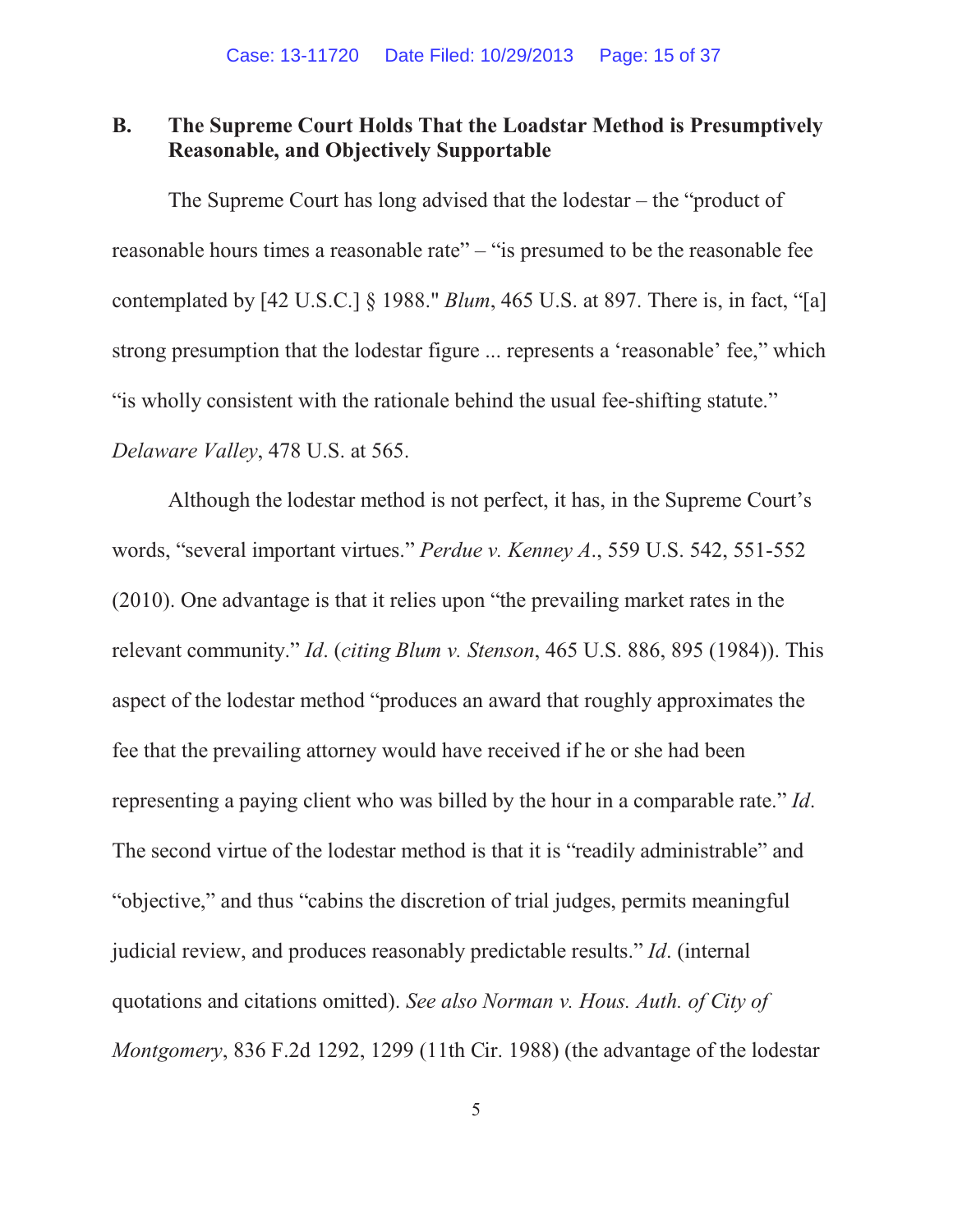approach is that "it produces a more objective estimate and [thus] ought to be a better assurance of more even results.").

In its fee award to Hithon's counsel, the district court acknowledged that it was to be guided by applicable Supreme Court law, and the law of this Circuit, and apply the lodestar method so as to reach a reasonable fee. Dkt. 478 at 9-10. But, in calculating what would have been the presumptively reasonable award of fees by following the lodestar method, it seriously departed from its acknowledged duty to "give principled reasons" for its decisions. *Id*. Its analysis began as one would anticipate. It reviewed Hithon's fee petition and, after considering Tyson's response in opposition, it identified specific, identifiable time entries that it found problematic. *See id.* at 28-41. It criticized Hithon's counsel for, for example, seeking an award of fees for what it characterized as "numerous hours ... spent on interviews and depositions of the other plaintiffs and on hours concerning unsuccessful claims." *Id*. at 28-32.<sup>1</sup> The district court also prepared a four-page list of time entries it found to be insufficiently detailed. *Id*. at 33-36. And it prepared a three-page list of tasks that it identified as being improperly clerical. *Id*. at 36-38. Despite its apparent ability to identify the time entries it found objectionable, it

<sup>&</sup>lt;sup>1</sup> While the district court stated that the itemized time slips it listed in this category of improper charges were but "a small sampling of the improper/inappropriate time entries claimed by the plaintiff," *id*. at 28 n.13, the fact that the list extended to four pages of the Order belies that conclusory assessment.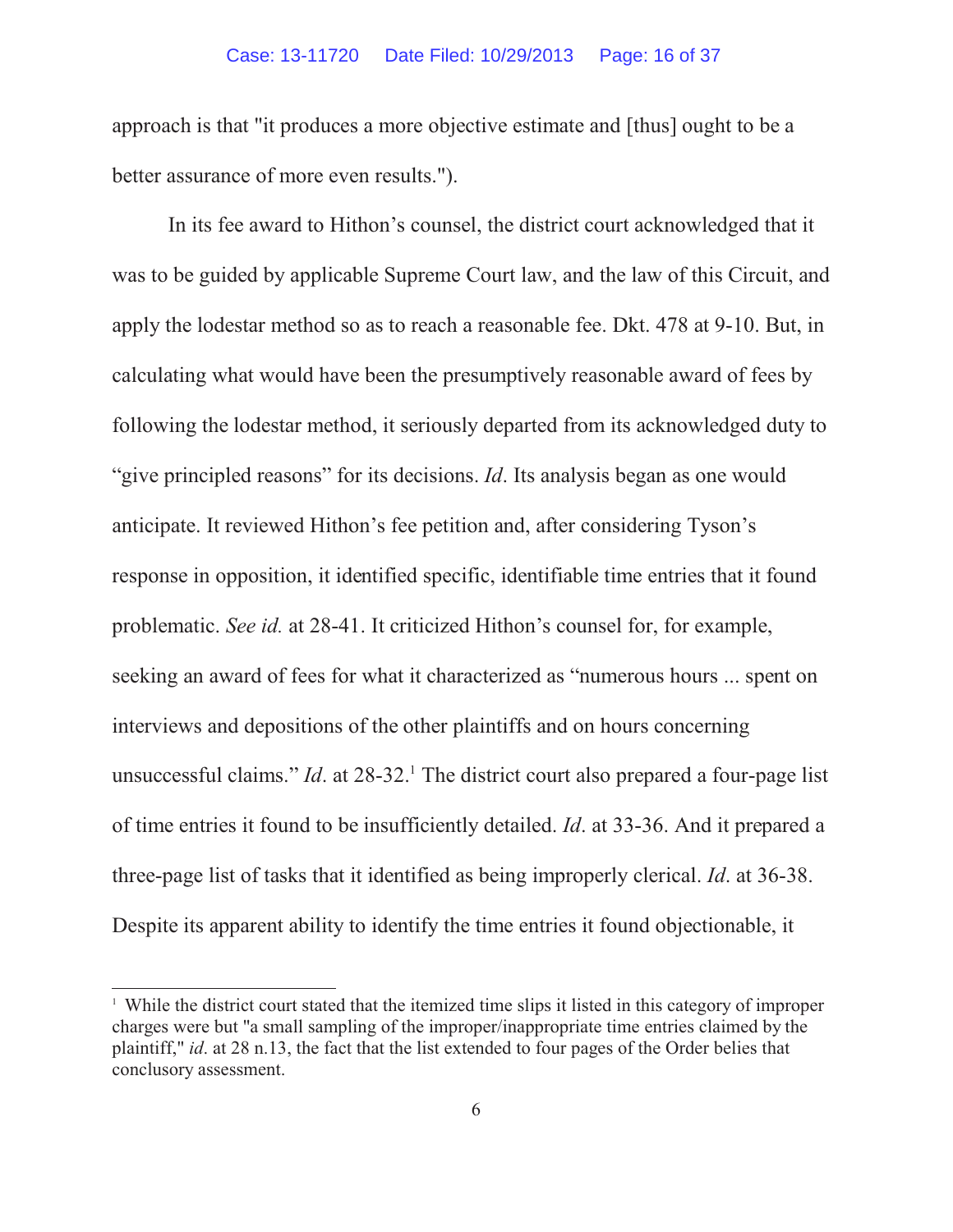nonetheless made a global cut of all hours submitted for all professional services by eighty percent (80%). *Id*. at 28. It did not explain how it arrived at this figure, or how it chose this figure over various alternative numbers such as 10%, 25%, or even 40%.

This is the very type of ill-advised judgment the Supreme Court rejected in *Perdue.* There, the Supreme Court considered and rejected the district court's decision to enhance the fees calculated in accordance with the lodestar method by a magnitude approximating the number the district court in the instant case used to cut the plaintiff's recoverable hours. That enhancement was seventy-five percent (75%) (as compared to an 80% reduction by this district court). The Court rejected the enhancement because that court failed to provide a fact-based, objective justification for that large enhancement:

The court increased the lodestar award by 75% but, as far as the court's opinion reveals, this figure appears to have been essentially arbitrary. Why, for example, did the court grant a 75% enhancement instead of the 100% increase that respondents sought? And why 75% rather than 50% or 25% or 10%?

559 U.S. at 557. The district court made the same error when deciding to reduce Hithon's counsel's fees by an arbitrary 80%.

In *Perdue*, the effect of the enhancement awarded increased the top rate for the attorneys to more than \$866 an hour. The district court, however, failed to

7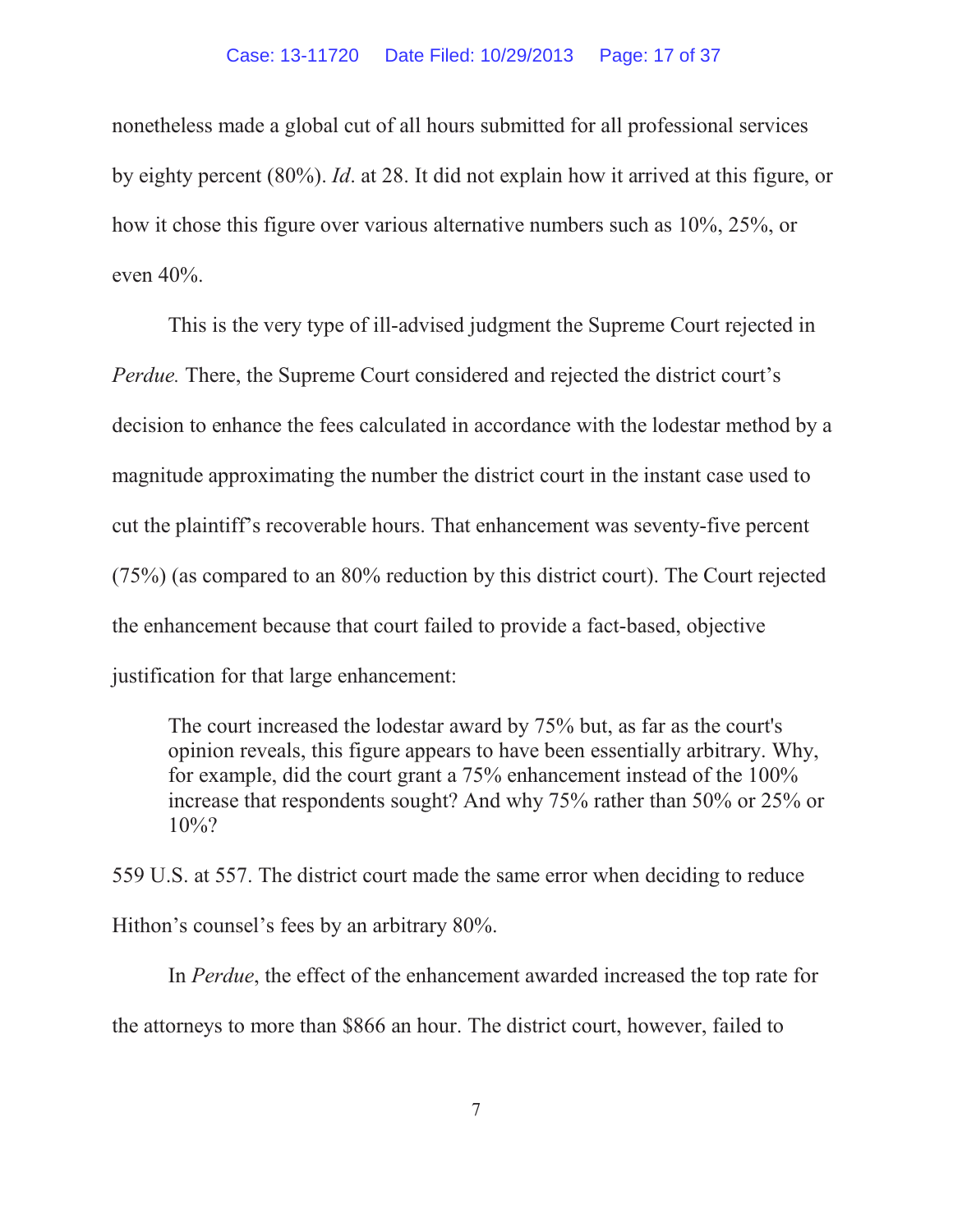#### Case: 13-11720 Date Filed: 10/29/2013 Page: 18 of 37

explain why this rate should be awarded, much less point to anything in the record that showed that this rate was appropriate for the relevant market. *Id*.

Showing a similar lack of objectivity, and going in the opposite direction, the district court in the instant case issued an opinion that decreased the top rate for Hithon's lead counsel, Alicia Haynes, to \$ 60.25! As shown in the plaintiff's revised summary of hours, he sought compensation for a total of 2,687.50 hours that Ms. Haynes spent on the litigation (after she excluded altogether 1,500 hours for work on unsuccessful claims and unsuccessful plaintiffs, Dkt. 431-8 at 7, and after post-submission deletions of 82.75 hours). Dkt. 477-1 at 27. But, it then awarded, without any objective justification, only 434.37 hours for Ms. Haynes services. Dkt. 478 at 45. This was an 84% reduction in the hours sought for lead counsel's time in a case that spanned 17 years!

The abuse of discretion is further demonstrated by an analysis of the effective hourly rate awarded to lead counsel. Given the dollar amount that the district court found appropriate to award for Ms. Haynes' services over the 17-year history of this case, its decision effectively cut lead counsel's hourly rate to \$60.60.<sup>2</sup> Nowhere in the district court's Order is there any explanation as to why this rate should be awarded, much less any citation to any evidence in the record

<sup>&</sup>lt;sup>2</sup> This figure begins with the fee awarded for Ms. Haynes' services – \$162,888.75 (Dkt. 478 at 45) which is divided by the total hours Hithon sought to recover for her services – 2,687.50 (Dkt. 477-1 at 27.) The hours sought excluded the 1,500 hours Ms. Haynes identified and excluded as time spent on unsuccessful claims, and claims of unsuccessful plaintiffs. (Dkt. 328-1 at 7.)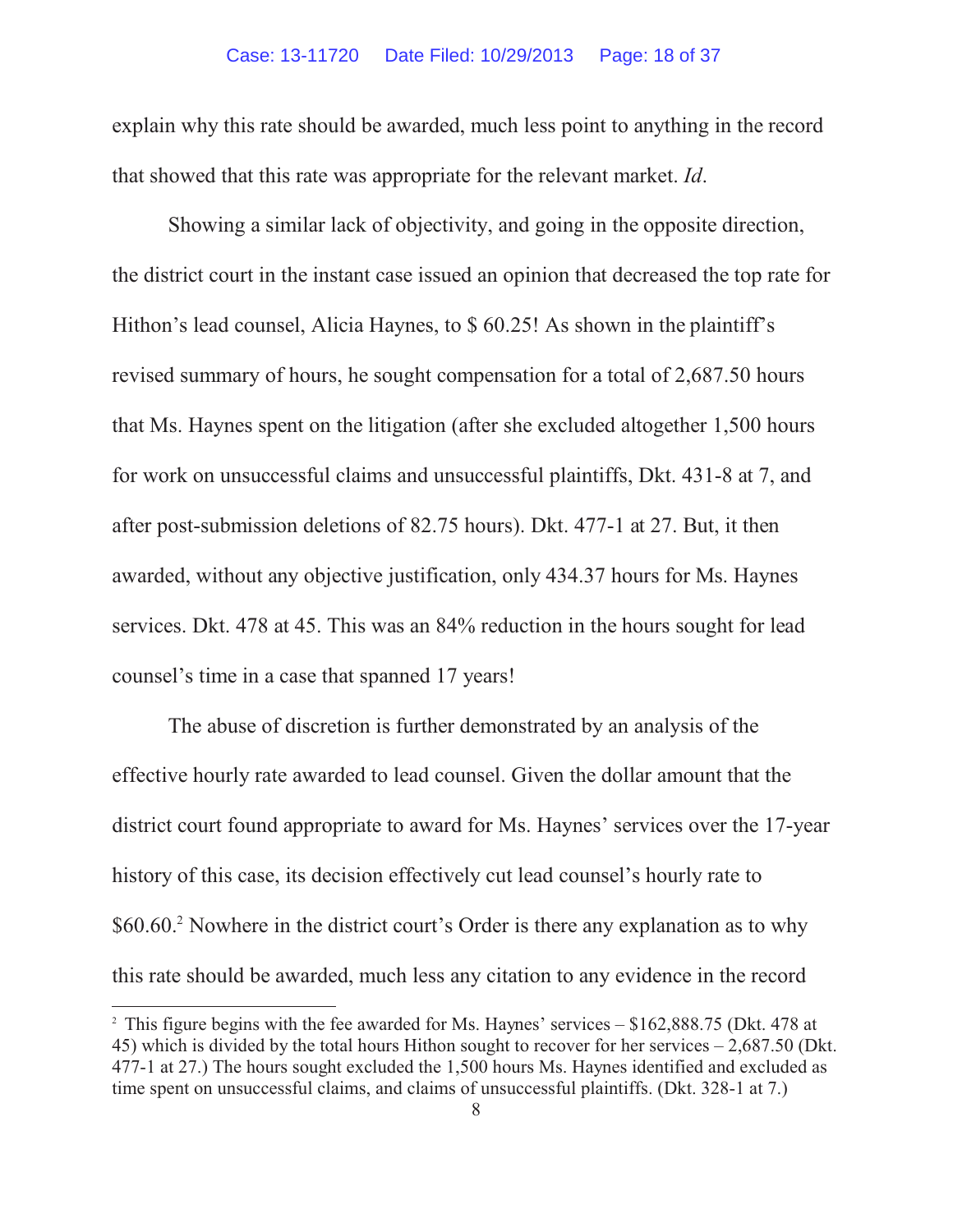that showed that this rate was appropriate for the relevant market. *Cf. Perdue*, 559 U.S. at 557 (no explanation for why the fee was enhanced by 75% as opposed to any other number).

### **C. The Fees Awarded Are Grossly Disproportionate to Those in Cases Requiring Far Less Time, and Far Fewer Years**

The district court's abuse of discretion, and the injustice of its fee award, is further demonstrated by a comparison to fee awards in other civil rights cases. In total, the district court decided to compensate Hithon's successful counsel for only 490.92 hours. Dkt. 478 at 45-46. The period of time for which this award was rendered litigation spanned 17 years – from the filing of the case on December 16, 1996, (Dkt. 1), to the date of its Order, March 19, 2013 – or 196 months. An analysis of decisions when other courts have determined the number of hours reasonably necessary and compensable in civil rights cases puts this district court's decision in stark perspective.

In a case litigated for 44 months from the time of filing until the award of fees after a successful jury verdict in a lawsuit challenging the police department's failure to offer the female officer a detective's position because of her gender, for example, the district court found that 1,780.20 hours of counsel's time were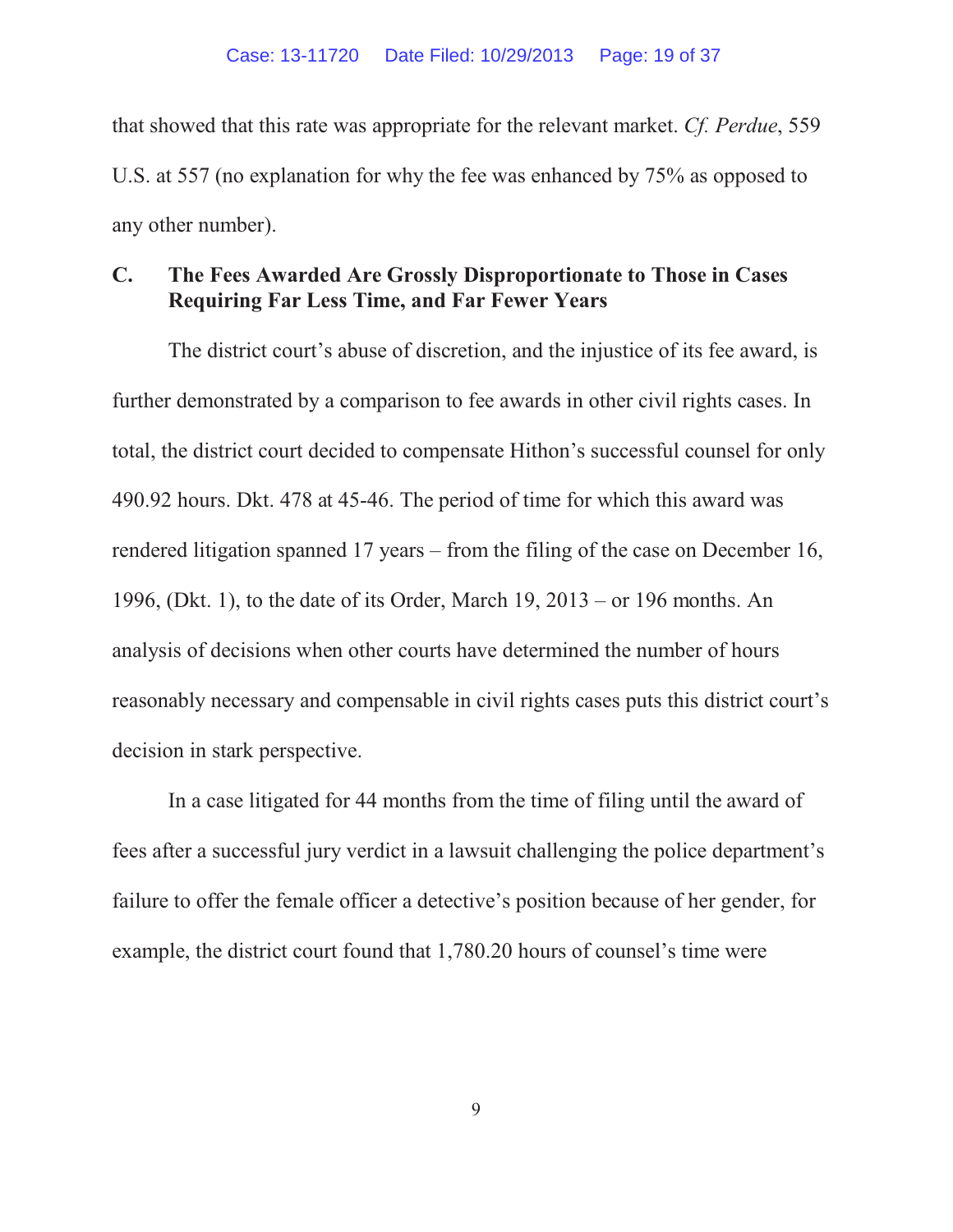reasonable and compensable. *Lewallen v. City of Beaumont*, 2009 WL 2175637

(E.D. Tx. July 20, 2009), *aff'd*, 394 Fed. App'x 38 (5th Cir. 2010).3

Here is an abbreviated table of other, select cases identifying the number of months between the dates on which each was filed to the date of the district court's decision as to the number of hours spent by plaintiff's counsel that were reasonably spent and thus compensable:

| Case:                                                                                                                                               | No. Months | No. Hours           |
|-----------------------------------------------------------------------------------------------------------------------------------------------------|------------|---------------------|
| Hithon v. Tyson                                                                                                                                     | 196 months | 490.92              |
| Reinforcing Ironworkers Union<br>Local 416, 2013 WL 4506447 (D.<br>Nev. Aug. 23, 2013)                                                              | 28 months  | 391.75              |
| <i>Bass v. Dellagicoma, 2013 WL</i><br>3336760 (D.N.J. June 28, 2013)                                                                               | 39 months  | 627.65              |
| Lambert v. Fulton County, 151<br>F.Supp.2d 1364 (N.D. Ga. 2000),<br>aff'd, 253 F.3d 588 (11th Cir.<br>2000), cert. denied, 122 S.Ct. 2361<br>(2002) | 44 months  | $2,299.50^3$        |
| Durham v. Jones, 2012 WL<br>3985224 (D. Md. Sept. 10, 2012)                                                                                         | 20 months  | 429.60              |
| Hickey v. Columbus Consol. Gov't,<br>2011 WL 1314762 (M.D. Ga.<br>March 10, 2011)                                                                   | 45 months  | 739.17 <sup>4</sup> |

<sup>&</sup>lt;sup>3</sup> As is evident by the date of the district court's award, the number of hours found compensable did not include any time counsel spent successfully defending the verdict on appeal to the U.S. Court of Appeals.

<sup>&</sup>lt;sup>4</sup> The number of hours excludes time spent when the matter was appealed to the U.S. Court of Appeals for the Eleventh Circuit. Due to the mostly adverse ruling by this Court, the plaintiff deleted billing for the time spent on appeal.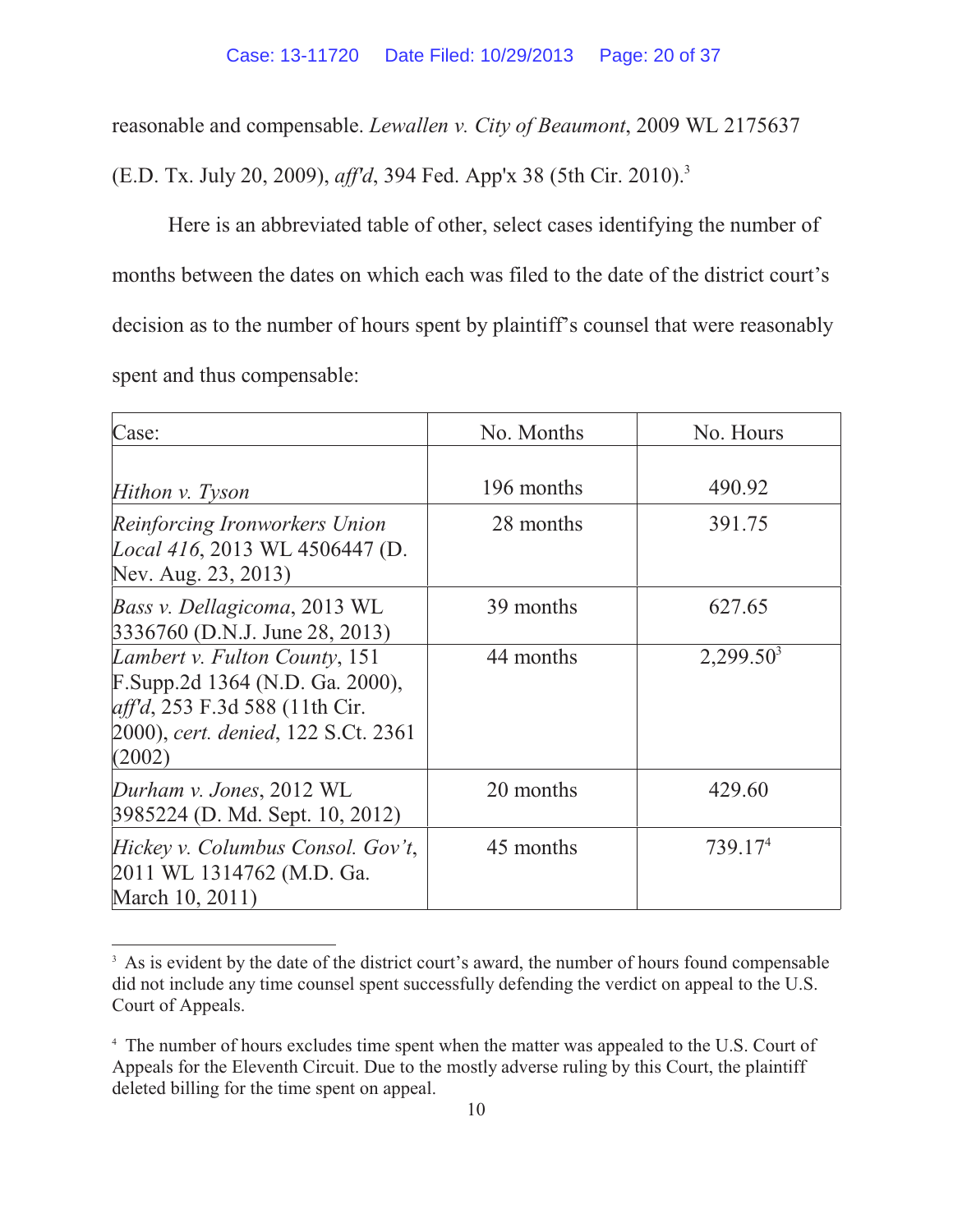| Hilburn v. New Jersey Dep't of<br>Corr., 2012 WL 3864951 (D.N.J.<br>Sept. 5, 2012)                | 56 months | 1,041.50           |
|---------------------------------------------------------------------------------------------------|-----------|--------------------|
| <i>Gurung v. Malhotra, 851 F. Supp.</i><br>2d 583, 598 (S.D.N.Y. 2012).                           | 20 months | 818.82             |
| Villegas v. Metro. Gov't of<br>Davidson County, 2012 WL<br>4329235 (M.D. Tenn. Sept. 20,<br>2012) | 42 months | 1,653.27           |
| Pruett v. Harris County Bail Bond<br><i>Bd.</i> , 593 F.Supp.2d 944, 948<br>(S.D.Tex.2008)        | 63 months | 1,317 <sup>5</sup> |

Further details about these decisions are provided in the table attached hereto as

Attachment A.

## **D. A Failure to Compensate Plaintiffs' Counsel Adequately for Representing Individuals with Employment Cases Creates a Barrier to Adequate Representation of Most Plaintiffs.**

Amicus believes that plaintiffs will face increased difficulty in obtaining capable counsel if counsel will receive compensation that does not adequately compensate them for the years of professional services spent in the representation of individuals who are without means to pay attorneys' fees on an hourly basis. The operation of a law office is expensive, with regular outlays for rent, utilities, libraries, access to WestLaw or LEXIS, salaries for staff, and something on which the attorney can live. These must be paid, or the attorney will also have to borrow

<sup>&</sup>lt;sup>5</sup> The number of hours awarded includes one appeal to the U.S. Court of Appeals for the Fifth Circuit.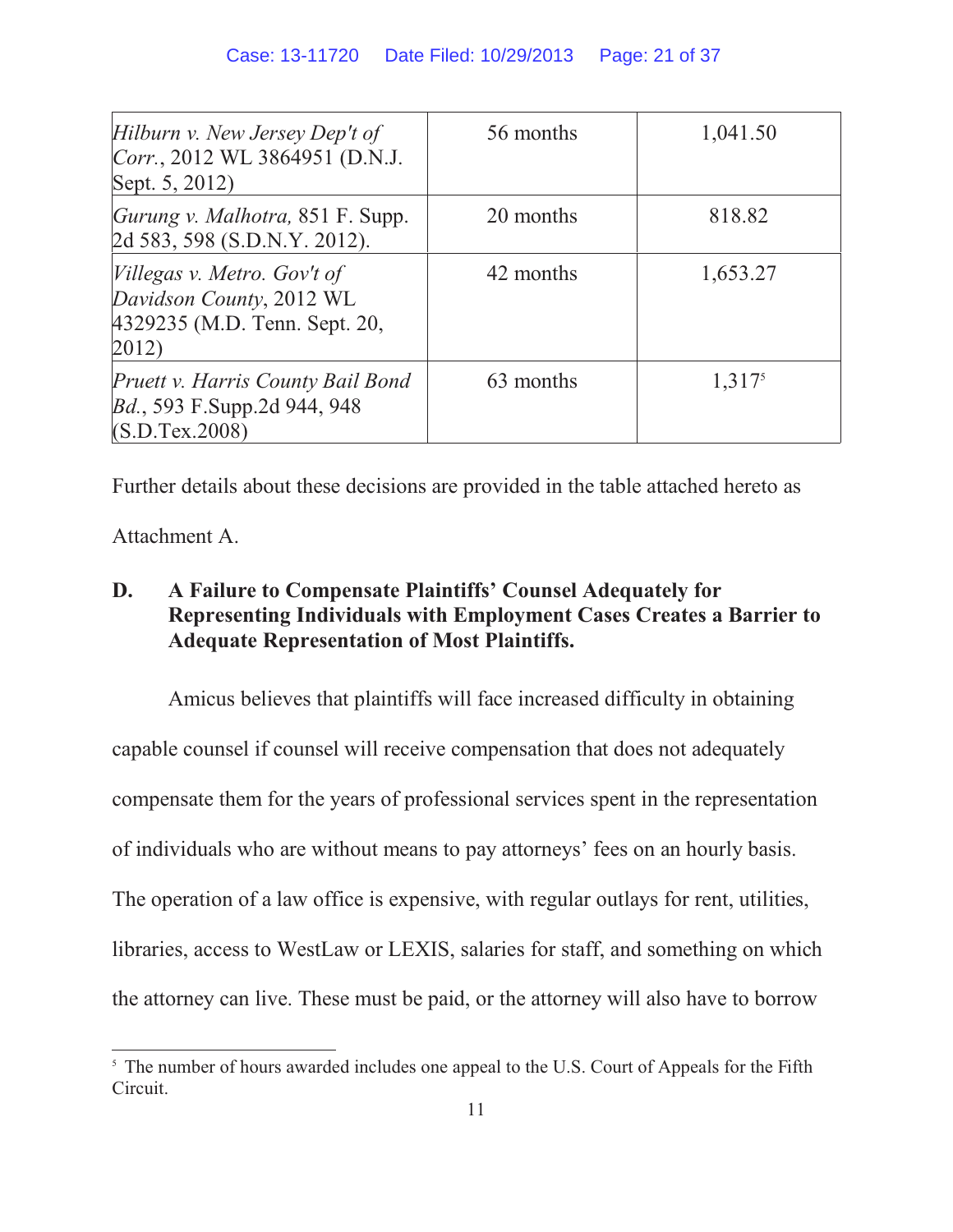#### Case: 13-11720 Date Filed: 10/29/2013 Page: 22 of 37

in order to finance the continuation of his or her cases until those cases are resolved and result in fee awards. The position taken by the district court, and advocated by Tyson, creates two barriers to adequate representation of employment plaintiffs.

First, the practice of employment law is complex enough to be a specialty of its own, and counsel who devote their professional services to this field can provide services more efficiently, and with more value, than counsel who simply dabble in the field. If plaintiffs' counsel are not compensated adequately for the time spent during the inherently lengthy course of litigation, with the objectively derived loadstar as the presumptively appropriate fee award, this area of practice will not retain the capable counsel it now has, victims of discrimination and retaliation will find it even more difficult to retain capable counsel, and defendants will, ironically, have to pay even larger fee awards as the remaining less capable counsel have to re-invent the wheel time after time. It might be thought that counsel can support cases that will bear long-delayed fruit by taking on other work. However, that is only practical if the other work is not similarly handicapped, i.e., outside the area of employment law. Diversification of this kind would necessarily diminish the level of expertise brought to the field by plaintiffs' counsel, a loss that cannot be of benefit either to their clients or to the courts who must adjudicate these cases. And, even assuming all this could be accomplished, this would simply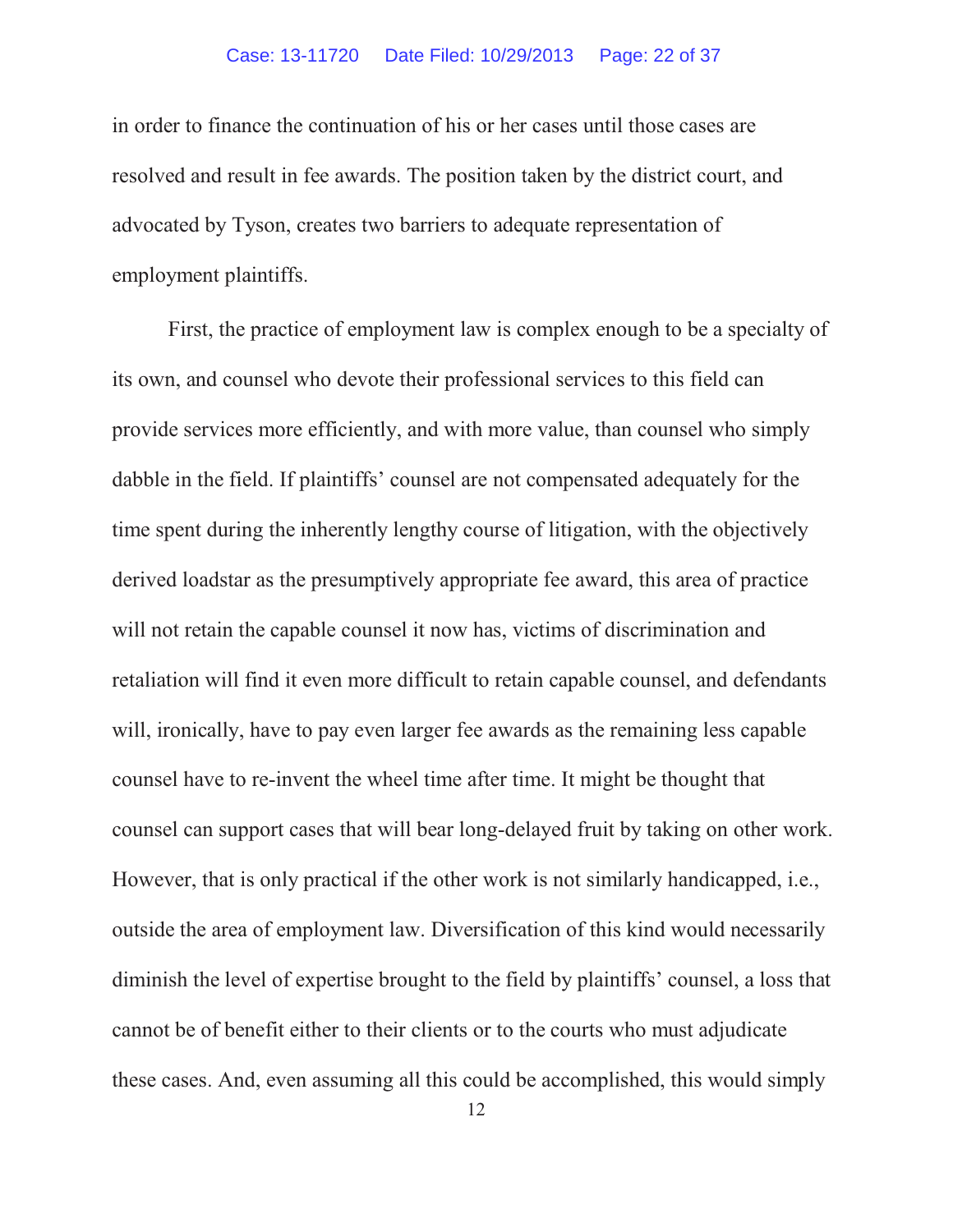#### Case: 13-11720 Date Filed: 10/29/2013 Page: 23 of 37

take what should be an expense to discriminating and retaliatory defendants who have lost on the merits, and transfer this expense to the other clients of plaintiff's counsel, who would then have to pay higher hourly fee rates in order to support this subsidy to discriminating and retaliatory defendants. No policy in reason or law supports such a result.

Second, the knowledge that the plaintiff and his or her counsel's economic hardship will increase with delay may encourage some defendants to refuse early and reasonable settlement offers and demand that their counsel engage in "Stalingrad defenses" in the hope that financial exhaustion will force acceptance of an unreasonable settlement or even abandonment of the cause.

"The right to representation by counsel is not a formality. . . . It is of the essence of justice." *Kent v. United States*, 383 U.S. 541, 561 (1966). With a case that has as much notoriety as this one – especially with the notable , the fee award will resonate widely among lawyers who might take up the cause of enforcing Title VII and other Civil Rights Laws. If this Court were to affirm, then civil rights enforcement will be relegated to those young lawyers who have not yet figured out that the statutory promise of a reasonable fee is illusory in this Circuit. The consequence of this reputation will be an increase in *pro se* litigation.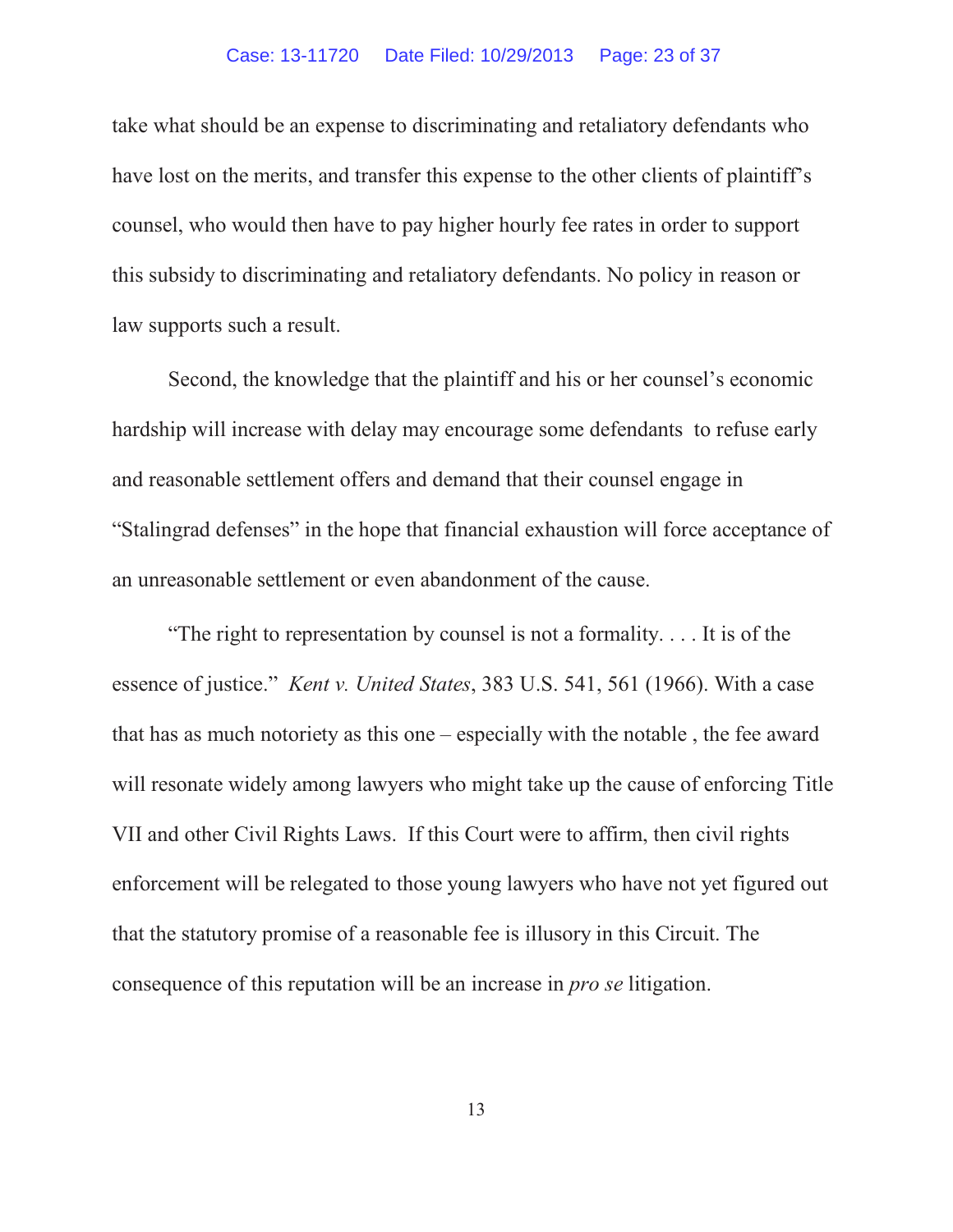### **E. The High Rate of Pro Se Case Filings in the District Courts Makes it Critical That Awards Be Sufficient to Attract Capable Counsel.**

The attached statistical charts were downloaded from the web site of the Administrative Office of the United States Courts on October 8, 2013. Table C-136 shows that, in the district courts of the Eleventh Circuit, there were 25,038 civil, non-prisoner cases filed in the year preceding September 30, 2012 (the latest table publicly available), and that  $3,624$  of them  $-14.5$  percent of the total – were filed *pro se.* This is greater than the national average of 12 percent.

Table C-13 does not break down the subject matter of the suits in question, but Table C-3<sup>7</sup> shows that there were 21,235 private civil cases (excluding 5,296) prisoner petitions) filed in this Circuit's district courts in the twelve months ending September 30, 2012 (the latest table publicly available). Of these, 4,879 were civil rights cases and 4,129 were labor cases, a category including the Fair Labor Standards Act, 29 U.S.C. §§ 201 *et seq*. Thus, 9,008 of the 21,285 non-prisoner private civil cases were civil rights or labor cases. This is 42.3 percent – over 4 in 10 of the total private civil non-prisoner cases. It seems reasonable to conclude that a substantial number of the civil rights and labor cases are filed *pro se.*

<sup>6</sup> Table C-13 is attached as Attachment B.

<sup>7</sup> Table C-3 is attached as Attachment C.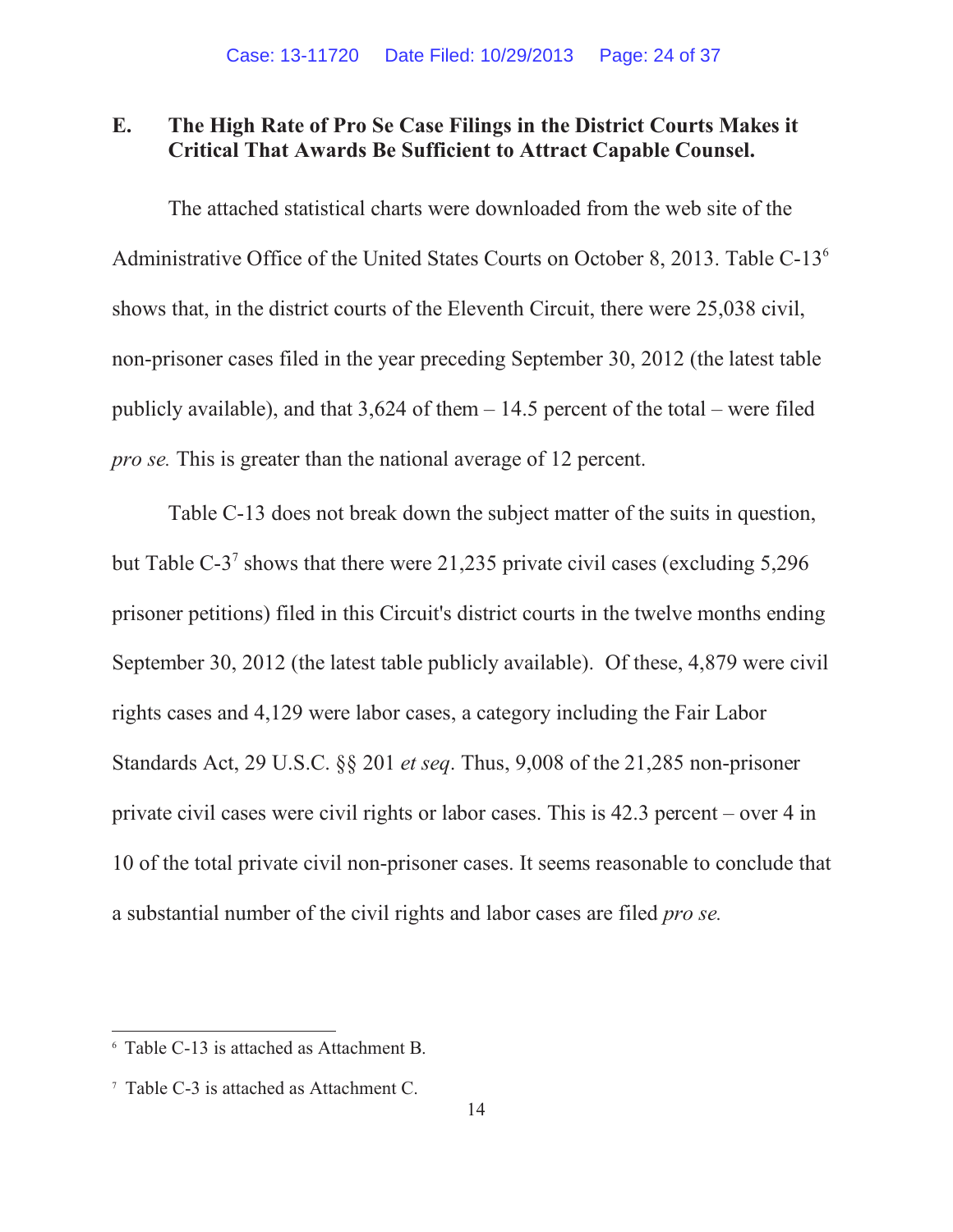#### Case: 13-11720 Date Filed: 10/29/2013 Page: 25 of 37

*Pro se* filings consume disproportionately large amounts of judicial resources, and are growing. Judicial Conference of the United States, Committee on Court Administration and Case Management, Civil Litigation Management Manual (2d ed. 2010), Chapter 7, Part D (Pro Se Cases), states at 136:

Cases involving a *pro se* litigant present special challenges for several reasons, not the least of which is your obligation to ensure equal justice for litigants who may have little understanding of legal procedure or the law. At each stage in the case, you may need to take actions not required in cases in which all parties are represented by counsel.

*Pro se* employment discrimination cases are unfortunately common. Thus the reduction of a fee request by an exorbitant 80 percent does not serve the statutory purpose of making competent counsel available. It instead deters competent counsel from taking employment discrimination cases, thus exacerbating the existing problem the courts face in the high numbers of pro se litigants.

#### **CONCLUSION**

The district court's fee award constitutes an abuse of discretion. It fails to achieve the goal of reasonably compensating counsel who represent those who seek to enforce their civil rights. It stands, not to ensure effective access to the judicial process for people with civil rights grievances, but instead to discourage competent counsel from assisting those individuals – thus presenting the risk of a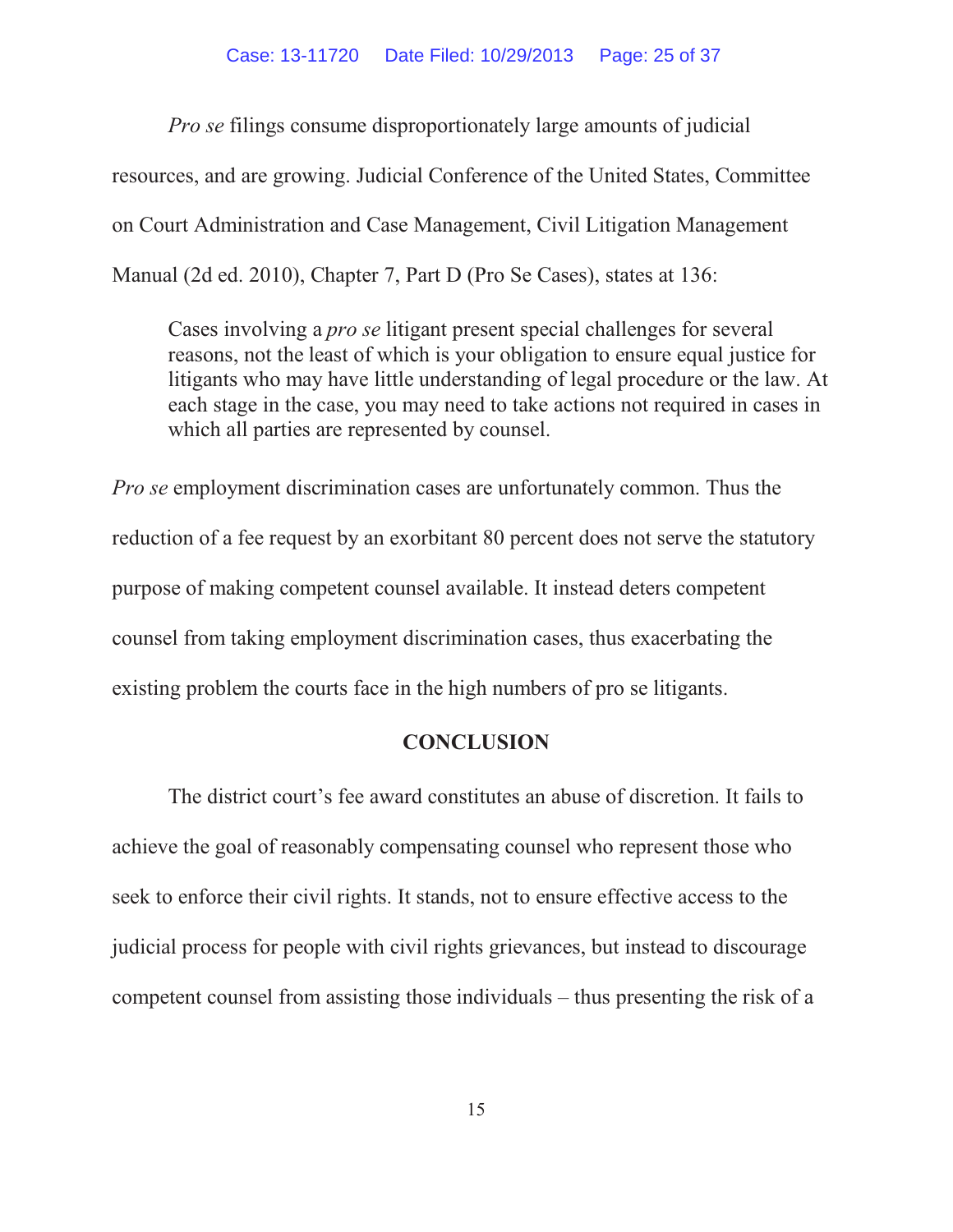further increase of *pro se* plaintiffs presenting their civil rights cases to the judiciary.

Respectfully submitted,

# **NATIONAL EMPLOYMENT LAWYERS ASSOCIATION**

/s/ Richard R. Renner

Richard R. Renner Kalijarvi, Chuzi, Newman & Fitch, P.C. 1901 L St. NW, Suite 610 Washington, DC 20036 (202) 466-8696 direct (202) 331-9260 office rrenner@kcnlaw.com

 $\mathcal{L}_\mathcal{L}$  , which is a set of the set of the set of the set of the set of the set of the set of the set of the set of the set of the set of the set of the set of the set of the set of the set of the set of the set of

Margaret A. Harris Butler & Harris 1007 Heights Blvd. Houston, Texas 77096 (713) 526-5677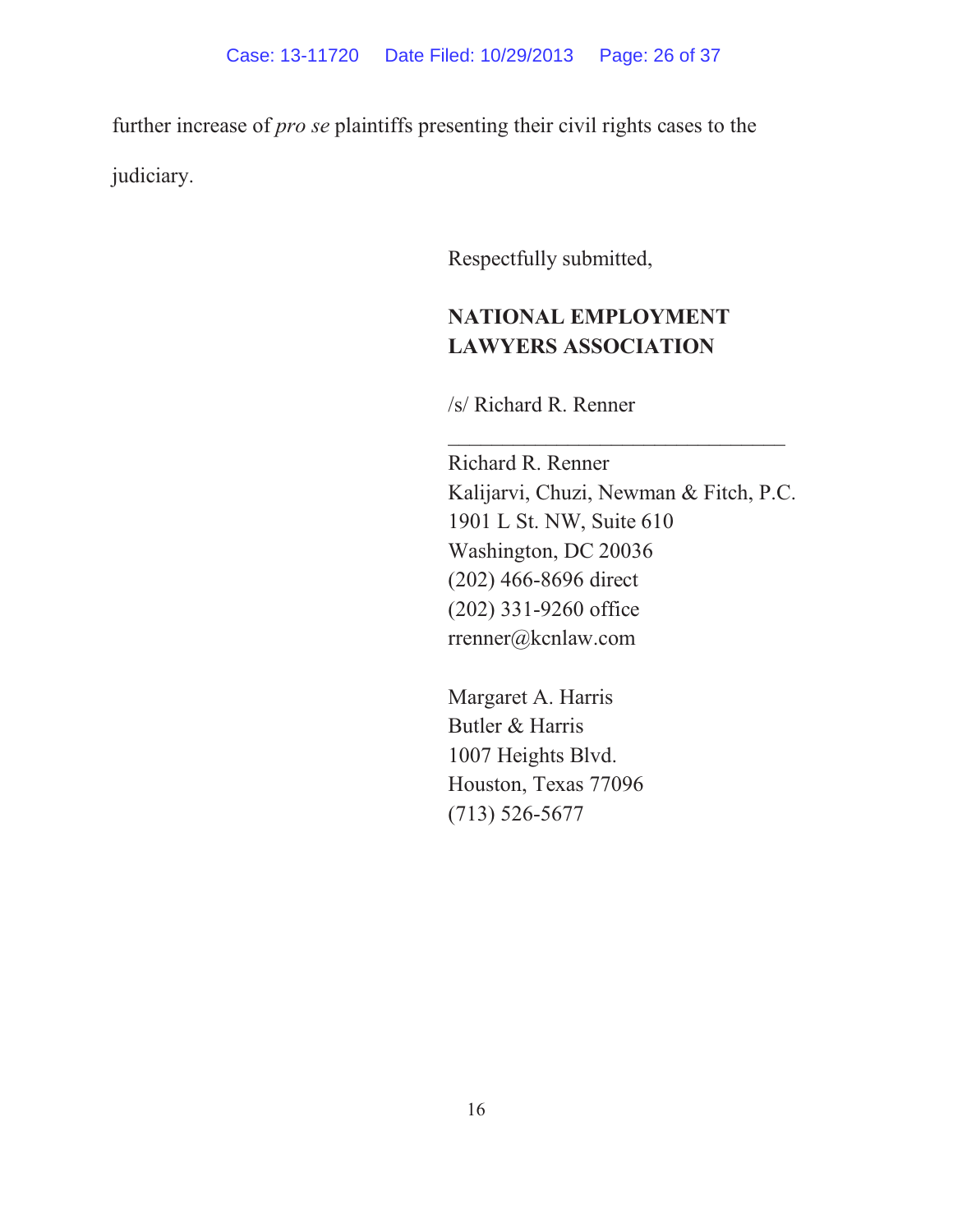### **List of Attachments**

A. Spreadsheet Analysis of Selected District Court Cases Awarding Fees

B. Table C-13, Administrative Office of the United States Courts

C. Table C-3, Administrative Office of the United States Courts

# **CERTIFICATE OF COMPLIANCE**

1. This brief complies with the type-volume limitation of Fed. R. App. P. 29 and Fed. R. App. P. 32(a)(7)(B) because this brief contains 3,976 words, excluding the parts of the brief exempted by Fed. R. App. P.  $32(a)(7)(B)(iii)$ .

2.This brief complies with the typeface requirements of Fed. R. App. P. 32(a)(5) and the type style requirements of Fed. R. App. P. 32(a)(6) because the brief has been prepared in a proportionally spaced typeface using Corel WordPerfect X3 in 14 point Times New Roman.

> /s / Margaret A. Harris Attorney for Amicus Curiae, National Employment Lawyers Association

# **CERTIFICATE OF SERVICE**

I hereby certify that on this 8th day of October 2013, the foregoing Brief of the National Employment Lawyers Association As Amicus Curiae in Support of Plaintiff-appellant was filed electronically pursuant to Circuit Rule 25 and that service was thereby effected electronically upon counsel of record.

/s/ Richard R. Renner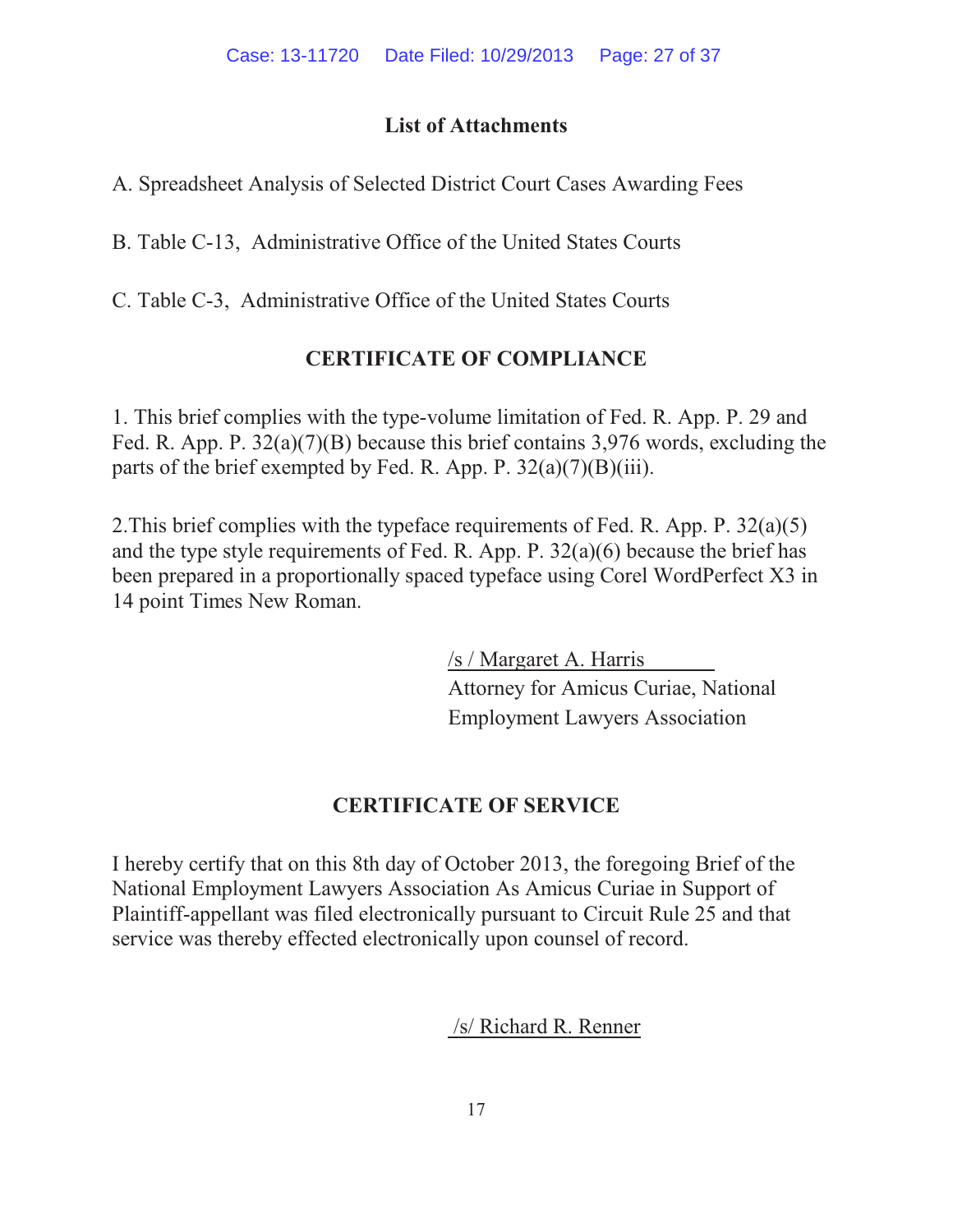### Case: 13-11720 Date Filed: 10/29/2013 Page: 28 of 37

|                                                                                                                                                  |                                                                                 |                                                                          | <b>Total Hours</b> |
|--------------------------------------------------------------------------------------------------------------------------------------------------|---------------------------------------------------------------------------------|--------------------------------------------------------------------------|--------------------|
| Lewallen v. City of Beaumont, 2009                                                                                                               |                                                                                 |                                                                          |                    |
| WL 2175637 (E.D. Tx. July 20, 2009),<br>aff'd, 394 Fed. App'x 38 (5th Cir.<br>$2010$ ).                                                          | gender discrimination<br>promotion/assignment to detective                      | 44 months; 4-1/2 days trial<br>(appellate hours not included)            | 1,780.20           |
| Reinforcing Ironworkers Union Local<br>416, 2013 WL 4506447 (D. Nev. Aug.<br>23, 2013)                                                           | race discrimination HWE and job<br>assignments, 6 of 13 plaintiffs<br>prevailed | 28 months; 3-1/2 days trial                                              | 391.75             |
| Bass v. Dellagicoma, 2013 WL<br>3336760 (D.N.J. June 28, 2013)                                                                                   | Unlawful imprisonment, excessive<br>force                                       | 39 months; 11 days trial                                                 | 627.65             |
| Lambert v. Fulton County, 151<br>F.Supp.2d 1364 (N.D. Ga. 2000), aff'd,<br>253 F.3d 588 (11th Cir. 2000), cert.<br>denied, 122 S.Ct. 2361 (2002) | race discrimination                                                             | 41 months, 2 week trial                                                  | 2,299.55           |
| Durham v. Jones, 2012 WL 3985224<br>(D. Md. Sept. 10, 2012)                                                                                      | first amendment, termination                                                    | 20 months; 4 days trial                                                  | 429.6              |
| Hickey v. Columbus Consol. Gov't,<br>2011 WL 1314762 (M.D. Ga. March<br>10, 2011)                                                                | race discrimination, retaliation                                                | 45 months, 1 appeal to 11th<br>Circuit (appellate hours not<br>included) | 739.1              |
| Hilburn v. New Jersey Dep't of Corr.,<br>2012 WL 3864951 (D.N.J. Sept. 5,<br>2012)                                                               | first amendment, termination                                                    | 56 months; 12 Days trial                                                 | 1,041.50           |
| Gurung v. Malhotra, 851 F. Supp. 2d<br>583, 598 (S.D.N.Y. 2012).                                                                                 | FLSA failure to pay all hours worked                                            | 20 months; default judgment                                              | 818.82             |
| Villegas v. Metro. Gov't of Davidson<br>Cnty., 2012 WL 4329235 (M.D. Tenn.<br>Sept. 20, 2012)                                                    | due process, first amendment, fourth<br>amendment                               | 42 months; 2 day trial                                                   | 1,653.27           |
| Pruett v. Harris County Bail Bond Bd.,<br>593 F.Supp.2d 944, 948<br>(S.D.Tex.2008)                                                               | first amendment challenge to state<br>statute                                   | 63 months, 1 appeal to 5th<br>Circuit                                    | 1,317              |
|                                                                                                                                                  |                                                                                 |                                                                          |                    |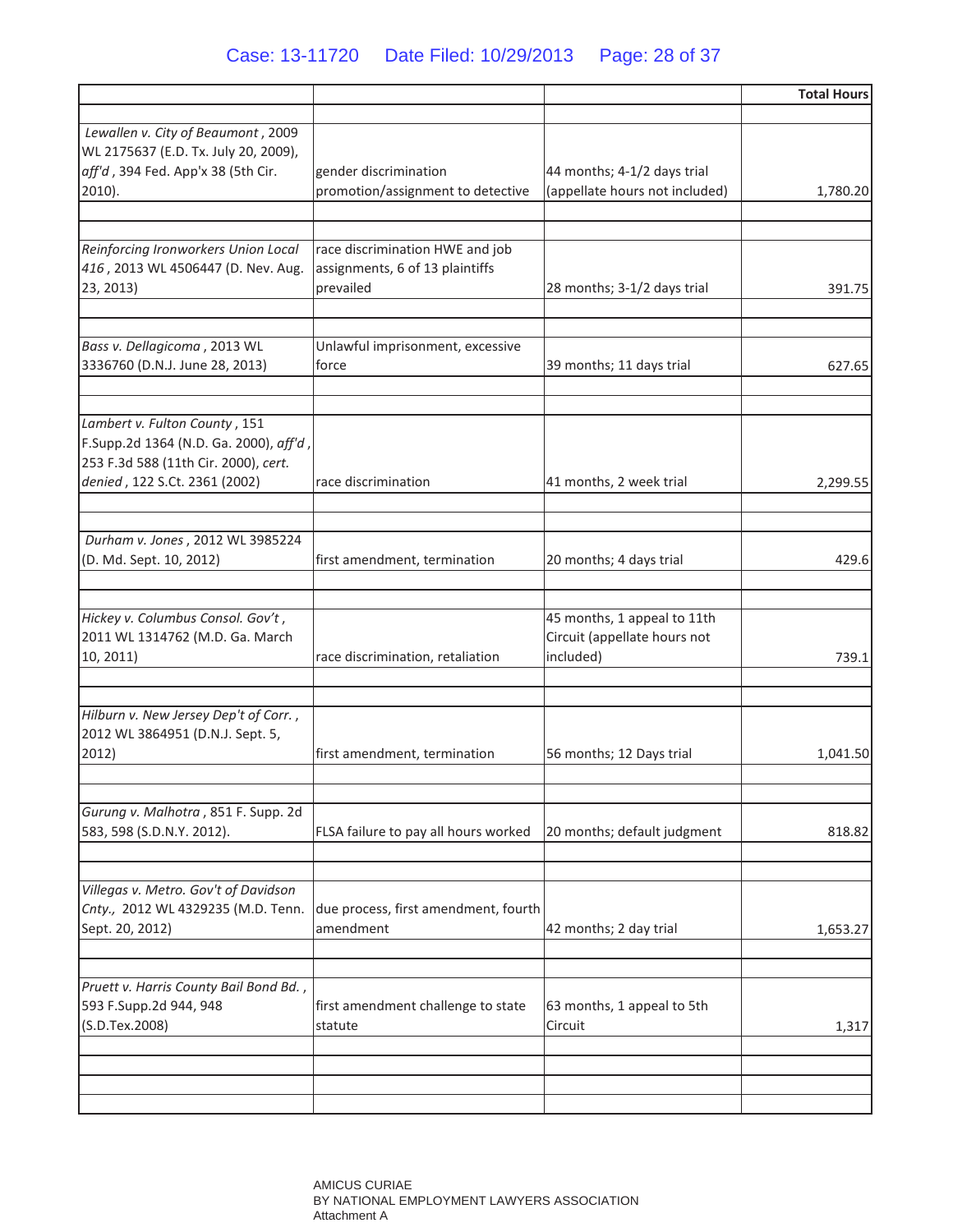| th Period Ending September 30, 2012          |
|----------------------------------------------|
|                                              |
|                                              |
|                                              |
|                                              |
|                                              |
|                                              |
|                                              |
|                                              |
|                                              |
|                                              |
| $\frac{1}{2}$                                |
|                                              |
|                                              |
|                                              |
|                                              |
|                                              |
|                                              |
|                                              |
| Se Filings, by District, During the 12-Month |
|                                              |
|                                              |
|                                              |
|                                              |
|                                              |
|                                              |
|                                              |
|                                              |
|                                              |
|                                              |
|                                              |
|                                              |
|                                              |
|                                              |
|                                              |
|                                              |
|                                              |
|                                              |

|                                                |                             |                                                                      |                       |                       |                       |                           |                         |                       | Nonprisoner Petitions |                     |  |
|------------------------------------------------|-----------------------------|----------------------------------------------------------------------|-----------------------|-----------------------|-----------------------|---------------------------|-------------------------|-----------------------|-----------------------|---------------------|--|
|                                                |                             |                                                                      |                       |                       |                       | <b>Prisoner Petitions</b> |                         |                       |                       |                     |  |
|                                                | <b>Circuit and District</b> | <b>Total Civil</b><br>Cases                                          | Pro Se<br>Cases       | Non-Pro Se<br>Cases   | Cases<br><b>Total</b> | Pro Se<br>Cases           | Non-Pro Se<br>Cases     | Cases<br><b>Total</b> | Pro Se<br>Cases       | Non-Pro Se<br>Cases |  |
|                                                | <b>TOTAL</b>                | 278,442                                                              | 77,703                | 200,739               | 54,300                | 50,844                    | 3,456                   | 224,142               | 26,859                | 197,283             |  |
| DC                                             |                             | 2,264                                                                | 679                   | 1,585                 | 339                   | 196                       | 143                     | 1,925                 | 483                   | 1,442               |  |
|                                                | 151                         | 5,922                                                                | 1,020                 | 4,902                 | 596                   | 504                       | 92                      | 5,326                 | 516                   | 4,810               |  |
| Ψ                                              |                             | 431                                                                  | 98                    | 333                   | 64                    |                           | ဖ                       | 367                   | $\overline{4}$        | 327                 |  |
| $\lessgtr$                                     |                             | 2,888                                                                | 561                   | 2,327                 | 308                   | 58<br>251                 | 57                      | 2,580                 | 310                   | 2,270               |  |
| $\overline{z}$                                 |                             |                                                                      | 121                   | 380                   |                       | 82                        | $\tilde{t}$             | 428                   | 59                    | 369                 |  |
| $\overline{\alpha} \overset{\alpha}{\text{m}}$ |                             |                                                                      | 89                    | 877                   | $\overline{49}$       | $\frac{6}{5}$             | က                       | 917                   | 43                    | 874                 |  |
|                                                |                             | 966<br>1,136                                                         | 151                   | 985                   | 102                   | 52                        | $\frac{5}{3}$           | 1,034                 | $\mathfrak{g}$        | 970                 |  |
|                                                | 2ND                         |                                                                      | 5,605                 | 17,613                | 3,445                 | 3,211                     | 234                     | 19,773                | 2,394                 | 17,379              |  |
| 5                                              |                             |                                                                      | 506                   | 1,495                 | 285                   | 263                       | 22                      | 1,716                 | 243                   | 1,473               |  |
| NY,N                                           |                             | <b>23,218<br/>2,001</b><br>2,902<br>5886<br>506<br>506<br>506<br>306 | 685                   | 1,217                 | 524                   | 503                       | $\overline{\mathbf{2}}$ | 1,378                 | 182                   | 1,196               |  |
| NY,E                                           |                             |                                                                      |                       | 5,159                 | 782                   | 732                       |                         |                       | 695                   | 5,109               |  |
| NY, S<br>NY, W                                 |                             |                                                                      | 1,427<br>2,382        | 8,199                 | 1,407                 | 1,296                     | 8584                    | 5,804<br>9,174        | 1,086                 | 8,088               |  |
|                                                |                             |                                                                      | 528                   |                       | 408                   | 382                       |                         | 1,434                 | 146                   | 1,288               |  |
| $\overline{5}$                                 |                             |                                                                      | 77                    | 1,314<br>229          | 39                    | 35                        |                         | 267                   | $\frac{2}{3}$         | 225                 |  |
|                                                | 3RD                         | 38,776                                                               | 6,394                 | 32,382                | 4,847                 | 4,460                     | 387                     | 33,929                | 1,934                 | 31,995              |  |
| 岂                                              |                             | 1,704                                                                |                       |                       | 247                   |                           | $\overline{a}$          | 1,457                 | 129                   | 1,328               |  |
| $\overline{z}$                                 |                             | 8,585                                                                | 369<br>1,880          | 1,335<br>6,705        | 1,414                 | 1,305<br>1,305<br>1,011   | 114                     | 7,171                 | 580                   | 6,591               |  |
| PA,E                                           |                             | 23,060                                                               |                       | 20,889                | 1,500                 |                           | 165                     | 21,560                | 836                   | 20,724              |  |
| PA,M                                           |                             | 2,635                                                                | 2,171<br>1,205<br>727 | 1,430<br>1,824<br>199 | 1,059                 |                           | $\frac{8}{3}$           | 1,576<br>1,938        | $194$<br>$163$        | 1,382               |  |
| PA, W                                          |                             | 2,551                                                                |                       |                       | 613                   | 564                       | $\frac{9}{4}$           |                       |                       | 1,775               |  |
| $\overline{z}$                                 |                             | 241                                                                  | 42                    |                       | $\frac{4}{3}$         | $\approx$                 | 4                       | 227                   | 32                    | 195                 |  |
|                                                | 4TH                         | 24,463                                                               | 8,283                 | 16,180                | 6,486                 | 6,157                     | 329                     | 17,977                | 2,126                 | 15,851              |  |
| $\frac{D}{2}$                                  |                             |                                                                      |                       |                       | 799                   |                           | 27                      |                       | 579                   | 2,551               |  |
| NC,E                                           |                             | 3,929<br>2,192                                                       | $1,351$<br>$1,179$    | 2,578<br>1,013        | 1,101                 | 772<br>993                | 108                     | $3,130$<br>1,091      | 186                   | 905                 |  |
| NC,M                                           |                             | 1,427                                                                | 868                   | 559                   | 785                   | 766                       | $\frac{6}{5}$           | 642                   | 102                   | 540                 |  |
| NC, W                                          |                             |                                                                      | 570                   | 883                   | 468                   | 405                       | 63                      | 985                   | 165                   | 820                 |  |
| ပ္တ                                            |                             | $1,453$<br>3,772                                                     | 1,637                 | 2,135                 | 1,285                 | 1,249                     | 36                      | 2,487                 | 388                   | 2,099               |  |
| VA,E                                           |                             |                                                                      | 1,447                 | 1,872                 | 1,043                 | 996                       | 47                      | 2,276                 | 451                   | 1,825               |  |
| VA, W                                          |                             | 3,319<br>1,256                                                       | 705                   | 551                   | 591                   | 588                       | က                       | 665                   | $\frac{1}{2}$         | 548                 |  |
| $W$ , $W$                                      |                             | 672                                                                  | 275<br>251            | 397<br>6,192          | 210                   | 201                       | တ                       | 462                   | $\overline{7}$        | 388                 |  |
|                                                |                             | 6,443                                                                |                       |                       | 204                   | 187                       | $\overline{1}$          | 6,239                 | 84                    | 6,175               |  |
|                                                |                             |                                                                      |                       |                       |                       |                           |                         |                       |                       | Page 1 of 3         |  |

Case: 13-11720 Date Filed: 10/29/2013 Page: 29 of 37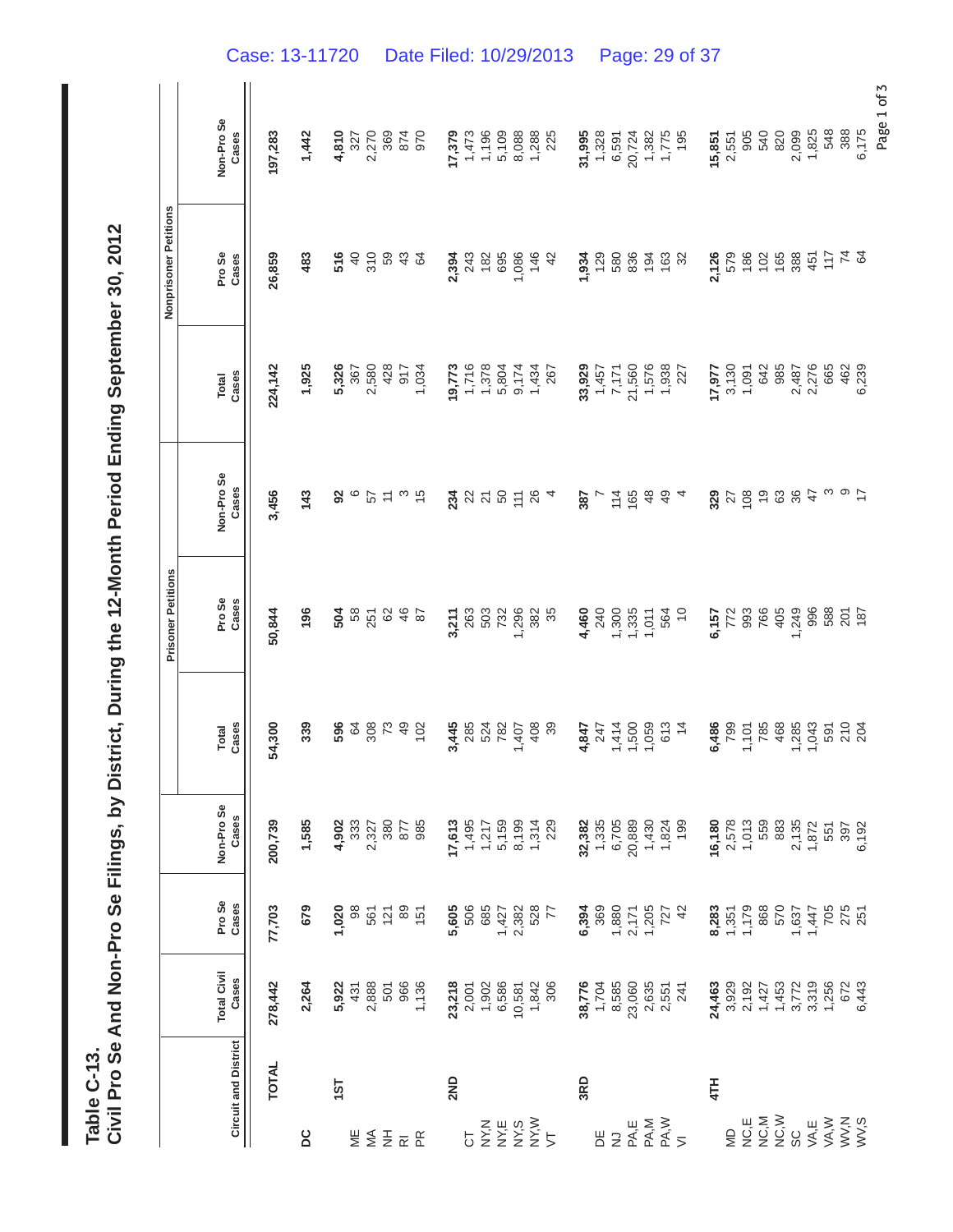|                                                                                                                                                                                                                                                                                                                                                                                                                                                                                                              |                                                                                                                                     |                                                          |                                                                                                                                                                                                                                                                                                 |                                                                                                                                                                                                                                            | <b>Prisoner Petitions</b>                                                                                                                                                                                                                                                                                                                            |                      |                                                                                                                                                                                                                                                                                                    | Nonprisoner Petitions                         |                                                                                                                                                                                          |
|--------------------------------------------------------------------------------------------------------------------------------------------------------------------------------------------------------------------------------------------------------------------------------------------------------------------------------------------------------------------------------------------------------------------------------------------------------------------------------------------------------------|-------------------------------------------------------------------------------------------------------------------------------------|----------------------------------------------------------|-------------------------------------------------------------------------------------------------------------------------------------------------------------------------------------------------------------------------------------------------------------------------------------------------|--------------------------------------------------------------------------------------------------------------------------------------------------------------------------------------------------------------------------------------------|------------------------------------------------------------------------------------------------------------------------------------------------------------------------------------------------------------------------------------------------------------------------------------------------------------------------------------------------------|----------------------|----------------------------------------------------------------------------------------------------------------------------------------------------------------------------------------------------------------------------------------------------------------------------------------------------|-----------------------------------------------|------------------------------------------------------------------------------------------------------------------------------------------------------------------------------------------|
|                                                                                                                                                                                                                                                                                                                                                                                                                                                                                                              |                                                                                                                                     |                                                          |                                                                                                                                                                                                                                                                                                 |                                                                                                                                                                                                                                            |                                                                                                                                                                                                                                                                                                                                                      |                      |                                                                                                                                                                                                                                                                                                    |                                               |                                                                                                                                                                                          |
| <b>Circuit and District</b>                                                                                                                                                                                                                                                                                                                                                                                                                                                                                  | <b>Total Civil</b><br>Cases                                                                                                         | Pro Se<br>Cases                                          | Non-Pro Se<br>Cases                                                                                                                                                                                                                                                                             | Cases<br><b>Total</b>                                                                                                                                                                                                                      | Pro Se<br>Cases                                                                                                                                                                                                                                                                                                                                      | Non-Pro Se<br>Cases  | Cases<br>Total                                                                                                                                                                                                                                                                                     | Pro Se<br>Cases                               | Non-Pro Se<br>Cases                                                                                                                                                                      |
|                                                                                                                                                                                                                                                                                                                                                                                                                                                                                                              |                                                                                                                                     |                                                          |                                                                                                                                                                                                                                                                                                 |                                                                                                                                                                                                                                            |                                                                                                                                                                                                                                                                                                                                                      |                      |                                                                                                                                                                                                                                                                                                    |                                               |                                                                                                                                                                                          |
| $\overline{5}$                                                                                                                                                                                                                                                                                                                                                                                                                                                                                               |                                                                                                                                     | 8,943                                                    | 20,434                                                                                                                                                                                                                                                                                          |                                                                                                                                                                                                                                            | 6,651                                                                                                                                                                                                                                                                                                                                                |                      | 22,466                                                                                                                                                                                                                                                                                             |                                               | 20,174                                                                                                                                                                                   |
| A, E                                                                                                                                                                                                                                                                                                                                                                                                                                                                                                         |                                                                                                                                     |                                                          | 2,404                                                                                                                                                                                                                                                                                           |                                                                                                                                                                                                                                            |                                                                                                                                                                                                                                                                                                                                                      |                      |                                                                                                                                                                                                                                                                                                    |                                               | 2,375                                                                                                                                                                                    |
| AA, M                                                                                                                                                                                                                                                                                                                                                                                                                                                                                                        |                                                                                                                                     |                                                          | 528                                                                                                                                                                                                                                                                                             |                                                                                                                                                                                                                                            |                                                                                                                                                                                                                                                                                                                                                      |                      |                                                                                                                                                                                                                                                                                                    |                                               |                                                                                                                                                                                          |
| LA, W                                                                                                                                                                                                                                                                                                                                                                                                                                                                                                        |                                                                                                                                     |                                                          |                                                                                                                                                                                                                                                                                                 |                                                                                                                                                                                                                                            |                                                                                                                                                                                                                                                                                                                                                      |                      |                                                                                                                                                                                                                                                                                                    |                                               |                                                                                                                                                                                          |
|                                                                                                                                                                                                                                                                                                                                                                                                                                                                                                              |                                                                                                                                     |                                                          |                                                                                                                                                                                                                                                                                                 |                                                                                                                                                                                                                                            |                                                                                                                                                                                                                                                                                                                                                      |                      |                                                                                                                                                                                                                                                                                                    |                                               |                                                                                                                                                                                          |
|                                                                                                                                                                                                                                                                                                                                                                                                                                                                                                              |                                                                                                                                     | <b>4672368</b><br>687248                                 |                                                                                                                                                                                                                                                                                                 |                                                                                                                                                                                                                                            |                                                                                                                                                                                                                                                                                                                                                      |                      |                                                                                                                                                                                                                                                                                                    |                                               |                                                                                                                                                                                          |
|                                                                                                                                                                                                                                                                                                                                                                                                                                                                                                              |                                                                                                                                     |                                                          |                                                                                                                                                                                                                                                                                                 |                                                                                                                                                                                                                                            |                                                                                                                                                                                                                                                                                                                                                      |                      |                                                                                                                                                                                                                                                                                                    |                                               |                                                                                                                                                                                          |
|                                                                                                                                                                                                                                                                                                                                                                                                                                                                                                              |                                                                                                                                     |                                                          |                                                                                                                                                                                                                                                                                                 |                                                                                                                                                                                                                                            |                                                                                                                                                                                                                                                                                                                                                      |                      |                                                                                                                                                                                                                                                                                                    |                                               |                                                                                                                                                                                          |
|                                                                                                                                                                                                                                                                                                                                                                                                                                                                                                              |                                                                                                                                     |                                                          |                                                                                                                                                                                                                                                                                                 |                                                                                                                                                                                                                                            |                                                                                                                                                                                                                                                                                                                                                      |                      |                                                                                                                                                                                                                                                                                                    |                                               |                                                                                                                                                                                          |
| Z S Z H S N<br>S S X X X X<br>Z S Z H S N                                                                                                                                                                                                                                                                                                                                                                                                                                                                    | $29.377$<br>$29.688$<br>$68.887$<br>$68.89$<br>$68.89$<br>$68.82$<br>$68.82$<br>$68.82$<br>$68.82$<br>$68.82$<br>$68.82$<br>$68.82$ | 1,863<br>1,847<br>1,847<br>1,264                         | 2<br>2008 2010<br>2010 2010<br>2010 2010 2010                                                                                                                                                                                                                                                   | <b>6,91</b><br>5725022665283<br>6,9250269<br>6,924                                                                                                                                                                                         |                                                                                                                                                                                                                                                                                                                                                      |                      |                                                                                                                                                                                                                                                                                                    | <b>238</b><br>1587 1546<br>2887 1688 1680     |                                                                                                                                                                                          |
| 6TH                                                                                                                                                                                                                                                                                                                                                                                                                                                                                                          |                                                                                                                                     |                                                          |                                                                                                                                                                                                                                                                                                 |                                                                                                                                                                                                                                            |                                                                                                                                                                                                                                                                                                                                                      |                      |                                                                                                                                                                                                                                                                                                    | 2,012                                         |                                                                                                                                                                                          |
| KY,E                                                                                                                                                                                                                                                                                                                                                                                                                                                                                                         |                                                                                                                                     | <b>0,000 1000 1000</b><br>0,0000 1000<br>0,000 1000 1000 |                                                                                                                                                                                                                                                                                                 |                                                                                                                                                                                                                                            |                                                                                                                                                                                                                                                                                                                                                      | 352                  |                                                                                                                                                                                                                                                                                                    |                                               |                                                                                                                                                                                          |
|                                                                                                                                                                                                                                                                                                                                                                                                                                                                                                              |                                                                                                                                     |                                                          |                                                                                                                                                                                                                                                                                                 |                                                                                                                                                                                                                                            |                                                                                                                                                                                                                                                                                                                                                      | $\circ$              |                                                                                                                                                                                                                                                                                                    | 24                                            |                                                                                                                                                                                          |
|                                                                                                                                                                                                                                                                                                                                                                                                                                                                                                              |                                                                                                                                     |                                                          |                                                                                                                                                                                                                                                                                                 |                                                                                                                                                                                                                                            |                                                                                                                                                                                                                                                                                                                                                      |                      |                                                                                                                                                                                                                                                                                                    |                                               |                                                                                                                                                                                          |
|                                                                                                                                                                                                                                                                                                                                                                                                                                                                                                              |                                                                                                                                     |                                                          |                                                                                                                                                                                                                                                                                                 |                                                                                                                                                                                                                                            |                                                                                                                                                                                                                                                                                                                                                      |                      |                                                                                                                                                                                                                                                                                                    |                                               |                                                                                                                                                                                          |
|                                                                                                                                                                                                                                                                                                                                                                                                                                                                                                              |                                                                                                                                     |                                                          |                                                                                                                                                                                                                                                                                                 |                                                                                                                                                                                                                                            |                                                                                                                                                                                                                                                                                                                                                      |                      |                                                                                                                                                                                                                                                                                                    |                                               |                                                                                                                                                                                          |
|                                                                                                                                                                                                                                                                                                                                                                                                                                                                                                              |                                                                                                                                     |                                                          |                                                                                                                                                                                                                                                                                                 |                                                                                                                                                                                                                                            |                                                                                                                                                                                                                                                                                                                                                      |                      |                                                                                                                                                                                                                                                                                                    |                                               |                                                                                                                                                                                          |
|                                                                                                                                                                                                                                                                                                                                                                                                                                                                                                              |                                                                                                                                     |                                                          |                                                                                                                                                                                                                                                                                                 |                                                                                                                                                                                                                                            |                                                                                                                                                                                                                                                                                                                                                      |                      |                                                                                                                                                                                                                                                                                                    |                                               |                                                                                                                                                                                          |
|                                                                                                                                                                                                                                                                                                                                                                                                                                                                                                              |                                                                                                                                     |                                                          |                                                                                                                                                                                                                                                                                                 |                                                                                                                                                                                                                                            |                                                                                                                                                                                                                                                                                                                                                      |                      |                                                                                                                                                                                                                                                                                                    |                                               |                                                                                                                                                                                          |
|                                                                                                                                                                                                                                                                                                                                                                                                                                                                                                              |                                                                                                                                     | 4598                                                     |                                                                                                                                                                                                                                                                                                 | $\frac{9}{3}$<br>$\frac{8}{3}$<br>$\frac{8}{3}$<br>$\frac{8}{3}$<br>$\frac{8}{3}$<br>$\frac{8}{3}$<br>$\frac{8}{3}$<br>$\frac{8}{3}$<br>$\frac{8}{3}$<br>$\frac{8}{3}$<br>$\frac{8}{3}$<br>$\frac{8}{3}$<br>$\frac{8}{3}$<br>$\frac{8}{3}$ | $\frac{6}{3}$<br>$\frac{6}{3}$<br>$\frac{6}{3}$<br>$\frac{6}{3}$<br>$\frac{6}{3}$<br>$\frac{6}{3}$<br>$\frac{6}{3}$<br>$\frac{6}{3}$<br>$\frac{6}{3}$<br>$\frac{6}{3}$<br>$\frac{6}{3}$<br>$\frac{6}{3}$<br>$\frac{6}{3}$<br>$\frac{6}{3}$<br>$\frac{6}{3}$<br>$\frac{6}{3}$<br>$\frac{6}{3}$<br>$\frac{6}{3}$<br>$\frac{6}{3}$<br>$\frac{6}{3}$<br> | 3 K 3 4 5 3 3 3      |                                                                                                                                                                                                                                                                                                    | 53967055<br>5985055                           |                                                                                                                                                                                          |
|                                                                                                                                                                                                                                                                                                                                                                                                                                                                                                              |                                                                                                                                     |                                                          |                                                                                                                                                                                                                                                                                                 |                                                                                                                                                                                                                                            |                                                                                                                                                                                                                                                                                                                                                      |                      |                                                                                                                                                                                                                                                                                                    |                                               |                                                                                                                                                                                          |
| FΗ                                                                                                                                                                                                                                                                                                                                                                                                                                                                                                           | $22.758470.64770.67770.67770.68870.67370.68470.68470.684$                                                                           |                                                          | $\begin{array}{l} 16,795 \\ 8,586 \\ 7,725 \\ 8,720 \\ 7,720 \\ 8,720 \\ 7,720 \\ 8,60 \\ 7,720 \\ 8,720 \\ 9,80 \\ 10,720 \\ 10,720 \\ 10,720 \\ 10,720 \\ 10,720 \\ 10,720 \\ 10,720 \\ 10,720 \\ 10,720 \\ 10,720 \\ 10,720 \\ 10,720 \\ 10,720 \\ 10,720 \\ 10,720 \\ 10,720 \\ 10,720 \\ $ | $3889.7588277$<br>$72598277$<br>$72598277$                                                                                                                                                                                                 |                                                                                                                                                                                                                                                                                                                                                      | <b>ន</b> ូមសង្គរ ដូច | <b>18,335<br/> 9,368</b><br>9,3624<br>9,364<br>9,905<br>9,905<br>9,905<br>9,905<br>9,905<br>9,905<br>9,905<br>9,905<br>9,905<br>9,905<br>9,905<br>9,905<br>9,905<br>9,905<br>9,905<br>9,905<br>9,905<br>9,905<br>9,905<br>9,905<br>9,905<br>9,905<br>9,905<br>9,905<br>9,905<br>9,905<br>9,905<br> | $580000004$<br>$34000000004$<br>$34000000004$ | $\begin{array}{r} \textbf{16.503} \\ \textbf{8.420} \\ \textbf{8.436} \\ \textbf{704} \\ \textbf{705} \\ \textbf{8.7305} \\ \textbf{705} \\ \textbf{8.809} \\ \textbf{9.99} \end{array}$ |
|                                                                                                                                                                                                                                                                                                                                                                                                                                                                                                              |                                                                                                                                     |                                                          |                                                                                                                                                                                                                                                                                                 |                                                                                                                                                                                                                                            |                                                                                                                                                                                                                                                                                                                                                      |                      |                                                                                                                                                                                                                                                                                                    |                                               |                                                                                                                                                                                          |
|                                                                                                                                                                                                                                                                                                                                                                                                                                                                                                              |                                                                                                                                     |                                                          |                                                                                                                                                                                                                                                                                                 |                                                                                                                                                                                                                                            |                                                                                                                                                                                                                                                                                                                                                      |                      |                                                                                                                                                                                                                                                                                                    |                                               |                                                                                                                                                                                          |
|                                                                                                                                                                                                                                                                                                                                                                                                                                                                                                              |                                                                                                                                     |                                                          |                                                                                                                                                                                                                                                                                                 |                                                                                                                                                                                                                                            |                                                                                                                                                                                                                                                                                                                                                      |                      |                                                                                                                                                                                                                                                                                                    |                                               |                                                                                                                                                                                          |
|                                                                                                                                                                                                                                                                                                                                                                                                                                                                                                              |                                                                                                                                     |                                                          |                                                                                                                                                                                                                                                                                                 |                                                                                                                                                                                                                                            |                                                                                                                                                                                                                                                                                                                                                      |                      |                                                                                                                                                                                                                                                                                                    |                                               |                                                                                                                                                                                          |
|                                                                                                                                                                                                                                                                                                                                                                                                                                                                                                              |                                                                                                                                     |                                                          |                                                                                                                                                                                                                                                                                                 |                                                                                                                                                                                                                                            |                                                                                                                                                                                                                                                                                                                                                      |                      |                                                                                                                                                                                                                                                                                                    |                                               |                                                                                                                                                                                          |
| $\begin{array}{l} \Xi \, \, \bigcirc \, \, \alpha \, \, \Xi \, \, \alpha \, \, \overline{\phantom{a}}\, \Xi \, \overline{\phantom{a}}\, \overline{\phantom{a}}\, \overline{\phantom{a}}\, \overline{\phantom{a}}\, \overline{\phantom{a}}\, \overline{\phantom{a}}\, \overline{\phantom{a}}\, \overline{\phantom{a}}\, \overline{\phantom{a}}\, \overline{\phantom{a}}\, \overline{\phantom{a}}\, \overline{\phantom{a}}\, \overline{\phantom{a}}\, \overline{\phantom{a}}\, \overline{\phantom{a}}\, \over$ |                                                                                                                                     |                                                          |                                                                                                                                                                                                                                                                                                 |                                                                                                                                                                                                                                            |                                                                                                                                                                                                                                                                                                                                                      |                      |                                                                                                                                                                                                                                                                                                    |                                               |                                                                                                                                                                                          |
|                                                                                                                                                                                                                                                                                                                                                                                                                                                                                                              |                                                                                                                                     |                                                          |                                                                                                                                                                                                                                                                                                 |                                                                                                                                                                                                                                            |                                                                                                                                                                                                                                                                                                                                                      |                      |                                                                                                                                                                                                                                                                                                    |                                               |                                                                                                                                                                                          |
| RLIS                                                                                                                                                                                                                                                                                                                                                                                                                                                                                                         |                                                                                                                                     |                                                          | 10,316                                                                                                                                                                                                                                                                                          |                                                                                                                                                                                                                                            |                                                                                                                                                                                                                                                                                                                                                      | 271                  | $11,677$<br>$1,214$                                                                                                                                                                                                                                                                                | 1,632<br>127<br>568                           |                                                                                                                                                                                          |
|                                                                                                                                                                                                                                                                                                                                                                                                                                                                                                              |                                                                                                                                     |                                                          |                                                                                                                                                                                                                                                                                                 |                                                                                                                                                                                                                                            |                                                                                                                                                                                                                                                                                                                                                      | 38                   |                                                                                                                                                                                                                                                                                                    |                                               |                                                                                                                                                                                          |
| AR,E<br>AR,W                                                                                                                                                                                                                                                                                                                                                                                                                                                                                                 |                                                                                                                                     |                                                          |                                                                                                                                                                                                                                                                                                 | $\frac{85}{225}$<br>$\frac{25}{25}$<br>$\frac{25}{25}$<br>$\frac{25}{25}$<br>$\frac{25}{25}$<br>$\frac{25}{25}$<br>$\frac{25}{25}$<br>$\frac{25}{25}$<br>$\frac{25}{25}$<br>$\frac{25}{25}$                                                |                                                                                                                                                                                                                                                                                                                                                      |                      | 945<br>382<br>523                                                                                                                                                                                                                                                                                  |                                               | 10,045<br>1,087<br>1,087<br>458<br>458                                                                                                                                                   |
|                                                                                                                                                                                                                                                                                                                                                                                                                                                                                                              |                                                                                                                                     |                                                          |                                                                                                                                                                                                                                                                                                 |                                                                                                                                                                                                                                            |                                                                                                                                                                                                                                                                                                                                                      | 25                   |                                                                                                                                                                                                                                                                                                    |                                               |                                                                                                                                                                                          |
| $\underline{A},\underline{S}$                                                                                                                                                                                                                                                                                                                                                                                                                                                                                |                                                                                                                                     |                                                          |                                                                                                                                                                                                                                                                                                 |                                                                                                                                                                                                                                            |                                                                                                                                                                                                                                                                                                                                                      | $\mathfrak{F}$       |                                                                                                                                                                                                                                                                                                    |                                               |                                                                                                                                                                                          |
| $\sum_{i=1}^{n}$                                                                                                                                                                                                                                                                                                                                                                                                                                                                                             |                                                                                                                                     |                                                          |                                                                                                                                                                                                                                                                                                 |                                                                                                                                                                                                                                            |                                                                                                                                                                                                                                                                                                                                                      | $\frac{6}{5}$        |                                                                                                                                                                                                                                                                                                    |                                               |                                                                                                                                                                                          |
| MO,E<br>MO, W                                                                                                                                                                                                                                                                                                                                                                                                                                                                                                |                                                                                                                                     |                                                          |                                                                                                                                                                                                                                                                                                 |                                                                                                                                                                                                                                            |                                                                                                                                                                                                                                                                                                                                                      | 35                   |                                                                                                                                                                                                                                                                                                    | ನ ಅಕ್ಷ ನ ನ<br>ನ ಅಕ್ಷ ನ ನ                      |                                                                                                                                                                                          |
|                                                                                                                                                                                                                                                                                                                                                                                                                                                                                                              |                                                                                                                                     |                                                          |                                                                                                                                                                                                                                                                                                 |                                                                                                                                                                                                                                            |                                                                                                                                                                                                                                                                                                                                                      | ခု ၁                 |                                                                                                                                                                                                                                                                                                    |                                               |                                                                                                                                                                                          |
| 쁮                                                                                                                                                                                                                                                                                                                                                                                                                                                                                                            |                                                                                                                                     | $44887489877700$<br>$48874898707700$                     |                                                                                                                                                                                                                                                                                                 |                                                                                                                                                                                                                                            |                                                                                                                                                                                                                                                                                                                                                      |                      | 086<br>0.77 0.85<br>0.77 0.85<br>0.85 0.87                                                                                                                                                                                                                                                         | 86                                            | 1<br>1941<br>1941<br>1952<br>1952<br>1952                                                                                                                                                |
| es a                                                                                                                                                                                                                                                                                                                                                                                                                                                                                                         |                                                                                                                                     |                                                          |                                                                                                                                                                                                                                                                                                 | ន ខ្ញ                                                                                                                                                                                                                                      |                                                                                                                                                                                                                                                                                                                                                      |                      |                                                                                                                                                                                                                                                                                                    | $\frac{21}{56}$                               |                                                                                                                                                                                          |
|                                                                                                                                                                                                                                                                                                                                                                                                                                                                                                              |                                                                                                                                     |                                                          |                                                                                                                                                                                                                                                                                                 |                                                                                                                                                                                                                                            |                                                                                                                                                                                                                                                                                                                                                      |                      |                                                                                                                                                                                                                                                                                                    |                                               |                                                                                                                                                                                          |

**Table C-13. (September 30, 2012—Continued)**  Table C-13. (September 30, 2012-Continued)

Page 2 of 3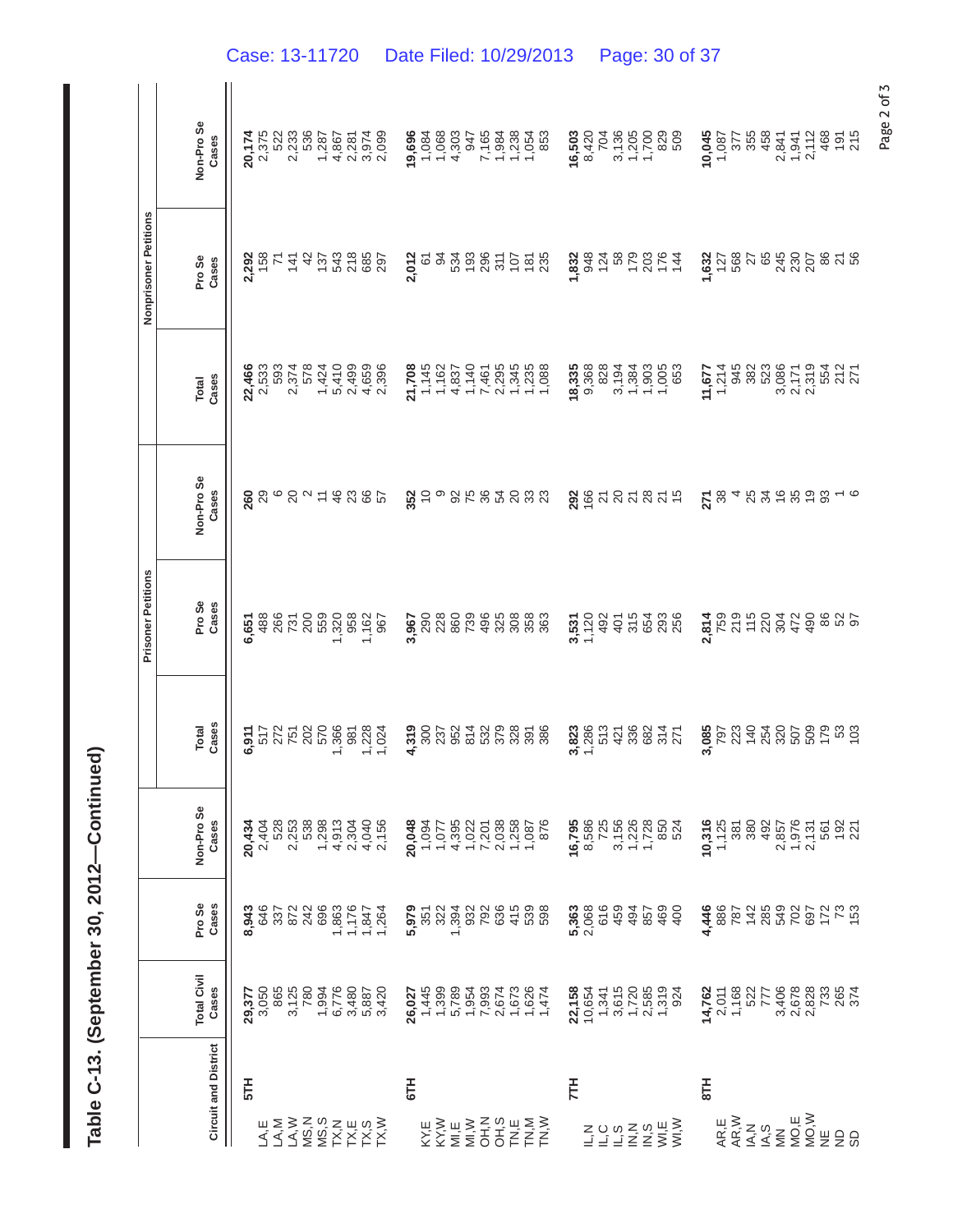|                               |                                                                                                                                                                         |                                         |                                                                                                                                                                                                                                                                                                             |                       | <b>Prisoner Petitions</b> |                         |                                | Nonprisoner Petitions |                       |
|-------------------------------|-------------------------------------------------------------------------------------------------------------------------------------------------------------------------|-----------------------------------------|-------------------------------------------------------------------------------------------------------------------------------------------------------------------------------------------------------------------------------------------------------------------------------------------------------------|-----------------------|---------------------------|-------------------------|--------------------------------|-----------------------|-----------------------|
|                               |                                                                                                                                                                         |                                         |                                                                                                                                                                                                                                                                                                             |                       |                           |                         |                                |                       |                       |
| <b>Circuit and District</b>   | <b>Total Civil</b><br>Cases                                                                                                                                             | Pro Se<br>Cases                         | Non-Pro Se<br>Cases                                                                                                                                                                                                                                                                                         | Cases<br><b>Total</b> | Pro Se<br>Cases           | Non-Pro Se<br>Cases     | Cases<br>Total                 | Pro Se<br>Cases       | Non-Pro Se<br>Cases   |
| H16                           | 48,123                                                                                                                                                                  | 17,400                                  | 30,723                                                                                                                                                                                                                                                                                                      | 11,198                | 10,552                    | 646                     | 36,925                         | 6,848                 | 30,077                |
|                               | 320                                                                                                                                                                     | 103                                     | 217                                                                                                                                                                                                                                                                                                         | 56                    | $\frac{8}{2}$             |                         | 264                            | 75                    | 189                   |
|                               |                                                                                                                                                                         |                                         |                                                                                                                                                                                                                                                                                                             |                       | 1,420                     | <b>28 &amp; 5</b>       | 2,572                          | 532                   |                       |
|                               | 4,055<br>7,145                                                                                                                                                          |                                         |                                                                                                                                                                                                                                                                                                             | 1,483<br>1,376        | 1,315                     |                         | 5,769                          | 1,009                 | 2,040<br>4,760        |
|                               |                                                                                                                                                                         |                                         |                                                                                                                                                                                                                                                                                                             | 2,327                 | 2,246                     |                         | 3,076                          | 684                   | 2,392                 |
| <br>Ψάξαξατος πεν<br>Στπονί   | 5,403<br>15,739<br>3,481                                                                                                                                                |                                         | 2,103<br>4,821<br>4,821<br>4,0775<br>1,977                                                                                                                                                                                                                                                                  | 2,594                 | 2,414                     | <b>2</b> 20 32          | 13,145                         | 2,550                 | 10,595                |
|                               |                                                                                                                                                                         |                                         |                                                                                                                                                                                                                                                                                                             | 1,098                 | 1,065                     |                         | 2,383                          | 439                   | 1,944                 |
|                               | 764<br>718 309 304<br>718 309 304<br>718 309 304<br>7534                                                                                                                |                                         | 523                                                                                                                                                                                                                                                                                                         | 118                   | 111                       |                         | 646                            | 130                   | 516                   |
|                               |                                                                                                                                                                         |                                         | 426                                                                                                                                                                                                                                                                                                         | 224<br>234            | 204                       | 69                      | 498                            | 88                    | 410                   |
|                               |                                                                                                                                                                         |                                         | 411                                                                                                                                                                                                                                                                                                         |                       | 215                       |                         | 449                            | 57                    | 392                   |
|                               |                                                                                                                                                                         |                                         |                                                                                                                                                                                                                                                                                                             |                       | 553                       | 47                      | 2,309                          | 497                   | 1,812                 |
|                               |                                                                                                                                                                         | $1050$<br>$5588$<br>$780$<br>$920$      | 1,859<br>1,786<br>688                                                                                                                                                                                                                                                                                       |                       | 333                       | 66                      | 1,939                          | 219                   | 1,720                 |
|                               |                                                                                                                                                                         |                                         |                                                                                                                                                                                                                                                                                                             |                       | $164$<br>480              |                         | 809                            | $124$<br>440          | 685                   |
|                               |                                                                                                                                                                         |                                         | 2,614                                                                                                                                                                                                                                                                                                       |                       |                           | $\ddot{+}$              | 3,013                          |                       | 2,573                 |
| <b>GUAM</b>                   | 25                                                                                                                                                                      |                                         |                                                                                                                                                                                                                                                                                                             |                       |                           |                         | 2<br>ខ                         |                       | $\overline{c}$        |
| $\overline{z}$                | ္က                                                                                                                                                                      |                                         | $\begin{array}{c} 20 \\ 30 \end{array}$                                                                                                                                                                                                                                                                     |                       |                           |                         |                                |                       | 29                    |
| 10TH                          |                                                                                                                                                                         |                                         |                                                                                                                                                                                                                                                                                                             | 2,005                 | 1,865                     | 140                     |                                | 1,166                 | 7,897                 |
|                               |                                                                                                                                                                         |                                         |                                                                                                                                                                                                                                                                                                             | 665                   | 646                       | $\frac{6}{5}$           |                                | 370                   |                       |
| 8 S                           | $11,068$<br>$1,767$<br>$-1,767$<br>$-1,768$<br>$-1,768$<br>$-1,769$<br>$-1,769$<br>$-1,769$<br>$-1,769$                                                                 | 3,031<br>1,016<br>499                   | 8,037<br>2,419<br>5,268<br>479<br>479                                                                                                                                                                                                                                                                       | 350                   | 339                       | $\overleftarrow{\cdot}$ | <b>9,063</b><br>2,770<br>1,417 | 160                   | 2,400<br>1,257        |
|                               |                                                                                                                                                                         | 372<br>279<br>117                       |                                                                                                                                                                                                                                                                                                             | 242                   | 222                       | 20                      | 1,069                          | 150                   | 919                   |
|                               |                                                                                                                                                                         |                                         |                                                                                                                                                                                                                                                                                                             |                       | $\overline{6}$            |                         | 660                            | 188                   | 472                   |
|                               |                                                                                                                                                                         |                                         | 419                                                                                                                                                                                                                                                                                                         |                       | 86                        |                         | 435                            | $\frac{6}{2}$         | 416                   |
|                               |                                                                                                                                                                         | 349                                     |                                                                                                                                                                                                                                                                                                             |                       |                           |                         | 1,225                          | $\overline{9}$        |                       |
| M<br>Mixim<br>Mixim<br>Mixima |                                                                                                                                                                         |                                         | $1,191$<br>$1,120$<br>$202$                                                                                                                                                                                                                                                                                 | 85.7008               | 755<br>155<br>57          | $\dot{4}$               | 1,262                          | $156$<br>31           | 1,133<br>1,106<br>194 |
|                               |                                                                                                                                                                         | 88                                      |                                                                                                                                                                                                                                                                                                             |                       |                           |                         | 225                            |                       |                       |
| 11TH                          |                                                                                                                                                                         | 10,560                                  |                                                                                                                                                                                                                                                                                                             | 7,246                 | 6,936                     | 310                     | 25,038                         | 3,624                 | 21,414                |
|                               |                                                                                                                                                                         |                                         | 21,724<br>3,404                                                                                                                                                                                                                                                                                             |                       | 745                       | $\overline{24}$         | 3,650                          |                       | 3,380                 |
| A<br>H A A H I<br>A A H I K   | $32.4 + 22.5$ $33.4 + 22.5$ $35.4 + 22.5$ $36.4 + 22.5$ $37.4 + 22.5$ $38.4 + 22.5$ $39.4 + 22.5$ $39.4 + 22.5$ $39.4 + 22.5$ $39.4 + 22.5$ $39.4 + 22.5$ $39.4 + 22.5$ | 1,015<br>701                            | 477                                                                                                                                                                                                                                                                                                         | 769<br>482            | 477                       | ro u                    | 696                            | 270<br>224            | 472                   |
|                               |                                                                                                                                                                         | 317                                     | 494                                                                                                                                                                                                                                                                                                         | 221                   | 219                       |                         | 590                            | $\frac{8}{6}$         | 492                   |
|                               |                                                                                                                                                                         | 852                                     |                                                                                                                                                                                                                                                                                                             | 682                   | 667                       | $\frac{5}{3}$           | 1,281                          | 185                   | 1,096                 |
|                               |                                                                                                                                                                         | 2,489<br>1,718<br>2,218<br>2,356<br>618 | $\begin{array}{c} 1,111 \\ 7,001 \\ 7,0119 \\ 6,0110 \\ 7,85 \\ 7,85 \\ 7,85 \\ 7,85 \\ 7,85 \\ 7,85 \\ 7,85 \\ 7,85 \\ 7,85 \\ 7,85 \\ 7,85 \\ 7,85 \\ 7,85 \\ 7,85 \\ 7,85 \\ 7,85 \\ 7,85 \\ 7,85 \\ 7,85 \\ 7,85 \\ 7,85 \\ 7,85 \\ 7,85 \\ 7,85 \\ 7,85 \\ 7,85 \\ 7,85 \\ 7,85 \\ 7,85 \\ 7,85 \\ 7,$ | 1,917                 | 1,823                     | $\mathfrak{A}$          | 5,773                          | 666                   | 5,107                 |
| FL, S                         |                                                                                                                                                                         |                                         |                                                                                                                                                                                                                                                                                                             | 1,162                 | 1,058                     | 104                     | 6,971                          | 656                   | 6,315                 |
| GA, N                         |                                                                                                                                                                         |                                         |                                                                                                                                                                                                                                                                                                             | 993                   | 962                       | $\overline{3}$          | 4,540                          | 1,256                 | 3,284                 |
| GA,M                          |                                                                                                                                                                         |                                         |                                                                                                                                                                                                                                                                                                             | 515                   | 506                       |                         | 906                            | 130                   | 776                   |
| GA,S                          |                                                                                                                                                                         |                                         |                                                                                                                                                                                                                                                                                                             | 505                   | 479                       | 26                      | 631                            | 139                   | 492                   |

Table C-13. (September 30, 2012-Continued) **Table C-13. (September 30, 2012—Continued)** 

Case: 13-11720 Date Filed: 10/29/2013 Page: 31 of 37

Page 3 of 3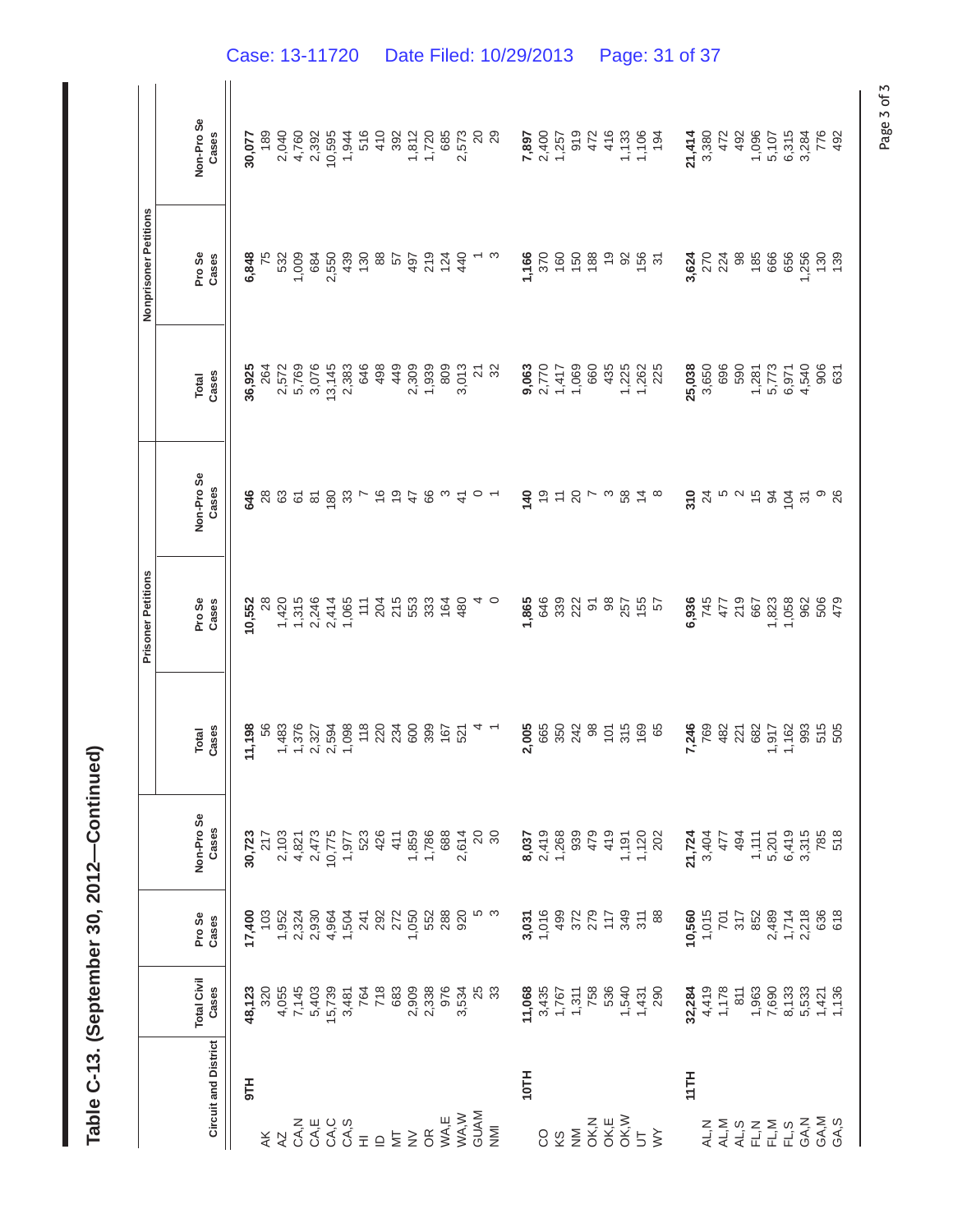**Table C-3.** 

Table C-3.<br>U.S. District Courts—Civil Cases Commenced, by Nature of Suit and District,<br>During the 12-Month Period Ending September 30, 2012 **U.S. District Courts—Civil Cases Commenced, by Nature of Suit and District, During the 12-Month Period Ending September 30, 2012** 

|            |                           | Case: 13-11720                    |               |                |               |                                                                                                                                               |                |               |                          | Date Filed: |                |                |      |     |                                                              |                                                                                       | 10/29/2013                                  |        |          |                          |             |                                                                                                   |             | Page: 32 of 37               |                 |               |                               |        |                          |                            |                      |                                                                                                                                                                                       |             |          |
|------------|---------------------------|-----------------------------------|---------------|----------------|---------------|-----------------------------------------------------------------------------------------------------------------------------------------------|----------------|---------------|--------------------------|-------------|----------------|----------------|------|-----|--------------------------------------------------------------|---------------------------------------------------------------------------------------|---------------------------------------------|--------|----------|--------------------------|-------------|---------------------------------------------------------------------------------------------------|-------------|------------------------------|-----------------|---------------|-------------------------------|--------|--------------------------|----------------------------|----------------------|---------------------------------------------------------------------------------------------------------------------------------------------------------------------------------------|-------------|----------|
|            |                           | Other<br>$\bar{a}$                | 5,187         | 521            | 175           | $= 5885$                                                                                                                                      |                |               | 23                       |             |                |                | 5200 |     | 188                                                          | 27                                                                                    |                                             | 313    |          |                          |             | 20287                                                                                             |             |                              |                 |               | 3728                          |        |                          |                            | 89262                |                                                                                                                                                                                       |             | ၈ ဇ      |
|            |                           | Security<br>Social                | 17,645        | 32             |               | 37.5370                                                                                                                                       |                |               |                          |             |                |                |      |     |                                                              | $\frac{1}{4}$ 5 3 3 9 9 9 4 1<br>$\frac{1}{4}$ 5 9 9 9 4 1<br>$\frac{1}{4}$ 6 9 9 4 1 |                                             | 1,028  |          | 498288                   |             |                                                                                                   |             |                              | 1,378           |               |                               |        |                          |                            |                      | 2223480877                                                                                                                                                                            | 42          |          |
|            |                           | Labor<br><b>Suits</b>             | 459           | ဖ              |               |                                                                                                                                               |                |               | $\infty$ $\sim$ $\infty$ |             | $\frac{23}{2}$ | $\tilde{\tau}$ |      |     |                                                              | $224 - 5$                                                                             |                                             | 26     |          |                          | $rac{1}{4}$ |                                                                                                   | <u> က</u> ' |                              | $\frac{8}{1}$   |               |                               |        |                          |                            |                      | $4$ $\alpha$ $\alpha$ $\sim$                                                                                                                                                          |             |          |
|            |                           | Forfeitures<br>Penalties<br>and   | 2,298         | $\frac{8}{1}$  | 103           | တ                                                                                                                                             | $rac{6}{21}$   |               | ဖ<br>51                  |             | 219            |                |      |     |                                                              | 248286                                                                                |                                             | 5      |          |                          |             | $\frac{4}{10}$ 4 $\frac{1}{10}$ $\approx$ $\frac{1}{10}$                                          |             |                              | $283$<br>$758$  |               |                               |        |                          |                            |                      | F3600E                                                                                                                                                                                |             |          |
|            | Habeas                    | Detainee<br>Corpus<br>Alien       | 744           |                | 27            |                                                                                                                                               | 25             |               |                          |             | 5              |                |      | ო   | ₽                                                            | 46                                                                                    |                                             | 96     |          | 27                       |             | 67                                                                                                |             |                              | $\overline{24}$ | 4             |                               |        |                          |                            | $\frac{6}{5}$        |                                                                                                                                                                                       |             |          |
|            |                           | Mandamus<br>Other<br>and          | 355           | 34             |               |                                                                                                                                               | ო              |               |                          |             | $\frac{3}{4}$  |                |      |     | စ္ ၁                                                         |                                                                                       |                                             | 고      |          | 77                       | $\sim$      | $\sim$                                                                                            |             |                              |                 |               | 374                           |        |                          |                            | $\frac{2}{5}$        |                                                                                                                                                                                       |             |          |
|            |                           | Condition<br>Prison               | 339           | $\overline{4}$ |               |                                                                                                                                               |                |               |                          |             |                |                |      | N   | $\sim$                                                       |                                                                                       |                                             | ဖ      |          |                          |             |                                                                                                   |             |                              | 4               |               |                               | ვი<br> |                          |                            | $\alpha$ 4           |                                                                                                                                                                                       |             |          |
| U.S. Cases |                           | <b>Rights</b><br>Prison<br>Civil  | 875           | 122            |               |                                                                                                                                               | $\overline{c}$ |               |                          |             | 47             | $\circ$        |      | ュコレ |                                                              | $\infty$                                                                              |                                             | 220    |          | 68                       |             | $48\n48$                                                                                          |             |                              | 73              |               | $\frac{3}{2}$                 |        |                          |                            |                      | $\frac{8}{7}$ $\sim$ $\frac{6}{7}$                                                                                                                                                    |             |          |
|            | <b>Prisoner Petitions</b> | Penalty<br>Death                  | ∾             |                |               |                                                                                                                                               |                |               |                          |             |                |                |      |     |                                                              |                                                                                       |                                             |        |          |                          |             |                                                                                                   |             |                              |                 |               |                               |        |                          |                            |                      |                                                                                                                                                                                       |             |          |
|            |                           | General<br>Corpus<br>Habeas       | 2,922         | 75             | $\frac{6}{1}$ |                                                                                                                                               | $\frac{1}{2}$  |               |                          |             | 75             | $\frac{2}{3}$  |      |     | <b>98</b>                                                    | $\circ$ $\sim$                                                                        |                                             | 608    |          |                          | 343<br>18   | 222                                                                                               |             |                              | 350             | $\sim$        | $177$<br>32                   |        |                          | $v \stackrel{\frown}{=} 2$ |                      | $\frac{2}{3}$                                                                                                                                                                         | $rac{4}{4}$ |          |
|            |                           | Motions to<br>Sentence<br>Vacate  | 8,499         | 29             | 156           |                                                                                                                                               | 50             | $\frac{1}{2}$ | $\overline{0}$<br>69     |             | 407            |                |      |     |                                                              | 8.2253                                                                                |                                             |        |          | 385829                   |             |                                                                                                   |             |                              | 2,200           |               | 165<br>479                    |        |                          |                            | 5285<br>2022<br>2022 | 165                                                                                                                                                                                   |             | 45<br>42 |
|            |                           | <b>Rights</b><br>Civil            | 1,692         | 178            |               | $\frac{36}{4}$ $\sim$ $\frac{36}{4}$ $\sim$ $\frac{36}{4}$                                                                                    |                |               |                          |             |                |                |      |     |                                                              | 58997777                                                                              |                                             | 147    |          | 3 \$ \$ \$ \$ \$ \$ \$   |             |                                                                                                   |             |                              |                 |               |                               |        |                          |                            |                      | $\frac{5}{2}$ $\frac{8}{2}$ $\frac{5}{2}$ $\frac{5}{2}$ $\frac{6}{2}$ $\frac{6}{2}$ $\frac{4}{2}$ $\frac{6}{4}$ $\frac{6}{2}$                                                         |             |          |
|            |                           | Action<br>Tort                    | 2,090         | 56             | 5             | $4\frac{2}{5}$                                                                                                                                |                |               | 34                       |             |                |                |      |     |                                                              | 27779597                                                                              |                                             | 154    |          |                          | <b>41</b>   | စ ဗ္ပ က                                                                                           |             |                              |                 |               |                               |        |                          |                            |                      | $\frac{1}{2}$ $\frac{1}{2}$ $\frac{1}{2}$ $\frac{1}{2}$ $\frac{1}{2}$ $\frac{1}{2}$ $\frac{1}{2}$ $\frac{1}{2}$ $\frac{1}{2}$ $\frac{1}{2}$ $\frac{1}{2}$ $\frac{1}{2}$ $\frac{1}{2}$ |             |          |
|            |                           | Property<br>Real                  | 1,217         | $\tilde{=}$    | ಔ             | <b>4 L U L Q</b>                                                                                                                              |                |               |                          |             |                | $\frac{8}{8}$  |      |     |                                                              | <b>155827</b>                                                                         |                                             | 170    |          |                          |             | $\frac{1}{2}$ $\frac{1}{2}$ $\frac{1}{2}$ $\frac{1}{2}$ $\frac{1}{2}$ $\frac{1}{2}$ $\frac{1}{2}$ |             |                              | ଅ               | $\frac{1}{2}$ |                               |        | $\overline{\phantom{0}}$ |                            | 560                  |                                                                                                                                                                                       |             |          |
|            |                           | Contract                          | 3,367         | 58             |               | $\mathfrak{B}$ ຕ $\mathfrak{a}$ ។ $\mathfrak{a}$ ម                                                                                            |                |               |                          |             |                |                |      |     |                                                              | $\frac{66}{25}$ $\frac{66}{25}$ $\frac{66}{25}$ $\frac{66}{25}$ $\frac{66}{25}$       |                                             | 166    |          |                          |             |                                                                                                   |             | ㄱ은 우 학 누 ㄱ                   | 787             |               |                               |        |                          |                            |                      |                                                                                                                                                                                       |             |          |
|            |                           | Civil Cases<br>Total<br>s.u       | 47,692        | 1,153          |               | $1,058$<br>$128$<br>$128$<br>$128$<br>$128$<br>$128$<br>$128$<br><br><br><br><br><br><br><br><br><br><br><br><br><br><br><br><br><br><br><br> |                |               |                          |             |                |                |      |     |                                                              |                                                                                       | <b>2006</b><br><b>2006</b><br>2009 09:09:09 | 3,457  | $\infty$ |                          |             |                                                                                                   |             | 1,187<br>796<br>1876<br>1977 |                 |               |                               |        |                          |                            |                      |                                                                                                                                                                                       |             |          |
|            |                           | Cases<br>Total<br>Civil           | TOTAL 278,442 | 2,264          |               | $\begin{array}{c}\n 5.927 \\  4.37 \\  7.380 \\  8.050 \\  9.66 \\  7.36\n \end{array}$                                                       |                |               |                          |             |                |                |      |     | 23,218<br>2,001<br>$7,902$<br>$1,908$<br>$1,988$<br>$10,981$ | 1,842<br>306                                                                          |                                             | 38,776 |          | 1,704<br>8,585<br>23,060 |             | 2,635<br>2,551<br>241                                                                             |             |                              | 24,463          |               | $3,929$<br>$2,192$<br>$1,427$ |        |                          |                            |                      | 1<br>1772<br>1986<br>1987<br>1987                                                                                                                                                     |             |          |
|            |                           | <b>District</b><br>Circuit<br>and |               | <b>DC</b>      | $15$ T        | WESER                                                                                                                                         |                |               |                          |             | 2ND            |                |      |     |                                                              | zши≷<br>bΣΣΣΣ5                                                                        |                                             | 3RD    | 岂        |                          |             | צַבּאַם<br>אַצּבּ<br>אַצּבּ                                                                       |             |                              | 4TH             | QM            |                               |        |                          |                            |                      | <b>μΣ≥ μ≥Ζω</b><br>ΟΟΟΟΚΚΣ<br>ΣΖΖω>>>>>                                                                                                                                               |             |          |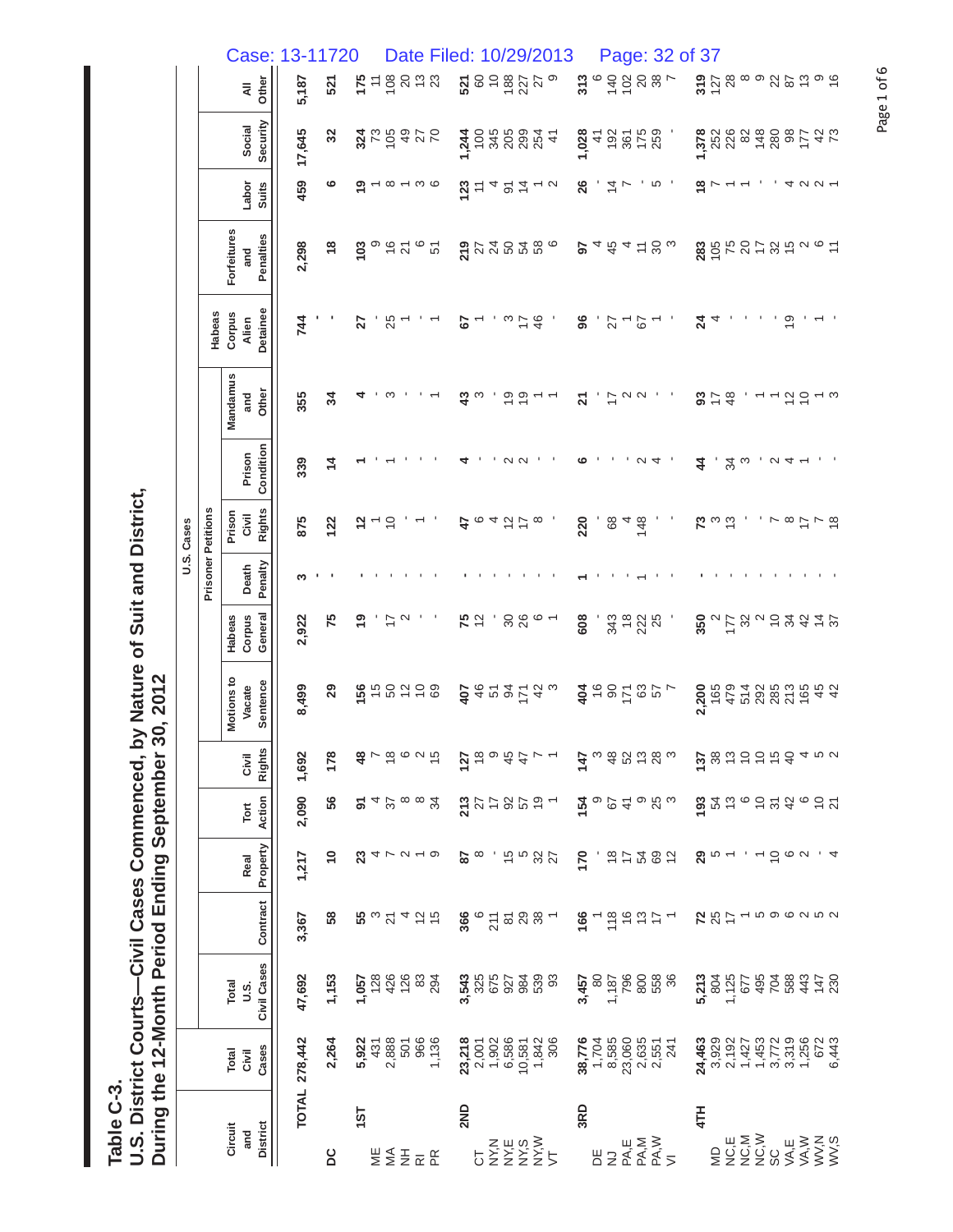Table C-3. (September 30, 2012-Continued) **Table C-3. (September 30, 2012—Continued)** 

|                                                                                                                                                                   |  |  |                    |                                                                                                                                                                                                                                                                                                                                                                                                                                                               |                                          |                           | Private Cases          |                             |                           |                                          |                          |                          |                       |                                                                                           |
|-------------------------------------------------------------------------------------------------------------------------------------------------------------------|--|--|--------------------|---------------------------------------------------------------------------------------------------------------------------------------------------------------------------------------------------------------------------------------------------------------------------------------------------------------------------------------------------------------------------------------------------------------------------------------------------------------|------------------------------------------|---------------------------|------------------------|-----------------------------|---------------------------|------------------------------------------|--------------------------|--------------------------|-----------------------|-------------------------------------------------------------------------------------------|
|                                                                                                                                                                   |  |  |                    | <b>Motor</b>                                                                                                                                                                                                                                                                                                                                                                                                                                                  |                                          |                           |                        |                             |                           | <b>Prisoner Petitions</b>                |                          |                          |                       |                                                                                           |
| FELA <sup>1</sup><br>Real<br>Contract<br>Civil Cases<br>Private<br><b>Total</b><br><b>District</b><br>Circuit<br>and                                              |  |  | Personal<br>Marine | Personal<br>Vehicle                                                                                                                                                                                                                                                                                                                                                                                                                                           | Personal<br>Injury <sup>2</sup><br>Other | Actions<br>Other<br>Tort  | <b>Rights</b><br>Civil | Corpus<br>General<br>Habeas | Penalty<br>Death          | <b>Conditions</b><br>Civil Rights<br>and | Mandamus<br>Other<br>and | Intellectual             | Labor<br><b>Suits</b> | ₹                                                                                         |
| Injury<br>Property                                                                                                                                                |  |  |                    | Injury                                                                                                                                                                                                                                                                                                                                                                                                                                                        |                                          |                           |                        |                             |                           |                                          |                          | Property                 |                       | Other O<br>ase:                                                                           |
| 1,255<br>356<br>11,743<br>25,346<br>230,750<br><b>TOTAL</b>                                                                                                       |  |  |                    | 3,329                                                                                                                                                                                                                                                                                                                                                                                                                                                         | 50,399                                   | 3,877                     | 36,013                 | 15,929                      | 186                       | 23,896                                   | 552                      | 11,637                   | 18,981                | 27,251                                                                                    |
| N<br>30<br>101<br>1,111                                                                                                                                           |  |  |                    | 22                                                                                                                                                                                                                                                                                                                                                                                                                                                            | 101                                      | 26                        | 233                    | 35                          |                           | 26                                       | ෑ                        | 86                       | 127                   | $3 - 117$<br>306                                                                          |
| $\frac{2}{3}$<br>820<br>1ST                                                                                                                                       |  |  |                    | ఴ                                                                                                                                                                                                                                                                                                                                                                                                                                                             |                                          | 118                       |                        | 146                         |                           | 222                                      |                          | 313                      | 417                   | 553                                                                                       |
| $\frac{a}{a}$ is $\frac{c}{b}$ in $\frac{a}{b}$<br>7848885<br>$4.865$<br>$3.03$<br>$4.803$<br>$5.83$<br>$6.83$<br>$6.83$<br>$6.83$<br>$6.83$                      |  |  |                    |                                                                                                                                                                                                                                                                                                                                                                                                                                                               | <b>អ្ន</b> ី ខន្ល ខន្ល ចូ                | တ                         | 85885                  | $\frac{3}{2}$               |                           |                                          |                          | $\frac{8}{3}$            | ಸ ಜಿ <sub>ಎ</sub>     | 20                                                                                        |
| $\overline{C}$<br>$4\frac{4}{4}$                                                                                                                                  |  |  |                    | 5 x m m m                                                                                                                                                                                                                                                                                                                                                                                                                                                     |                                          | 78                        |                        | 95                          |                           | 35<br>39                                 |                          | 251                      |                       | 24<br>367                                                                                 |
| 42                                                                                                                                                                |  |  |                    |                                                                                                                                                                                                                                                                                                                                                                                                                                                               |                                          | $\overline{\overline{a}}$ |                        | 20                          |                           | 3787                                     |                          | $\frac{6}{7}$            |                       | 488                                                                                       |
|                                                                                                                                                                   |  |  |                    |                                                                                                                                                                                                                                                                                                                                                                                                                                                               |                                          | 55                        |                        |                             |                           |                                          |                          |                          | $\frac{8}{7}$         |                                                                                           |
| $\sim$<br>514<br>116                                                                                                                                              |  |  |                    |                                                                                                                                                                                                                                                                                                                                                                                                                                                               |                                          |                           | 217                    | $\tilde{c}$                 |                           |                                          |                          |                          |                       | Date                                                                                      |
| $5^{\circ}$<br>165<br>2,333<br>294<br>423<br>423<br><b>19,675</b><br>1,676<br>1,227<br>5,659<br>2ND                                                               |  |  |                    | 373                                                                                                                                                                                                                                                                                                                                                                                                                                                           | 1,315                                    | 347                       | 4,818                  | 745                         |                           | 2,027                                    | 29                       | 1,059                    | 2,615                 | 3,705                                                                                     |
|                                                                                                                                                                   |  |  |                    | 25                                                                                                                                                                                                                                                                                                                                                                                                                                                            | 182                                      | $\frac{4}{1}$             | 466                    | 57                          |                           | 160                                      |                          | 69                       | 122                   | 220                                                                                       |
|                                                                                                                                                                   |  |  |                    |                                                                                                                                                                                                                                                                                                                                                                                                                                                               | 112                                      |                           | 256                    | 168                         |                           | 301                                      |                          | $\overline{\mathcal{E}}$ | 79                    | 122                                                                                       |
| , ද් ක<br>32982<br>$8 - 88$ $9 - 8$                                                                                                                               |  |  |                    | $\begin{array}{c} 2 \overline{1} \\ 2 \overline{1} \\ 3 \overline{1} \\ 4 \overline{1} \\ 5 \overline{1} \\ 6 \overline{1} \\ 7 \overline{1} \\ 8 \overline{1} \\ 1 \overline{1} \\ 1 \overline{1} \\ 1 \overline{1} \\ 1 \overline{1} \\ 1 \overline{1} \\ 1 \overline{1} \\ 1 \overline{1} \\ 1 \overline{1} \\ 1 \overline{1} \\ 1 \overline{1} \\ 1 \overline{1} \\ 1 \overline{1} \\ 1 \overline{1} \\ 1 \overline{1} \\ 1 \overline{1} \\ 1 \overline{$ | 358                                      | 2 % %                     | 1,646                  | 196                         |                           | 419                                      | r                        | 15830                    | 1,003                 | 1,063                                                                                     |
|                                                                                                                                                                   |  |  |                    |                                                                                                                                                                                                                                                                                                                                                                                                                                                               |                                          |                           | 2,115                  | 218                         |                           | $916$<br>$209$                           | 20                       |                          | 1,331                 | 1,972                                                                                     |
| $\overline{\phantom{m}}$<br>1,365<br>107<br>42<br>9,597<br>1,303<br>213                                                                                           |  |  |                    |                                                                                                                                                                                                                                                                                                                                                                                                                                                               | $\frac{35}{5}$ 23                        |                           | 285                    | 95                          |                           |                                          | $\overline{\phantom{0}}$ |                          | 69                    | 309                                                                                       |
|                                                                                                                                                                   |  |  |                    | ၜ                                                                                                                                                                                                                                                                                                                                                                                                                                                             |                                          | $\tilde{c}$               | 50                     | Ξ                           |                           | $\overline{c}$                           |                          |                          | $\tilde{t}$           | Filed: 10/29/2013<br>$\frac{1}{2}$                                                        |
| 57<br>347<br>2,390<br>35,319<br>$\begin{array}{r} 7,398 \\ 7,398 \\ 7,398 \\ 7,398 \\ 8,359 \\ 7,4993 \\ 7,3993 \\ 7,3993 \\ 205 \end{array}$<br>3RD              |  |  |                    | 532                                                                                                                                                                                                                                                                                                                                                                                                                                                           | 18,027                                   | 397                       | 3,930                  | 1,159                       | 21                        | 2,305                                    |                          | 1,605                    | 1,696                 | 2,802                                                                                     |
| $-6.8$<br>99                                                                                                                                                      |  |  |                    | $\infty$                                                                                                                                                                                                                                                                                                                                                                                                                                                      | $\overline{z}$                           | 743                       | 124                    | 82                          | က                         |                                          |                          | 824                      | 25                    | 217                                                                                       |
|                                                                                                                                                                   |  |  |                    | 195                                                                                                                                                                                                                                                                                                                                                                                                                                                           | 1,504<br>16,188                          |                           | 1,096                  | 227                         |                           | 641                                      |                          | 375                      | 12<br>26              | 1,165                                                                                     |
| $4 - 2 - 6$<br>2888888<br>3088027                                                                                                                                 |  |  |                    | 224                                                                                                                                                                                                                                                                                                                                                                                                                                                           |                                          | 185                       | 1,689                  | 438                         | $\frac{10}{2}$ a $\alpha$ | 853                                      |                          | 296                      |                       | 981                                                                                       |
| က                                                                                                                                                                 |  |  |                    | 7684                                                                                                                                                                                                                                                                                                                                                                                                                                                          | $\frac{8}{108}$                          | స న ల                     | 415                    | 208<br>222                  |                           | $\frac{341}{301}$                        |                          | $\frac{2}{7}$            | $\overline{9}$        |                                                                                           |
| 4                                                                                                                                                                 |  |  |                    |                                                                                                                                                                                                                                                                                                                                                                                                                                                               | 109                                      |                           | 571                    |                             |                           |                                          |                          |                          | 209                   |                                                                                           |
|                                                                                                                                                                   |  |  |                    |                                                                                                                                                                                                                                                                                                                                                                                                                                                               | 47                                       |                           | 35                     |                             |                           |                                          |                          |                          |                       | Page: 33 of<br>$\frac{16}{5}$ $\frac{16}{5}$ $\frac{16}{5}$ $\frac{33}{5}$ $\frac{36}{5}$ |
| $\frac{4}{5}$ $\approx$ $\frac{6}{5}$<br>$2,435$<br>435<br>436<br>128<br>427<br>427<br>19,250<br>3,125<br>1,067<br>1,067<br>750<br>3,068<br>3,731<br>2,731<br>4TH |  |  |                    | 320                                                                                                                                                                                                                                                                                                                                                                                                                                                           | 6,791                                    | 267                       | 2,382                  | 1,185                       |                           | 2,359                                    | 151                      | 570                      | 1,118                 | 1,603                                                                                     |
|                                                                                                                                                                   |  |  |                    | 120                                                                                                                                                                                                                                                                                                                                                                                                                                                           | 335                                      | 83                        | 474                    | 99                          |                           | 402                                      | 107                      | 159                      | 356                   | 469                                                                                       |
|                                                                                                                                                                   |  |  |                    | $\frac{6}{5}$                                                                                                                                                                                                                                                                                                                                                                                                                                                 |                                          |                           | 227                    | 116                         |                           | 233                                      |                          | 46                       | $\ddot{t}$            | 150                                                                                       |
|                                                                                                                                                                   |  |  |                    | $4\,$ $\infty$                                                                                                                                                                                                                                                                                                                                                                                                                                                |                                          |                           | 176                    | $8^{\circ}$                 |                           | 145                                      |                          | 45                       |                       | 86                                                                                        |
| $\sim$<br>¤<br>≌≌<br>22 %                                                                                                                                         |  |  |                    |                                                                                                                                                                                                                                                                                                                                                                                                                                                               | <b>G</b> & &                             | 55822                     | 185                    | 38                          |                           | 129                                      | r 2 5 a                  | 59                       |                       | $\frac{5}{15}$                                                                            |
| $\frac{3}{2}$                                                                                                                                                     |  |  |                    |                                                                                                                                                                                                                                                                                                                                                                                                                                                               |                                          |                           | 660                    |                             |                           | 628                                      |                          | $\overline{4}$           |                       |                                                                                           |
| 445                                                                                                                                                               |  |  |                    | <b>22 32 50</b>                                                                                                                                                                                                                                                                                                                                                                                                                                               |                                          |                           | 420                    |                             | $\sim$ $\sim$             | 442                                      |                          | 183                      | 8820                  | 358                                                                                       |
| $\cdot$ $\sim$<br>ន្ត្រីក្តុងនេស្តា<br>$340$<br>$750$<br>813<br>525<br>6,213                                                                                      |  |  |                    |                                                                                                                                                                                                                                                                                                                                                                                                                                                               | $648$ $88$                               | 29.8                      | 115                    | 880578<br>88578             |                           | 247                                      | $\overline{\phantom{0}}$ | 64                       | 48                    | 55<br>55<br>55                                                                            |
|                                                                                                                                                                   |  |  |                    | $\overline{1}$                                                                                                                                                                                                                                                                                                                                                                                                                                                |                                          |                           | 47<br>78               |                             |                           | 65                                       | ო ო                      |                          | $\approx 25$          |                                                                                           |
|                                                                                                                                                                   |  |  |                    | $\frac{8}{5}$                                                                                                                                                                                                                                                                                                                                                                                                                                                 | 5,707                                    |                           |                        |                             |                           | 68                                       |                          |                          |                       |                                                                                           |
|                                                                                                                                                                   |  |  |                    |                                                                                                                                                                                                                                                                                                                                                                                                                                                               |                                          |                           |                        |                             |                           |                                          |                          |                          |                       |                                                                                           |

Page 2 of 6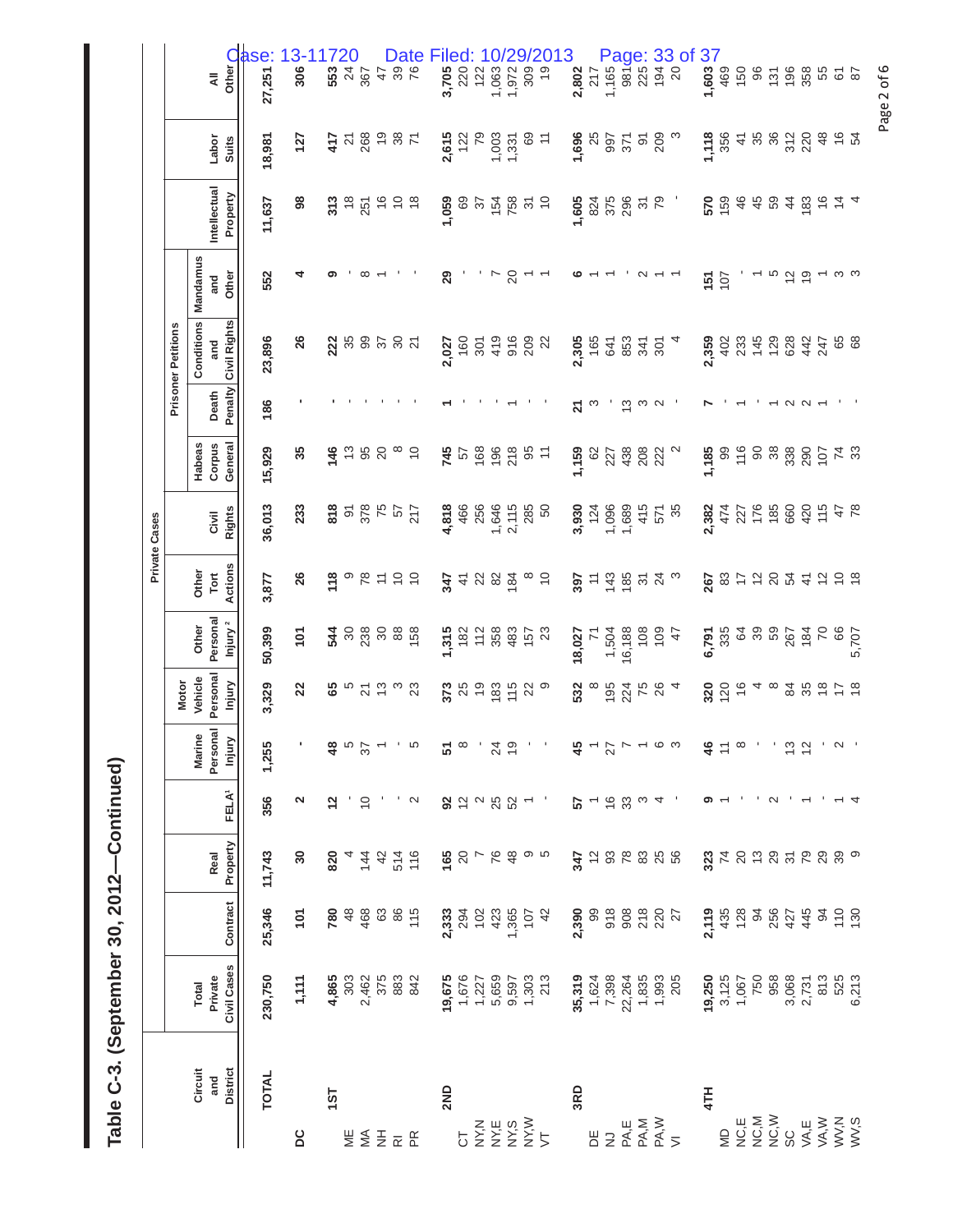| ľ            |
|--------------|
|              |
| Ç<br>ć<br>ì  |
| ຈິ<br>)<br>b |
|              |
| $\mathbf{c}$ |
| l<br>ı       |
|              |

|            |                           |                      |                 | Case: 13-11720 |                  |              |                |            |                          |                      |     |                                                                                                                                                                                                                                                                                                                     | Date Filed: 10/29/2013 |                 |                          |                |               |                                                                                                                 |                                                                                                                                                                                                                                                                                                                        |                         |                     |            |                                    |                                                                                                                                             | Page: 34 of 37 |              |                                                             |           |                |         |                        |                                                                                                                                                                                                                           |        |
|------------|---------------------------|----------------------|-----------------|----------------|------------------|--------------|----------------|------------|--------------------------|----------------------|-----|---------------------------------------------------------------------------------------------------------------------------------------------------------------------------------------------------------------------------------------------------------------------------------------------------------------------|------------------------|-----------------|--------------------------|----------------|---------------|-----------------------------------------------------------------------------------------------------------------|------------------------------------------------------------------------------------------------------------------------------------------------------------------------------------------------------------------------------------------------------------------------------------------------------------------------|-------------------------|---------------------|------------|------------------------------------|---------------------------------------------------------------------------------------------------------------------------------------------|----------------|--------------|-------------------------------------------------------------|-----------|----------------|---------|------------------------|---------------------------------------------------------------------------------------------------------------------------------------------------------------------------------------------------------------------------|--------|
|            |                           | $\bar{z}$            | Other           |                | $28 + 6$         |              |                |            | $\overline{4}$           |                      |     | 21225<br>2225                                                                                                                                                                                                                                                                                                       |                        |                 | 346885                   |                |               | 30                                                                                                              | 488                                                                                                                                                                                                                                                                                                                    |                         |                     |            | $240 \times 10$<br>$240 \times 10$ |                                                                                                                                             | $\overline{0}$ |              |                                                             | $252$ $-$ |                |         |                        | 25588882                                                                                                                                                                                                                  |        |
|            |                           | Social               | Security        |                | 876              | 48           |                |            |                          |                      |     | $-5.8888258$                                                                                                                                                                                                                                                                                                        |                        | 2,150<br>164    | 96                       | 485            | 147           | 475<br>416                                                                                                      | $145$ 80                                                                                                                                                                                                                                                                                                               |                         | 1,250<br>372<br>107 | 64         |                                    | <u>ន្លង្គក</u> ្ន                                                                                                                           |                | 2,472<br>458 |                                                             |           |                |         | 34728874               |                                                                                                                                                                                                                           |        |
|            |                           | Labor                | <b>Suits</b>    |                | $\frac{5}{25}$   |              | $\overline{ }$ |            | $\overline{\phantom{0}}$ | $\alpha$ 4 $\sim$    |     | ဖေထ                                                                                                                                                                                                                                                                                                                 |                        |                 |                          |                |               | ೲೲೲೲ# co                                                                                                        | က                                                                                                                                                                                                                                                                                                                      | $30^{\circ}$            |                     |            |                                    | $ \infty$ $\infty$ $-$                                                                                                                      | 4              |              | $\mathbf{\overset{\alpha}{\scriptstyle \alpha}}$ $\sim$ $-$ |           |                |         |                        |                                                                                                                                                                                                                           |        |
|            |                           | Forfeitures<br>and   | Penalties       |                |                  |              |                |            | $227$ $25$ $25$ $25$     |                      | 26  | 648                                                                                                                                                                                                                                                                                                                 |                        | 200             | $\infty$                 |                | $\frac{3}{8}$ | 39                                                                                                              | 3258                                                                                                                                                                                                                                                                                                                   | $148$<br>$28$           |                     | ၜ<br>17    | 34                                 | $\frac{6}{5}$                                                                                                                               | $\frac{9}{25}$ | 129          |                                                             | おおお       |                | 20      | 533                    | ro u                                                                                                                                                                                                                      |        |
|            | Habeas                    | Corpus<br>Alien      | Detainee        |                | 114              |              |                | $\ddot{t}$ |                          | ဗု                   |     | 15 <sub>0</sub>                                                                                                                                                                                                                                                                                                     |                        | 27              |                          | $\overline{4}$ | 4             | <b>50 U</b>                                                                                                     | $\mathbf{r}$                                                                                                                                                                                                                                                                                                           | ∞ ပ                     |                     |            |                                    |                                                                                                                                             |                | 26           |                                                             |           | ່αສ            |         | $\overline{4}$         |                                                                                                                                                                                                                           |        |
|            |                           | Mandamus<br>and      | Other           |                | თ                |              |                | က          |                          | တ                    |     | — ო                                                                                                                                                                                                                                                                                                                 |                        |                 |                          | $\sim$         |               | ო<br>က                                                                                                          |                                                                                                                                                                                                                                                                                                                        | <u>h</u>                | $\tilde{c}$         |            |                                    |                                                                                                                                             |                |              |                                                             |           |                |         | $\infty$ $\sim$ $\sim$ |                                                                                                                                                                                                                           |        |
|            |                           | Prison               | Condition       |                | $\frac{1}{2}$    |              |                | 4          |                          | ယ                    |     |                                                                                                                                                                                                                                                                                                                     |                        | 32 <sup>3</sup> |                          |                |               |                                                                                                                 |                                                                                                                                                                                                                                                                                                                        | $\overline{\mathsf{a}}$ | $\overline{r}$      | $\sim$ $-$ |                                    | 26                                                                                                                                          |                | 56           |                                                             |           |                | 4       | $\cong$                |                                                                                                                                                                                                                           |        |
| U.S. Cases |                           | Prison<br>Civil      | <b>Rights</b>   |                | 28               |              |                | 23         |                          | $\overline{c}$       |     | ひにけ                                                                                                                                                                                                                                                                                                                 |                        | 38 <sub>2</sub> |                          |                |               | $\frac{1}{2}$                                                                                                   | $\sim$                                                                                                                                                                                                                                                                                                                 | 15                      | 4                   | $\infty$   |                                    | $\sim$                                                                                                                                      |                | $30^{\circ}$ |                                                             |           |                | ဗ္ ၐ ဖ  |                        |                                                                                                                                                                                                                           | $\sim$ |
|            | <b>Prisoner Petitions</b> | Death                | Penalty         |                |                  |              |                |            |                          |                      |     |                                                                                                                                                                                                                                                                                                                     |                        |                 |                          |                |               |                                                                                                                 |                                                                                                                                                                                                                                                                                                                        |                         |                     |            |                                    |                                                                                                                                             |                |              |                                                             |           |                |         |                        |                                                                                                                                                                                                                           |        |
|            |                           | Corpus<br>Habeas     | General         |                | $54^{\circ} - 8$ |              |                |            |                          | $\overline{4}$<br>79 | 199 | $\frac{24}{30}$                                                                                                                                                                                                                                                                                                     |                        | 88              | $\overline{\phantom{0}}$ |                | ဖေထ           | က<br>$\overline{z}$                                                                                             | പ ധ                                                                                                                                                                                                                                                                                                                    |                         | 5000                |            |                                    | $rac{6}{2}$                                                                                                                                 |                | 738          |                                                             |           |                | $480 -$ | $rac{1}{4}$            |                                                                                                                                                                                                                           |        |
|            |                           | Motions to<br>Vacate | Sentence        |                |                  |              |                |            |                          |                      |     | 5888888587                                                                                                                                                                                                                                                                                                          |                        |                 |                          |                |               |                                                                                                                 | 25.58889738                                                                                                                                                                                                                                                                                                            |                         |                     |            |                                    | 350388278                                                                                                                                   |                |              |                                                             |           |                |         |                        | 88485954499                                                                                                                                                                                                               |        |
|            |                           | Civil                | <b>Rights</b>   |                |                  |              |                |            |                          |                      |     | $\frac{4}{3}$ $\frac{5}{6}$ $\frac{6}{6}$ $\frac{6}{3}$ $\frac{6}{3}$ $\frac{6}{3}$ $\frac{6}{3}$ $\frac{6}{3}$                                                                                                                                                                                                     |                        |                 |                          |                |               |                                                                                                                 | $\frac{1}{2}$ $\sim$ $\approx$ $\frac{1}{2}$ $\sim$ $\approx$ $\frac{1}{2}$ $\sim$ $\approx$ $\sim$                                                                                                                                                                                                                    |                         |                     |            |                                    | $\frac{1}{2}$ $\frac{2}{3}$ $\frac{2}{3}$ $\frac{1}{2}$ $\frac{1}{2}$ $\frac{1}{2}$ $\frac{1}{2}$ $\frac{1}{2}$ $\frac{1}{2}$ $\frac{1}{2}$ |                |              |                                                             |           |                |         |                        | 804794677696                                                                                                                                                                                                              |        |
|            |                           | Tort                 | Action          |                |                  |              |                |            |                          |                      |     | $\frac{1}{2}$ $\frac{1}{2}$ $\frac{1}{2}$ $\frac{1}{2}$ $\frac{1}{2}$ $\frac{1}{2}$ $\frac{1}{2}$ $\frac{1}{2}$ $\frac{1}{2}$ $\frac{1}{2}$ $\frac{1}{2}$ $\frac{1}{2}$ $\frac{1}{2}$ $\frac{1}{2}$ $\frac{1}{2}$ $\frac{1}{2}$ $\frac{1}{2}$ $\frac{1}{2}$ $\frac{1}{2}$ $\frac{1}{2}$ $\frac{1}{2}$ $\frac{1}{2}$ |                        | $\frac{26}{18}$ |                          |                |               |                                                                                                                 | $\infty$ <i><math>\alpha</math></i> $\alpha$ $\alpha$ $\alpha$ $\alpha$ $\alpha$ $\beta$ $\sim$                                                                                                                                                                                                                        |                         |                     |            |                                    |                                                                                                                                             | 55450677       |              |                                                             |           |                |         |                        | $\frac{6}{5}$<br>$\frac{6}{5}$<br>$\frac{6}{5}$<br>$\frac{6}{5}$<br>$\frac{6}{5}$<br>$\frac{6}{5}$<br>$\frac{6}{5}$<br>$\frac{6}{5}$<br>$\frac{6}{5}$<br>$\frac{6}{5}$<br>$\frac{6}{5}$<br>$\frac{6}{5}$<br>$\frac{6}{5}$ |        |
|            |                           | Real                 | Property        |                |                  |              |                |            |                          |                      |     | $3 - 4$ $8 - 4$ $8 - 4$                                                                                                                                                                                                                                                                                             |                        |                 |                          |                |               |                                                                                                                 | $\begin{array}{l} 0\\ 0\\ 0\\ 0\\ 0\\ \end{array}$                                                                                                                                                                                                                                                                     |                         |                     |            |                                    |                                                                                                                                             | 5.5888606      |              |                                                             |           |                |         |                        | $\kappa$ – $\sim$ 5 6 5 $\sim$ – 6 $\pm$ ,                                                                                                                                                                                |        |
|            |                           |                      | Contract        |                |                  |              |                |            |                          |                      |     | $80 - 400$ $61 - 245$                                                                                                                                                                                                                                                                                               |                        |                 |                          |                |               | $\frac{1}{6}$ $\frac{1}{2}$ $\frac{1}{2}$ $\frac{1}{2}$ $\frac{1}{2}$ $\frac{1}{2}$ $\frac{1}{2}$ $\frac{1}{2}$ | ಕ ಜ                                                                                                                                                                                                                                                                                                                    |                         |                     |            |                                    | $\sum_{n=0}^{\infty}$                                                                                                                       |                |              | 255                                                         |           |                |         |                        | $\circ$ 4 $\circ$ 10 $\circ$ 10 $\circ$ 10 $\circ$                                                                                                                                                                        |        |
|            |                           | Total<br>U.S.        | Civil Cases     |                |                  |              |                |            |                          |                      |     | $4.654874874894$<br>$2.782489998$<br>$2.7824899994$                                                                                                                                                                                                                                                                 |                        |                 |                          |                |               |                                                                                                                 | $\frac{3}{2}$<br>$\frac{5}{2}$ $\frac{5}{2}$ $\frac{5}{2}$ $\frac{5}{2}$ $\frac{5}{2}$ $\frac{5}{2}$ $\frac{5}{2}$ $\frac{5}{2}$ $\frac{5}{2}$ $\frac{5}{2}$ $\frac{5}{2}$ $\frac{5}{2}$ $\frac{5}{2}$ $\frac{5}{2}$ $\frac{5}{2}$ $\frac{5}{2}$ $\frac{5}{2}$ $\frac{5}{2}$ $\frac{5}{2}$ $\frac{5}{2}$ $\frac{5}{2}$ |                         |                     |            |                                    |                                                                                                                                             |                |              |                                                             |           |                |         |                        | 65<br>94                                                                                                                                                                                                                  |        |
|            |                           | Total<br>Civil       | Cases           |                | 29,377<br>3,050  |              | 865            |            |                          |                      |     | 3128320<br>202022320<br>20202222                                                                                                                                                                                                                                                                                    |                        | 26,027          | 1,445                    |                |               |                                                                                                                 | 1<br>0.000000001<br>0.00000001<br>0.0000000001                                                                                                                                                                                                                                                                         |                         |                     |            |                                    | 22,158<br>0.654<br>2006<br>2006<br>2009<br>2009<br>2009<br>2009                                                                             |                |              | $\frac{14,762}{2,011}$<br>1,168                             |           | $rac{22}{777}$ |         |                        |                                                                                                                                                                                                                           |        |
|            |                           | Circuit<br>and       | <b>District</b> |                | 5TH              | LA,M<br>LA,M |                |            |                          |                      |     | N<br>S S S S S H S S<br>S S S S H S S<br>S S S S H S S S                                                                                                                                                                                                                                                            |                        | 6TH             |                          |                |               |                                                                                                                 | ₩⋛⊞⋛⋜⋴⋼⋝⋛<br>ŶŶĔĔ₽ĽĽŔŔ                                                                                                                                                                                                                                                                                                 | ĔΕ                      |                     |            |                                    | =<br>ππεινάπ<br>Σοντανπ≽                                                                                                                    |                | E18          | AR,E<br>AR,W                                                |           |                |         |                        | ₹<ַ≥≥≥≥€ש<br><≤ ≈≥≥≥€<br><< ≈ ≈ ≈                                                                                                                                                                                         |        |

Page 3 of 6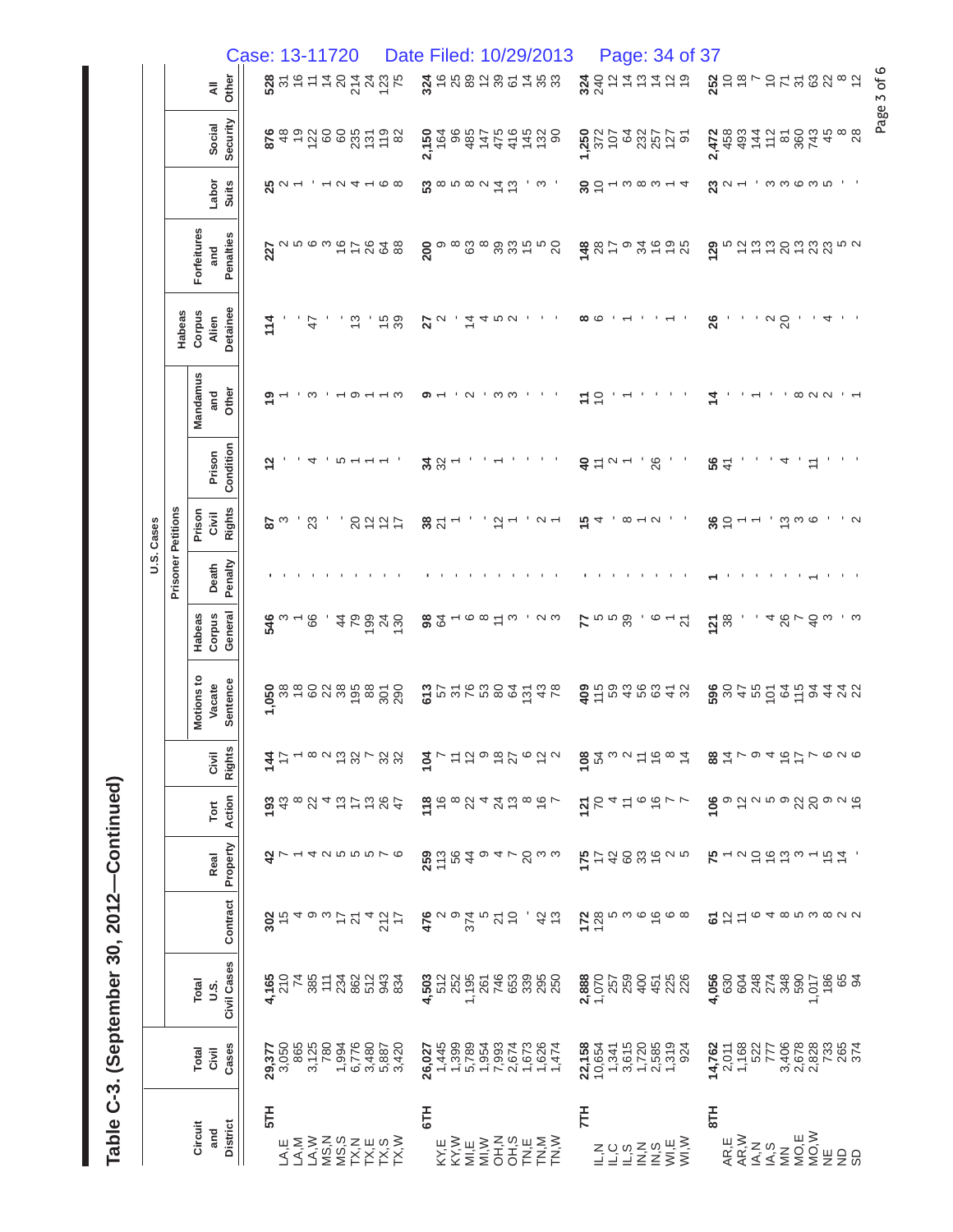| ľ<br>てくら<br>ì          |
|------------------------|
| ິດ<br>ຈ<br>Į<br>١<br>i |
| ı<br>.<br>C<br>i       |

|                                                   |                                    |                                 |                                          |                                                            |                                                                                     |                                       |                                                                                                                                                                            |                                                                                                                                                                         | <b>Private Cases</b>                                                                       |                                                                                      |                                                              |                                                   |                                        |                                                                                                                                                                                                                                 |                                                               |                                                                            |
|---------------------------------------------------|------------------------------------|---------------------------------|------------------------------------------|------------------------------------------------------------|-------------------------------------------------------------------------------------|---------------------------------------|----------------------------------------------------------------------------------------------------------------------------------------------------------------------------|-------------------------------------------------------------------------------------------------------------------------------------------------------------------------|--------------------------------------------------------------------------------------------|--------------------------------------------------------------------------------------|--------------------------------------------------------------|---------------------------------------------------|----------------------------------------|---------------------------------------------------------------------------------------------------------------------------------------------------------------------------------------------------------------------------------|---------------------------------------------------------------|----------------------------------------------------------------------------|
|                                                   |                                    |                                 |                                          |                                                            |                                                                                     | <b>Motor</b>                          |                                                                                                                                                                            |                                                                                                                                                                         |                                                                                            |                                                                                      |                                                              | <b>Prisoner Petitions</b>                         |                                        |                                                                                                                                                                                                                                 |                                                               |                                                                            |
| Circuit                                           | <b>Total</b>                       |                                 |                                          |                                                            | Marine                                                                              | Vehicle                               | Other                                                                                                                                                                      | Other                                                                                                                                                                   |                                                                                            | Habeas                                                                               |                                                              | Conditions                                        | Mandamus                               |                                                                                                                                                                                                                                 |                                                               |                                                                            |
| and                                               | Private                            |                                 | Real                                     |                                                            | Personal                                                                            | Personal                              | Personal                                                                                                                                                                   | Tort                                                                                                                                                                    | Civil                                                                                      | Corpus                                                                               | Death                                                        | and                                               | and                                    | Intellectual                                                                                                                                                                                                                    | Labor                                                         | $\bar{z}$                                                                  |
| <b>District</b>                                   | Civil Cases                        | Contract                        | Property                                 | FELA <sup>1</sup>                                          | Injury                                                                              | Injury                                | Injury <sup>2</sup>                                                                                                                                                        | Actions                                                                                                                                                                 | <b>Rights</b>                                                                              | General                                                                              | Penalty                                                      | Civil Rights                                      | Other                                  | Property                                                                                                                                                                                                                        | <b>Suits</b>                                                  | Other O                                                                    |
| 5TH                                               | 25,212                             | 3,220                           | 1,863                                    |                                                            |                                                                                     |                                       |                                                                                                                                                                            |                                                                                                                                                                         |                                                                                            |                                                                                      |                                                              |                                                   |                                        | 1,698                                                                                                                                                                                                                           |                                                               | ase:                                                                       |
|                                                   | 2,840                              | 428                             |                                          | $rac{1}{4}$                                                | $\frac{50}{60}$ $\frac{200}{60}$ $\frac{200}{60}$ $\frac{200}{60}$ $\frac{200}{60}$ | 5585288888                            | $\frac{366}{328}$<br>$\frac{368}{328}$<br>$\frac{367}{327}$<br>$\frac{57}{327}$<br>$\frac{367}{327}$<br>$\frac{367}{327}$<br>$\frac{367}{327}$                             | $\frac{1}{2}$ $\frac{1}{2}$ $\frac{1}{2}$ $\frac{1}{2}$ $\frac{1}{2}$ $\frac{1}{2}$ $\frac{1}{2}$ $\frac{1}{2}$ $\frac{1}{2}$ $\frac{1}{2}$ $\frac{1}{2}$ $\frac{1}{2}$ |                                                                                            | $23.58$<br>$25.89$<br>$25.89$<br>$25.89$<br>$25.89$<br>$25.89$<br>$25.89$<br>$25.89$ | $\omega$ $  \omega$ $ \omega$ $\omega$ $+$ $\infty$ $\omega$ |                                                   |                                        | 45                                                                                                                                                                                                                              | <b>ត្តិ</b><br>ស្ថិង និង និង និង និង<br>ស្ថិត                 |                                                                            |
| LA,M<br>LA,M                                      | 791                                | 117                             | ဖ                                        |                                                            |                                                                                     |                                       |                                                                                                                                                                            |                                                                                                                                                                         |                                                                                            |                                                                                      |                                                              |                                                   |                                        |                                                                                                                                                                                                                                 |                                                               |                                                                            |
| LA, W                                             | 2,740                              | 178                             |                                          |                                                            |                                                                                     |                                       |                                                                                                                                                                            |                                                                                                                                                                         |                                                                                            |                                                                                      |                                                              |                                                   | $\sim$ $\circ$                         |                                                                                                                                                                                                                                 |                                                               |                                                                            |
|                                                   | 669                                | 116                             | $35 \overline{6}$                        |                                                            |                                                                                     |                                       |                                                                                                                                                                            |                                                                                                                                                                         |                                                                                            |                                                                                      |                                                              |                                                   |                                        |                                                                                                                                                                                                                                 |                                                               |                                                                            |
|                                                   | 1,760                              | 331                             | 35                                       |                                                            |                                                                                     |                                       |                                                                                                                                                                            |                                                                                                                                                                         |                                                                                            |                                                                                      |                                                              |                                                   |                                        |                                                                                                                                                                                                                                 |                                                               |                                                                            |
|                                                   | 5,914                              |                                 |                                          |                                                            |                                                                                     |                                       |                                                                                                                                                                            |                                                                                                                                                                         |                                                                                            |                                                                                      |                                                              |                                                   | $\overline{4}$ $\overline{2}$          |                                                                                                                                                                                                                                 |                                                               |                                                                            |
|                                                   | 2,968                              |                                 |                                          |                                                            |                                                                                     |                                       |                                                                                                                                                                            |                                                                                                                                                                         |                                                                                            |                                                                                      |                                                              |                                                   |                                        |                                                                                                                                                                                                                                 |                                                               |                                                                            |
| Σαzшα≷<br>ΘΩΣΗΩΣ<br>ΣΩΣΗΩΣ                        | 4,944<br>2,586                     | 22222<br>2222                   | 88886                                    | 5927                                                       |                                                                                     |                                       |                                                                                                                                                                            |                                                                                                                                                                         |                                                                                            |                                                                                      |                                                              |                                                   | ဖ ဖ စ                                  |                                                                                                                                                                                                                                 |                                                               |                                                                            |
|                                                   |                                    |                                 |                                          |                                                            | $\mathcal{A}$                                                                       |                                       |                                                                                                                                                                            |                                                                                                                                                                         |                                                                                            |                                                                                      |                                                              |                                                   |                                        |                                                                                                                                                                                                                                 |                                                               |                                                                            |
| 6TH                                               | 21,524                             |                                 |                                          |                                                            |                                                                                     |                                       |                                                                                                                                                                            |                                                                                                                                                                         |                                                                                            |                                                                                      |                                                              |                                                   |                                        |                                                                                                                                                                                                                                 |                                                               |                                                                            |
|                                                   | 933                                | 2,196                           |                                          | $\frac{5}{2}$                                              |                                                                                     |                                       |                                                                                                                                                                            |                                                                                                                                                                         |                                                                                            |                                                                                      |                                                              |                                                   |                                        |                                                                                                                                                                                                                                 |                                                               |                                                                            |
| KY, W<br>KY, W<br>MI, E                           |                                    | 167                             | $795$<br>$38$<br>$6$                     |                                                            | 4062                                                                                |                                       |                                                                                                                                                                            |                                                                                                                                                                         |                                                                                            |                                                                                      |                                                              |                                                   | $a_{\omega}$ we requested $a_{\omega}$ |                                                                                                                                                                                                                                 |                                                               |                                                                            |
|                                                   | 1,147<br>4,594                     |                                 | 440                                      | ဖ                                                          |                                                                                     |                                       |                                                                                                                                                                            |                                                                                                                                                                         |                                                                                            |                                                                                      |                                                              |                                                   |                                        |                                                                                                                                                                                                                                 |                                                               |                                                                            |
| MI, W                                             | 1,693                              |                                 |                                          |                                                            |                                                                                     |                                       |                                                                                                                                                                            |                                                                                                                                                                         |                                                                                            |                                                                                      |                                                              |                                                   |                                        |                                                                                                                                                                                                                                 |                                                               |                                                                            |
|                                                   |                                    |                                 | <b>882</b>                               | 4 L                                                        | $- - 0 -$                                                                           |                                       |                                                                                                                                                                            |                                                                                                                                                                         |                                                                                            |                                                                                      |                                                              |                                                   |                                        |                                                                                                                                                                                                                                 |                                                               |                                                                            |
|                                                   |                                    |                                 |                                          |                                                            |                                                                                     |                                       |                                                                                                                                                                            |                                                                                                                                                                         |                                                                                            |                                                                                      |                                                              |                                                   |                                        |                                                                                                                                                                                                                                 |                                                               |                                                                            |
|                                                   |                                    |                                 |                                          |                                                            |                                                                                     |                                       |                                                                                                                                                                            |                                                                                                                                                                         |                                                                                            |                                                                                      |                                                              |                                                   |                                        |                                                                                                                                                                                                                                 |                                                               |                                                                            |
|                                                   |                                    |                                 | 888                                      |                                                            |                                                                                     |                                       |                                                                                                                                                                            |                                                                                                                                                                         |                                                                                            |                                                                                      | $\circ$ $\circ$ $\circ$ $\circ$                              |                                                   |                                        |                                                                                                                                                                                                                                 |                                                               |                                                                            |
|                                                   | ていい じょうしょう しょうしょう しょうしょう しょうしょうしょう | 200886569                       |                                          |                                                            |                                                                                     | $\frac{8}{8}$ ភេមិ មិន ក្នុង ភូន ក្នុ | <b>8</b><br>88<br>68888685582<br>6                                                                                                                                         | 28.58748877                                                                                                                                                             | $3.7288848888838484$<br>$4.7288488883834$                                                  | $1.538$<br>$5.88$<br>$5.86$<br>$5.66$<br>$5.82$<br>$5.82$<br>$5.82$<br>$5.82$        |                                                              | $-8.875748888$<br>$-8.875748888$                  | က                                      | 80.585458588                                                                                                                                                                                                                    | $1508$ $655$ $8880$ $803$ $653$<br>$655$ $653$ $653$<br>$653$ |                                                                            |
| Ě                                                 | 19,270                             | 1,662                           |                                          |                                                            |                                                                                     |                                       |                                                                                                                                                                            |                                                                                                                                                                         |                                                                                            |                                                                                      |                                                              |                                                   |                                        |                                                                                                                                                                                                                                 |                                                               |                                                                            |
|                                                   |                                    | 980                             |                                          |                                                            |                                                                                     |                                       |                                                                                                                                                                            |                                                                                                                                                                         |                                                                                            |                                                                                      |                                                              |                                                   | $\tilde{a} \propto a$                  |                                                                                                                                                                                                                                 |                                                               |                                                                            |
|                                                   |                                    |                                 |                                          |                                                            |                                                                                     |                                       |                                                                                                                                                                            |                                                                                                                                                                         |                                                                                            |                                                                                      |                                                              |                                                   |                                        |                                                                                                                                                                                                                                 |                                                               |                                                                            |
| $200$<br>$-200$                                   | 9,584<br>1,084<br>3,356            |                                 | $7,379$<br>$-1,379$<br>$-67$<br>$-1,379$ |                                                            | $\frac{1}{2}$ $\circ$ $\circ$ $\circ$                                               | 545888                                |                                                                                                                                                                            |                                                                                                                                                                         |                                                                                            |                                                                                      |                                                              |                                                   |                                        |                                                                                                                                                                                                                                 |                                                               |                                                                            |
| $Z \cong 0$                                       | 1,320                              |                                 |                                          |                                                            |                                                                                     |                                       |                                                                                                                                                                            |                                                                                                                                                                         |                                                                                            |                                                                                      |                                                              |                                                   |                                        |                                                                                                                                                                                                                                 |                                                               |                                                                            |
|                                                   | 2,134<br>1,094                     |                                 | 28                                       |                                                            |                                                                                     |                                       |                                                                                                                                                                            |                                                                                                                                                                         |                                                                                            |                                                                                      |                                                              |                                                   |                                        |                                                                                                                                                                                                                                 |                                                               |                                                                            |
| $\overline{M}$ , E                                |                                    | 8<br>8 5 6 7 8 8<br>8 9 7 9 7 8 | စ ဗ္                                     | $\mathcal{A} \rightarrow \omega$ a a a $\omega$ a $\omega$ | $\mathbf{r}=\mathbf{r}_1+\mathbf{r}_2=\mathbf{r}_1$                                 | ဖ က                                   | $\frac{8}{3}$<br>$\frac{8}{3}$<br>$\frac{8}{3}$<br>$\frac{8}{4}$<br>$\frac{8}{3}$<br>$\frac{8}{4}$<br>$\frac{8}{3}$<br>$\frac{8}{3}$<br>$\frac{8}{3}$<br><br>$\frac{8}{3}$ | 250000000000                                                                                                                                                            | $3.6880708779$<br>$-4.070740779$                                                           | 2468897284                                                                           |                                                              | $25.88887777$<br>$25.888777777$<br>$25.888777777$ |                                        | $2889 - 8527$                                                                                                                                                                                                                   | 2.488872485                                                   |                                                                            |
| WI,W                                              | 698                                |                                 |                                          |                                                            |                                                                                     |                                       |                                                                                                                                                                            |                                                                                                                                                                         |                                                                                            |                                                                                      |                                                              |                                                   |                                        |                                                                                                                                                                                                                                 |                                                               |                                                                            |
| 8TH                                               | 10,706                             |                                 |                                          |                                                            | N                                                                                   |                                       |                                                                                                                                                                            |                                                                                                                                                                         |                                                                                            |                                                                                      |                                                              |                                                   | 15                                     |                                                                                                                                                                                                                                 |                                                               | <b>Page: 35 of 37</b><br><b>ខូ</b> ទី ៩ ៩ ៩ ៩ ៩ ៩<br><b>ភ</b> ិ -<br>1,300 |
| AR,E                                              | 1,381                              | <b>1,402</b><br>126<br>126      | $\frac{36}{6}$                           | $32 -$                                                     |                                                                                     |                                       |                                                                                                                                                                            |                                                                                                                                                                         |                                                                                            |                                                                                      |                                                              |                                                   |                                        | $\overset{\bullet}{\mathbf{g}}\underset{\leftarrow}{\varepsilon}$ $\underset{\circ}{\circ}$ $\overset{\bullet}{\varepsilon}$ $\overset{\bullet}{\varepsilon}$ $\overset{\bullet}{\varepsilon}$ $\overset{\bullet}{\varepsilon}$ |                                                               |                                                                            |
| AR, W                                             | 564<br>274                         |                                 |                                          |                                                            |                                                                                     |                                       |                                                                                                                                                                            |                                                                                                                                                                         |                                                                                            |                                                                                      |                                                              |                                                   |                                        |                                                                                                                                                                                                                                 |                                                               |                                                                            |
| $\begin{array}{c}\n\leq 0 \\ \leq 0\n\end{array}$ |                                    | $\overline{4}$                  |                                          |                                                            |                                                                                     |                                       |                                                                                                                                                                            |                                                                                                                                                                         |                                                                                            |                                                                                      |                                                              |                                                   |                                        |                                                                                                                                                                                                                                 |                                                               |                                                                            |
|                                                   | 503                                | 82                              | $\overline{C}$                           |                                                            |                                                                                     |                                       |                                                                                                                                                                            |                                                                                                                                                                         |                                                                                            |                                                                                      |                                                              |                                                   |                                        |                                                                                                                                                                                                                                 |                                                               |                                                                            |
| $\leq$                                            | 3,058                              |                                 | 148                                      |                                                            |                                                                                     |                                       |                                                                                                                                                                            |                                                                                                                                                                         |                                                                                            |                                                                                      |                                                              |                                                   |                                        |                                                                                                                                                                                                                                 |                                                               |                                                                            |
| MO,E                                              | 2,088                              | 32683<br>2258                   | 22 g a                                   |                                                            |                                                                                     |                                       |                                                                                                                                                                            |                                                                                                                                                                         |                                                                                            |                                                                                      | ຕ                                                            |                                                   |                                        |                                                                                                                                                                                                                                 |                                                               |                                                                            |
| MO, W                                             | 1,811                              |                                 |                                          |                                                            |                                                                                     |                                       |                                                                                                                                                                            |                                                                                                                                                                         |                                                                                            |                                                                                      |                                                              |                                                   |                                        |                                                                                                                                                                                                                                 |                                                               |                                                                            |
|                                                   |                                    |                                 |                                          | ' a a a m r 4                                              |                                                                                     |                                       |                                                                                                                                                                            |                                                                                                                                                                         |                                                                                            |                                                                                      |                                                              |                                                   |                                        |                                                                                                                                                                                                                                 |                                                               |                                                                            |
| ESS                                               | 547<br>200<br>280                  | 58                              |                                          |                                                            | $1.1.1.1.1 + 4 + 0.1.1$                                                             | 8420078246                            | <b>និ</b><br>និង ខ្លួន ដូច និង ដូច និង<br><b>ខ្លួ</b> ន និង ដូច និង                                                                                                        | $\frac{1}{2}$ $\frac{1}{2}$ $\frac{1}{2}$ $\frac{1}{2}$ $\frac{1}{2}$ $\frac{1}{2}$ $\frac{1}{2}$ $\frac{1}{2}$ $\frac{1}{2}$ $\frac{1}{2}$                             | $1,88$<br>$287$ $75$ $60$ $45$ $88$ $75$ $80$ $75$ $80$ $75$ $80$ $75$ $80$ $75$ $80$ $75$ | 857798944868                                                                         |                                                              |                                                   |                                        |                                                                                                                                                                                                                                 | 58728772848                                                   |                                                                            |
|                                                   |                                    |                                 |                                          |                                                            |                                                                                     |                                       |                                                                                                                                                                            |                                                                                                                                                                         |                                                                                            |                                                                                      |                                                              |                                                   |                                        |                                                                                                                                                                                                                                 |                                                               |                                                                            |
|                                                   |                                    |                                 |                                          |                                                            |                                                                                     |                                       |                                                                                                                                                                            |                                                                                                                                                                         |                                                                                            |                                                                                      |                                                              |                                                   |                                        |                                                                                                                                                                                                                                 |                                                               | Page 4 of 6                                                                |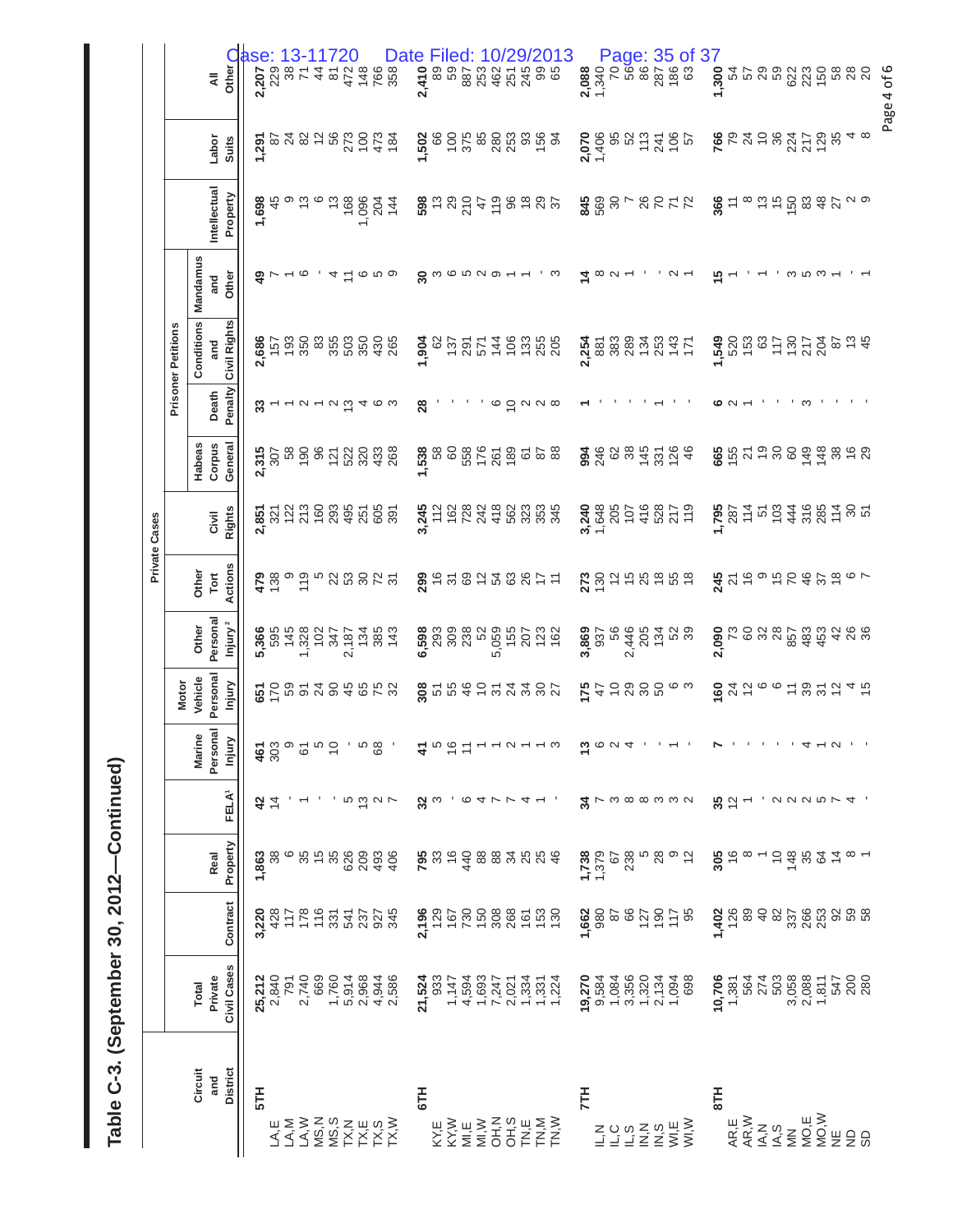| I<br><u>ุ์</u><br>ć<br>ì |  |
|--------------------------|--|
| ຈຸດ<br>)<br>)            |  |
| י                        |  |
| .<br>(                   |  |
|                          |  |

|            |                           |               |                           |                 | Case: 13-11720 |               |           |                                 |               |     |                                                                                                         |               |                                                                                                                                                                                                                                                                                       |                            |    |        |             |                                          |                                       |                                   | Date Filed: 10/29/2013 |       |                                                                                                                                                                                                                                                                                                                                                                                                                                     |                |                  |                                                             |               |            |    |                | Page: 36 of 37 |                |                |    |                                      |                 |                                                          |                |    |                                                                                                                                                                                                                                                         |
|------------|---------------------------|---------------|---------------------------|-----------------|----------------|---------------|-----------|---------------------------------|---------------|-----|---------------------------------------------------------------------------------------------------------|---------------|---------------------------------------------------------------------------------------------------------------------------------------------------------------------------------------------------------------------------------------------------------------------------------------|----------------------------|----|--------|-------------|------------------------------------------|---------------------------------------|-----------------------------------|------------------------|-------|-------------------------------------------------------------------------------------------------------------------------------------------------------------------------------------------------------------------------------------------------------------------------------------------------------------------------------------------------------------------------------------------------------------------------------------|----------------|------------------|-------------------------------------------------------------|---------------|------------|----|----------------|----------------|----------------|----------------|----|--------------------------------------|-----------------|----------------------------------------------------------|----------------|----|---------------------------------------------------------------------------------------------------------------------------------------------------------------------------------------------------------------------------------------------------------|
|            |                           |               | Other<br>$\bar{a}$        |                 |                | 1,208         | ÷.        |                                 | $^{77}_{206}$ | 450 |                                                                                                         |               | ននន                                                                                                                                                                                                                                                                                   | 23                         | 54 | 63     | $\tilde{c}$ | $\mathfrak{g}$                           |                                       |                                   |                        |       | 237                                                                                                                                                                                                                                                                                                                                                                                                                                 |                |                  | $\ddot{ }$                                                  |               | 29         | 39 | $\overline{C}$ | 469            | $\frac{1}{2}$  | $\div$         |    |                                      |                 | $769$<br>$769$                                           |                |    |                                                                                                                                                                                                                                                         |
|            |                           |               | Security<br>Social        |                 |                | 3,579         | 23        |                                 | 275<br>126    | 345 | $1,134$<br>81                                                                                           |               |                                                                                                                                                                                                                                                                                       | 3788                       |    |        |             | 457<br>365<br>630                        |                                       |                                   |                        | 1,061 |                                                                                                                                                                                                                                                                                                                                                                                                                                     |                | 205<br>72        | $rac{4}{3}$ $rac{6}{9}$ $rac{6}{9}$ $rac{1}{5}$ $rac{4}{7}$ |               |            |    |                | 2,251          |                |                |    |                                      |                 | <b>382345826</b><br>882856828                            |                |    | $rac{4}{9}$                                                                                                                                                                                                                                             |
|            |                           |               | Labor<br><b>Suits</b>     |                 |                | 5             |           |                                 |               |     | $\begin{array}{c}\n\omega & 4 & \overline{6} \\ \alpha & \overline{1} \\ 0 & \overline{2}\n\end{array}$ |               | 4                                                                                                                                                                                                                                                                                     | $\alpha - \infty - \infty$ |    |        |             |                                          |                                       |                                   |                        |       | <b>5</b> ພິພິພິພິມ                                                                                                                                                                                                                                                                                                                                                                                                                  |                |                  |                                                             |               |            |    |                | నె             |                |                |    |                                      |                 | $\omega$ $\bar{\omega}$ $\omega$ $\omega$ $\mu$ $\omega$ |                |    |                                                                                                                                                                                                                                                         |
|            |                           | Forfeitures   | Penalties<br>and          |                 |                | 468           |           |                                 |               |     | $488\frac{2}{9}8$                                                                                       |               | တ တ ထ                                                                                                                                                                                                                                                                                 |                            |    |        |             | $38 + 3$                                 |                                       |                                   |                        |       | 885                                                                                                                                                                                                                                                                                                                                                                                                                                 |                |                  | ယ                                                           | $\sim$ $\sim$ |            |    |                | 242            | $\frac{8}{1}$  |                |    | $\frac{2}{4}$                        |                 | 24 35 8                                                  |                |    | $\frac{9}{6}$                                                                                                                                                                                                                                           |
|            | Habeas                    | Corpus        | Detainee<br>Alien         |                 |                | 142           |           | $\overline{4}$                  |               |     | စ ဖ ပ္က ဂ                                                                                               |               |                                                                                                                                                                                                                                                                                       |                            | N  |        |             | $\overline{4}$                           |                                       |                                   |                        | 34    |                                                                                                                                                                                                                                                                                                                                                                                                                                     |                | $\boldsymbol{S}$ |                                                             |               |            |    |                |                | $179$<br>$120$ |                |    | $\frac{6}{2}$                        |                 | ယ                                                        |                | 35 |                                                                                                                                                                                                                                                         |
|            |                           | Mandamus      | Other<br>and              |                 |                | 8             |           | တ                               |               | ო ო |                                                                                                         | $\frac{4}{5}$ |                                                                                                                                                                                                                                                                                       |                            |    | $\sim$ |             | $\sim$                                   |                                       |                                   |                        | ဖ     |                                                                                                                                                                                                                                                                                                                                                                                                                                     | ပ              |                  |                                                             |               |            |    |                | 39             |                |                |    |                                      | ၜ               | $\overline{2}$                                           |                |    |                                                                                                                                                                                                                                                         |
|            |                           |               | Condition<br>Prison       |                 |                | 20            |           | 69                              |               |     |                                                                                                         |               |                                                                                                                                                                                                                                                                                       |                            |    |        |             |                                          |                                       |                                   |                        | 30    | $\tilde{c}$                                                                                                                                                                                                                                                                                                                                                                                                                         | $\frac{8}{10}$ |                  |                                                             |               |            |    |                | $\frac{8}{2}$  |                |                |    | $\stackrel{\textstyle\frown}{\cdot}$ | $\tilde{c}$     | ↽                                                        | $\sim$         |    | $\sim$                                                                                                                                                                                                                                                  |
| U.S. Cases |                           | Prison        | <b>Rights</b><br>Givil    |                 |                | 124           |           | $\overline{c}$                  | ၜ             | 59  |                                                                                                         | $\sim$        |                                                                                                                                                                                                                                                                                       |                            |    |        |             |                                          |                                       |                                   |                        |       |                                                                                                                                                                                                                                                                                                                                                                                                                                     |                |                  |                                                             |               |            |    |                | 95             |                |                |    |                                      | 89              |                                                          | ს<br>მ<br>მ    |    |                                                                                                                                                                                                                                                         |
|            | <b>Prisoner Petitions</b> |               | Penalty<br>Death          |                 |                |               |           |                                 |               |     |                                                                                                         |               |                                                                                                                                                                                                                                                                                       |                            |    |        |             |                                          |                                       |                                   |                        |       |                                                                                                                                                                                                                                                                                                                                                                                                                                     |                |                  |                                                             |               |            |    |                |                |                |                |    |                                      |                 |                                                          |                |    |                                                                                                                                                                                                                                                         |
|            |                           | Habeas        | General<br>Corpus         |                 |                | 363           |           | $\alpha$ $\frac{8}{8}$ $\infty$ |               |     | 59<br>173<br>17                                                                                         |               |                                                                                                                                                                                                                                                                                       |                            |    |        |             | $\frac{2}{3}$                            |                                       |                                   |                        | 72    | 54                                                                                                                                                                                                                                                                                                                                                                                                                                  |                | Ю                |                                                             |               | $\sim$     |    |                | 518            | 47             |                |    |                                      | 36 <sup>2</sup> | 144                                                      | $\frac{3}{4}$  |    | 82                                                                                                                                                                                                                                                      |
|            |                           | Motions to    | Vacate                    | Sentence        |                | 1,237         | $\approx$ |                                 | $rac{86}{36}$ |     |                                                                                                         |               | នន្ត្រីមុនន                                                                                                                                                                                                                                                                           |                            |    | 40884  |             |                                          | $\sim$                                |                                   |                        |       | 305727                                                                                                                                                                                                                                                                                                                                                                                                                              |                |                  |                                                             |               | $\ddot{+}$ | 44 |                | 1,090          | 53             | $\ddot{4}$     | 64 | $80$                                 | 235             |                                                          | $338$<br>162   |    | $\frac{22}{79}$                                                                                                                                                                                                                                         |
|            |                           |               | <b>Rights</b><br>Civil    |                 |                | 359           |           |                                 |               |     |                                                                                                         |               | $468824404668$ $\mu$                                                                                                                                                                                                                                                                  |                            |    |        |             |                                          |                                       | $\mathcal{F} \subset \mathcal{F}$ |                        |       | $\begin{array}{cccccccccc} \mathbf{p} & \mathbf{p} & \mathbf{p} & \mathbf{p} & \mathbf{p} & \mathbf{p} & \mathbf{p} & \mathbf{p} & \mathbf{p} & \mathbf{p} & \mathbf{p} & \mathbf{p} & \mathbf{p} & \mathbf{p} & \mathbf{p} & \mathbf{p} & \mathbf{p} & \mathbf{p} & \mathbf{p} & \mathbf{p} & \mathbf{p} & \mathbf{p} & \mathbf{p} & \mathbf{p} & \mathbf{p} & \mathbf{p} & \mathbf{p} & \mathbf{p} & \mathbf{p} & \mathbf{p} & \$ |                |                  |                                                             |               |            |    |                |                |                |                |    |                                      |                 |                                                          |                |    |                                                                                                                                                                                                                                                         |
|            |                           |               | Action<br>$\mathsf{Tort}$ |                 |                |               |           |                                 |               |     |                                                                                                         |               |                                                                                                                                                                                                                                                                                       |                            |    |        |             |                                          | $\mathbf{B} \in \mathbb{Q}$           |                                   |                        |       | 88785552                                                                                                                                                                                                                                                                                                                                                                                                                            |                |                  |                                                             |               |            |    |                |                |                |                |    |                                      |                 |                                                          |                |    |                                                                                                                                                                                                                                                         |
|            |                           |               | Real                      | Property        |                | $\frac{4}{5}$ |           |                                 |               | 44  |                                                                                                         |               | <b>VVBBDVDVV</b>                                                                                                                                                                                                                                                                      |                            |    |        |             |                                          |                                       |                                   |                        |       | $\frac{1}{2} \tilde{\omega} \tilde{\omega} \tilde{\omega} \tilde{\omega} \tilde{\omega} \tilde{\omega} \tilde{\omega} + \frac{1}{2} \tilde{\omega} \tilde{\omega} \tilde{\omega}$                                                                                                                                                                                                                                                   |                |                  |                                                             |               |            |    |                | 67             |                |                |    |                                      |                 | 4426 r w w                                               |                |    |                                                                                                                                                                                                                                                         |
|            |                           |               | Contract                  |                 |                | 1,214         |           |                                 |               |     |                                                                                                         |               | $\begin{array}{c} 0.45 & 0.65 & 0.65 \\ 0.45 & 0.65 & 0.65 \\ 0.45 & 0.65 & 0.65 \\ 0.45 & 0.65 & 0.65 \\ 0.45 & 0.65 & 0.65 \\ 0.45 & 0.65 & 0.65 \\ 0.45 & 0.65 & 0.65 \\ 0.45 & 0.65 & 0.65 \\ 0.45 & 0.65 & 0.65 \\ 0.45 & 0.65 & 0.65 \\ 0.45 & 0.65 & 0.65 \\ 0.45 & 0.65 & 0.$ |                            |    |        |             |                                          |                                       |                                   |                        |       | $\Omega$ $\tilde{\Theta}$ $\in$ $\infty$ $\omega$ $\sim$ $\omega$ $\infty$ $\infty$                                                                                                                                                                                                                                                                                                                                                 |                |                  |                                                             |               |            |    |                | 363            |                |                |    |                                      |                 |                                                          |                |    |                                                                                                                                                                                                                                                         |
|            |                           | Total<br>U.S. | Civil Cases               |                 |                |               |           |                                 |               |     |                                                                                                         |               |                                                                                                                                                                                                                                                                                       |                            |    |        |             |                                          |                                       |                                   |                        |       | 2,310<br>423                                                                                                                                                                                                                                                                                                                                                                                                                        |                | 5080683          |                                                             |               |            |    |                |                |                |                |    |                                      |                 |                                                          |                |    | <b>5,753</b><br>710 271 8998 282<br>772 772 773<br>773 774 774 7                                                                                                                                                                                        |
|            |                           | Total         | Cases<br>Civil            |                 |                | 48,123        | 320       |                                 |               |     |                                                                                                         |               | 4,055<br>7,1403<br>7,1403<br>4,0539<br>4,053<br>7,18<br>7,18                                                                                                                                                                                                                          | 683                        |    |        |             | 008<br>008<br>008<br>008<br>0084<br>0084 | <b>25</b><br>28                       |                                   |                        |       | $7.0008$ $7.707$ $7.707$ $7.708$ $7.707$ $7.708$ $7.709$ $7.709$ $7.709$ $7.709$ $7.709$                                                                                                                                                                                                                                                                                                                                            |                |                  |                                                             |               |            |    |                | 32,284         |                |                |    |                                      |                 |                                                          |                |    | $4 + 128$ $4 + 289$ $6 + 289$ $6 + 289$ $6 + 289$ $6 + 289$ $6 + 289$ $6 + 289$ $6 + 289$ $6 + 289$ $6 + 289$ $6 + 289$ $6 + 289$ $6 + 289$ $6 + 289$ $6 + 289$ $6 + 289$ $6 + 289$ $6 + 289$ $6 + 289$ $6 + 289$ $6 + 289$ $6 + 289$ $6 + 289$ $6 + 2$ |
|            |                           | Circuit       | and                       | <b>District</b> |                | FL6           |           | K<br>K                          |               |     |                                                                                                         |               |                                                                                                                                                                                                                                                                                       |                            |    |        |             |                                          | ΩΩΩΩΣ=072022<br>ΩΩΩΩΩ<br>Σπόω<br>Σπόω |                                   |                        | 10TH  | S                                                                                                                                                                                                                                                                                                                                                                                                                                   |                | $\frac{8}{2}$    | хн≫<br>Хуёх<br>Хоб5≽                                        |               |            |    |                | 11TH           |                | AL, N<br>AL, M |    | AL, M<br>EL, M<br>EL, M              |                 |                                                          | $FLS$<br>GA, N |    | GA,M<br>GA,S                                                                                                                                                                                                                                            |

Page 5 of 6